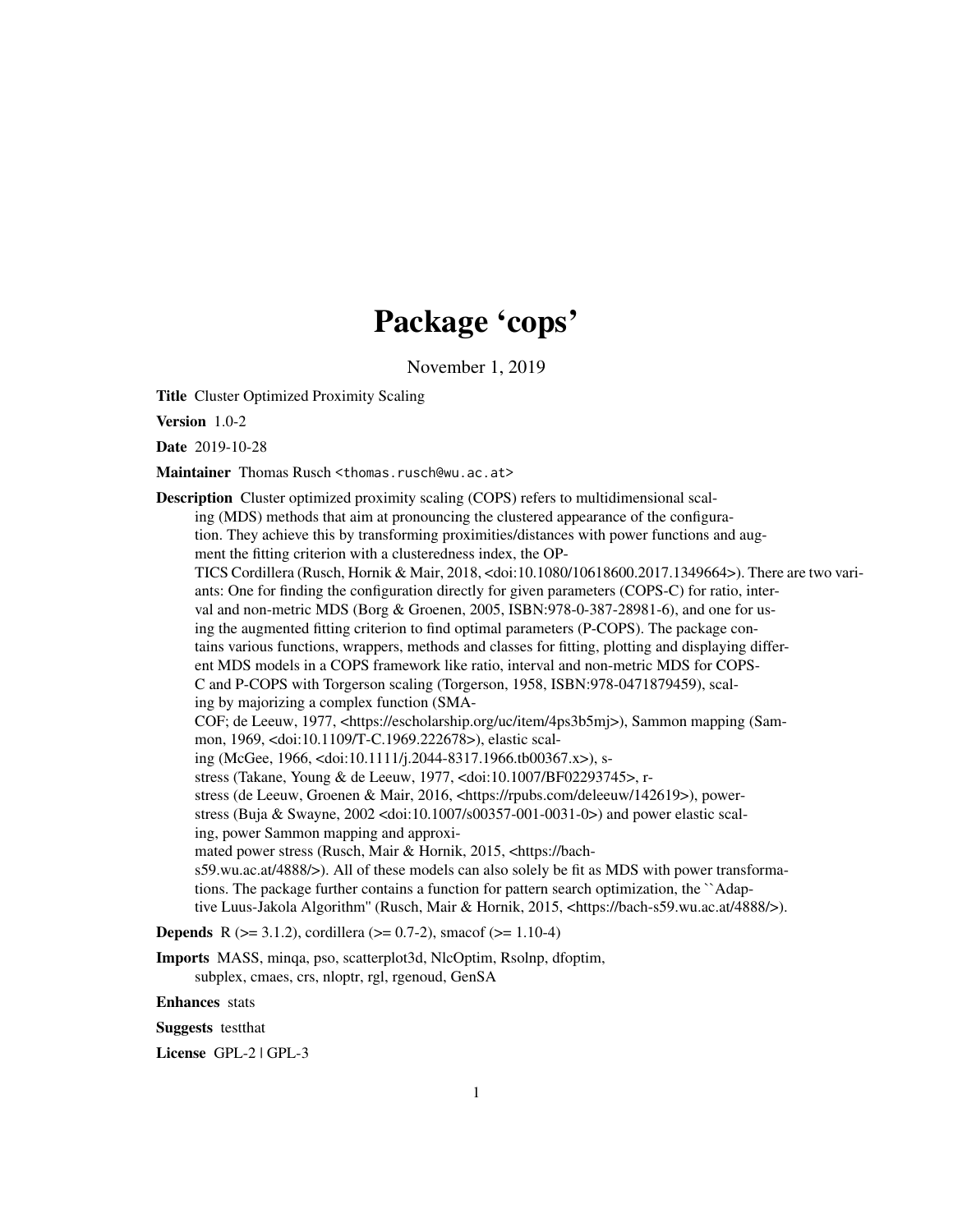# LazyData true

URL <http://r-forge.r-project.org/projects/stops/>

RoxygenNote 6.1.1

Encoding UTF-8

NeedsCompilation no

Author Thomas Rusch [aut, cre] (<https://orcid.org/0000-0002-7773-2096>), Jan de Leeuw [aut], Patrick Mair [aut]

Repository CRAN

Date/Publication 2019-11-01 09:30:02 UTC

# R topics documented:

| 3              |
|----------------|
| 3              |
| $\overline{4}$ |
| 5              |
| $\overline{7}$ |
| $\overline{8}$ |
| 11             |
| 13             |
| 14             |
| 15             |
| 17             |
| 18             |
| 19             |
| 21             |
| 22             |
| 23             |
| 25             |
| 26             |
| 27             |
|                |
|                |
| 30             |
| 31             |
| 31             |
| 32             |
|                |
| 35             |
| 35             |
| 36             |
| 37             |
|                |
| 40             |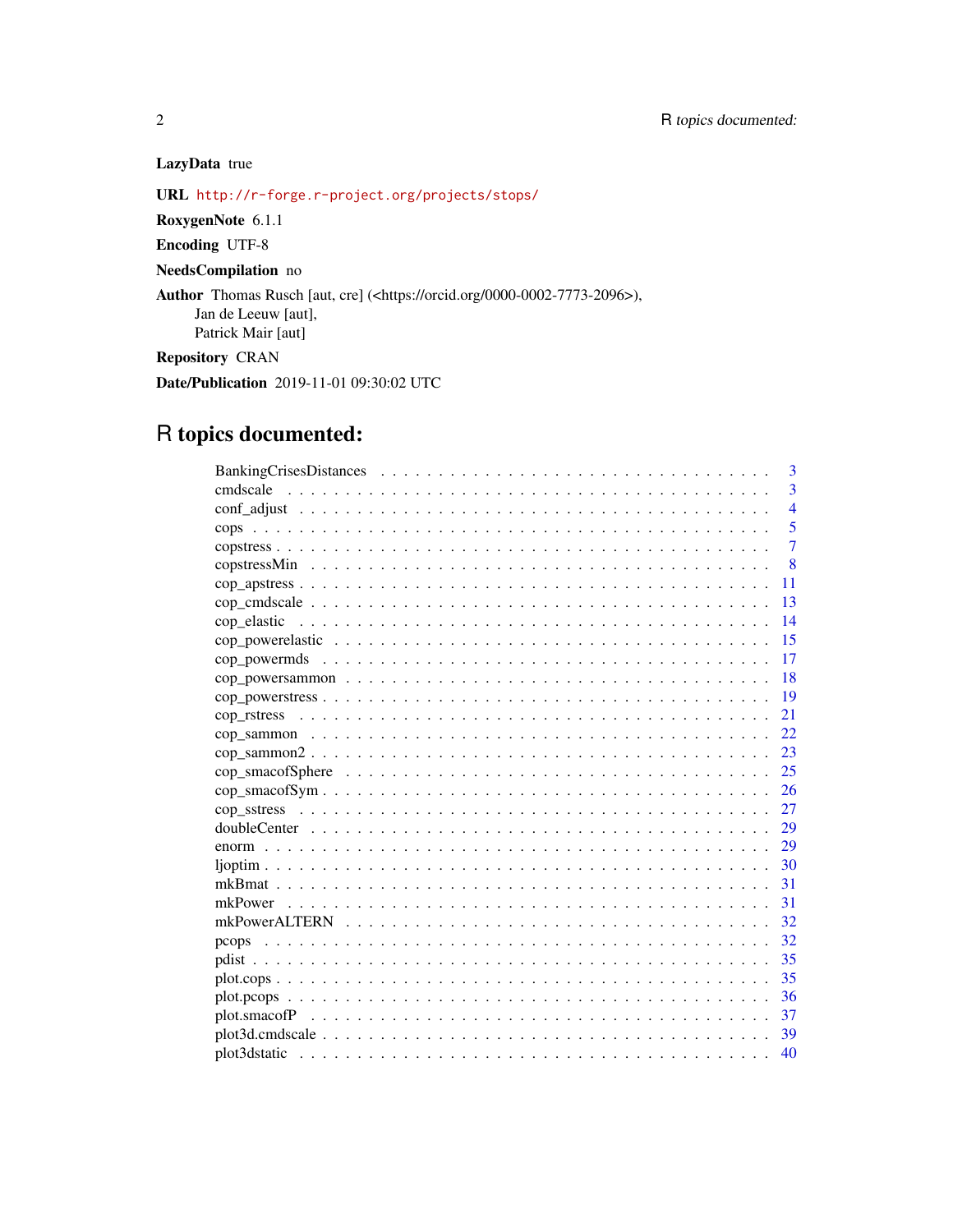<span id="page-2-0"></span>

| Index | 48 |
|-------|----|
|       |    |
|       |    |
|       |    |
|       |    |
|       |    |
|       |    |
|       |    |
|       |    |
|       |    |

BankingCrisesDistances

*Banking Crises Distances*

# Description

Matrix of Jaccard distances between 70 countries (Hungary and Greece were combined to be the same observation) based on their binary time series of having had a banking crises in a year from 1800 to 2010 or not. See data(bankingCrises) in package Ecdat for more info. The last column is Reinhart & Rogoffs classification as a low (3), middle- (2) or high-income country (1).

# Format

A 69 x 70 matrix.

# Source

data(bankingCrises) in library(Ecdat)

<span id="page-2-1"></span>cmdscale *Wrapper to* cmdscale *for S3 class*

# Description

Wrapper to cmdscale for S3 class

#### Usage

 $cmdscale(d, k = 2, eig = TRUE, ...)$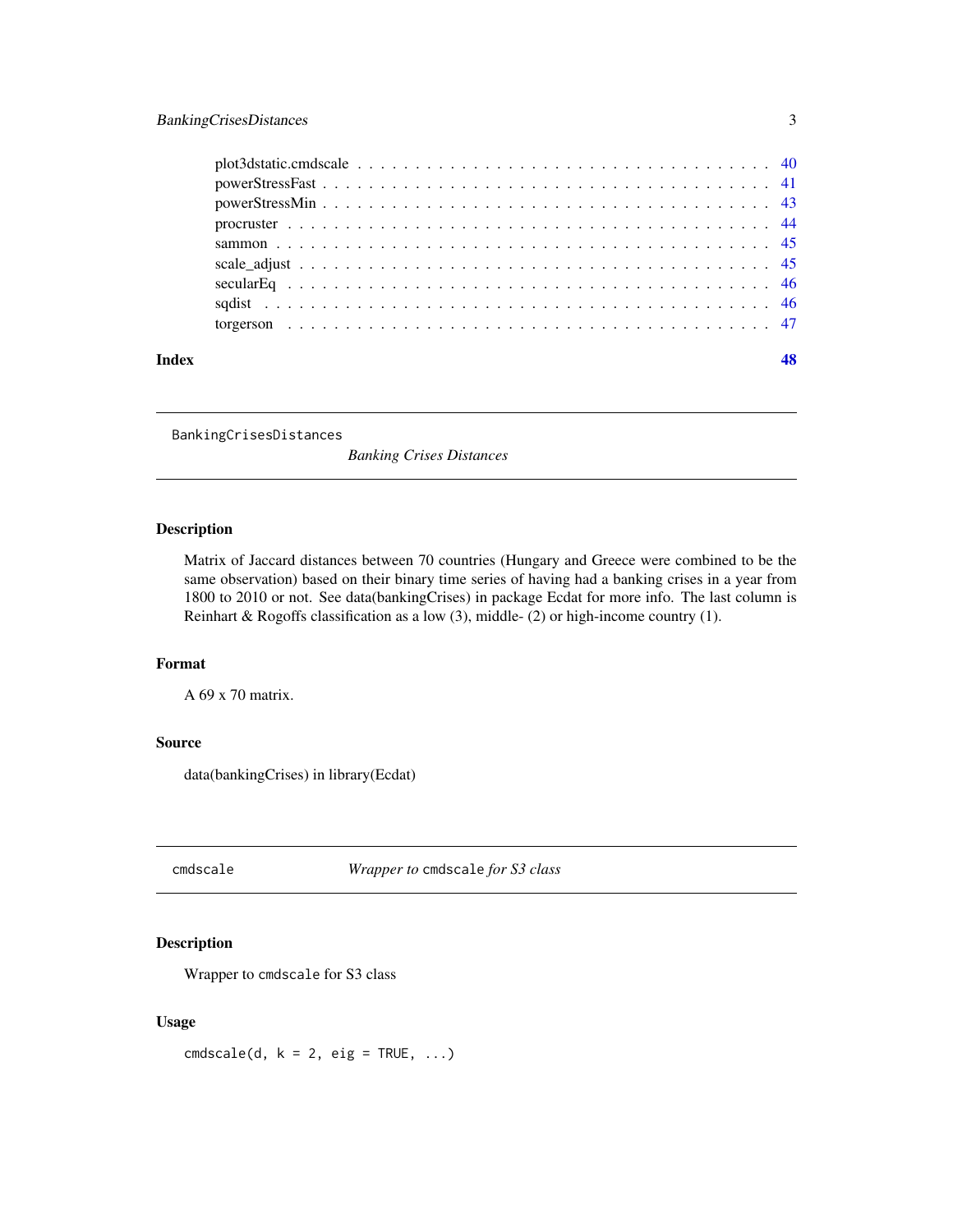#### <span id="page-3-0"></span>Arguments

| d   | a distance structure such as that returned by 'dist' or a full symmetric matrix<br>containing the dissimilarities |
|-----|-------------------------------------------------------------------------------------------------------------------|
| k   | the maximum dimension of the space which the data are to be represented in                                        |
| eig | indicates whether eigenvalues should be returned.                                                                 |
| .   | additional parameters passed to cmdscale. See cmdscale                                                            |

#### Value

See [cmdscale](#page-2-1). This wrapper only adds an extra slot to the list with the call, adds column labels to the \$points and assigns S3 class 'cmdscale'.

# Examples

```
dis<-as.matrix(smacof::kinshipdelta)
res<-cmdscale(dis)
```
conf\_adjust *conf\_adjust: a function to procrustes adjust two matrices*

#### Description

conf\_adjust: a function to procrustes adjust two matrices

#### Usage

```
conf_adjust(conf1, conf2, verbose = FALSE, eps = 1e-12, itmax = 100)
```
# Arguments

| conf1   | reference configuration, a numeric matrix     |
|---------|-----------------------------------------------|
| conf2   | another configuration, a numeric matrix       |
| verbose | should adjustment be output; default to FALSE |
| eps     | numerical accuracy                            |
| itmax   | maximum number of iterations                  |

# Value

a list with ref.conf being the reference configuration, other.conf the adjusted coniguration and comparison.conf the comparison configuration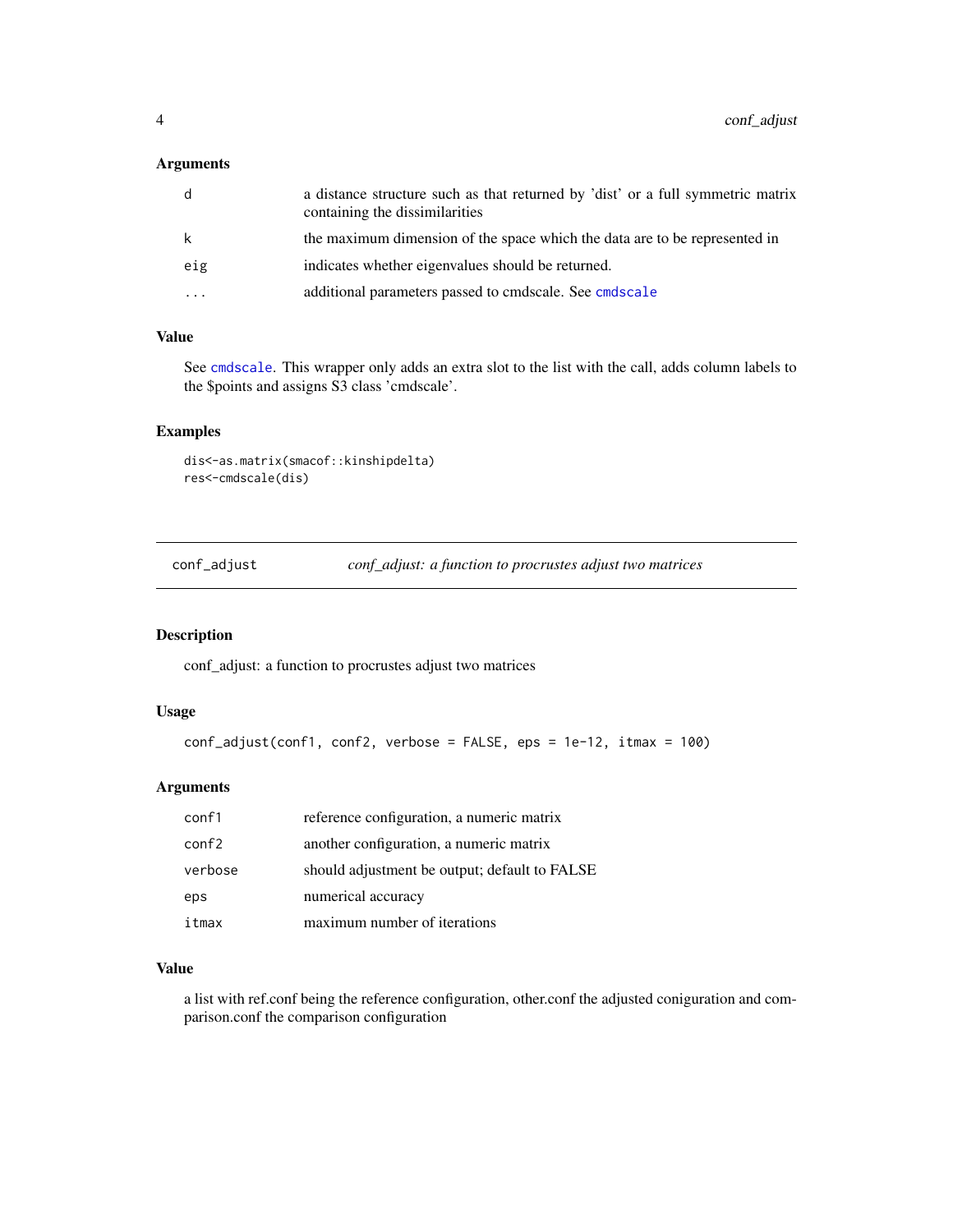<span id="page-4-0"></span>Cluster optimized proximity scaling (COPS) refers to multidimensional scaling methods that aim at pronouncing the clustered appearance of the configuration. They achieve this by transforming proximities/distances with power functions and augment the fitting criterion with a clusteredness index, the OPTICS Cordillera (Rusch, Hornik & Mair 2017). There are two variants: One for finding the configuration directly for given parameters (COPS-C), and one for using the augmented fitting criterion to find optimal parameters for the power transformations (P-COPS). The package contains various functions, wrappers, methods and classes for fitting, plotting and displaying different MDS models in a COPS framework like Torgerson scaling, SMACOF, Sammon mapping, elastic scaling, symmetric SMACOF, spherical SMACOF, sstress, rstress, powermds, power elastic scaling, power sammon mapping, powerstress. All of these models can also solely be fit as MDS with power transformations. The package further contains functions for optimization (Adaptive LJ Algorithmus).

Minimizing copstress for a clustered MDS configuration. Allows to choose COPS-C (finding a configuration from copstress with cordillera penalty) and profile COPS (finding hyperparameters for MDS models with power transformations). It is wrapper for copstressMin and pcops.

#### Usage

```
cops(dis, variant = c("1", "2", "Variant1", "Variant2", "v1", "v2","COPS-C", "P-COPS", "configuration-c", "profile", "copstress-c",
  "p-copstress", "COPS-P", "copstress-p", "cops-c", "p-cops"), ...)
```
#### Arguments

| dis      | a dissimilarity matrix or a dist object                                                                                                                                                                                                        |
|----------|------------------------------------------------------------------------------------------------------------------------------------------------------------------------------------------------------------------------------------------------|
| variant  | a character string specifying which variant of COPS to fit. Allowed is any of the<br>following "1","2","Variant1","Variant2","v1","v2","COPS-C","P-COPS","configuration-<br>c", "profile", "copstress-c", "p-copstress". Defaults to "COPS-C". |
| $\cdots$ | arguments to be passed to copstress Min (for Variant 1) or pcops (for Variant<br>2).                                                                                                                                                           |

#### Details

The cops package provides five categories of important functions:

Models & Algorithms:

- cops() ... high level interface to fit COPS models as described in Rusch et al. (2015). By setting cordweight to zero they can also be used to fit metric MDS for many different models, see below.
- copstressMin()... The workhorse for fitting a COPS-C model. Can also be called directly.
- pcops()... The workhorse for fitting a P-COPS model. Can also be called directly.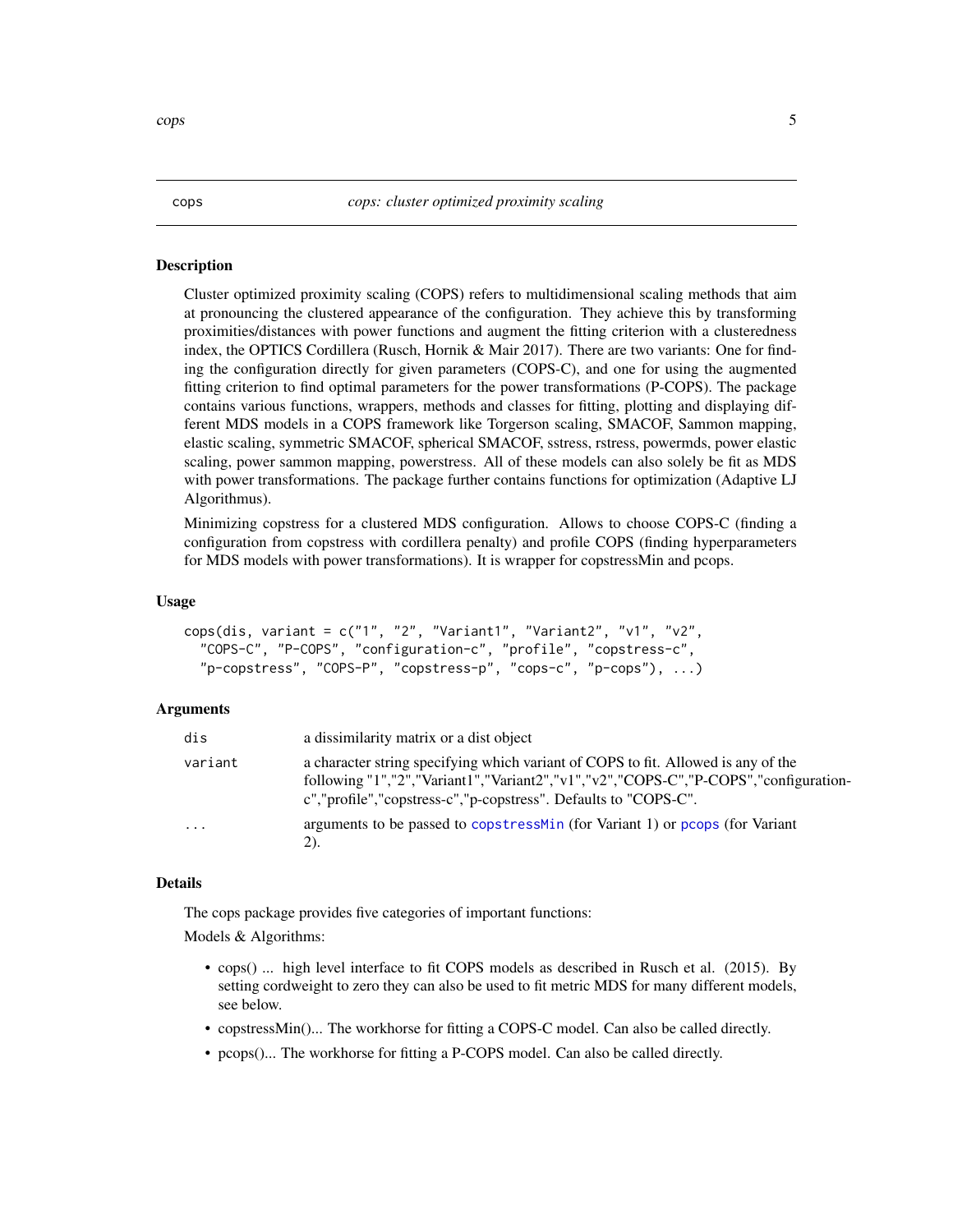<span id="page-5-0"></span>• powerStressMin()... a workhorse for fitting s-stress, r-stress (de Leeuw, 2014), p-stress (e.g., Rusch et al., 2015), Sammon mapping with power transformations (powersammon) and elastic scaling with power transformation (powerelastic). They can conveniently also be fitted via the cops functions and setting stressweight=1 and cordweight or by the dedicated functions starting with cops  $XXX$  where  $XXX$  is the method and setting stressweight=1 and cordweight=0. It uses the nested majorization algorithm for r-stress of De Leeuw (2014).

Optimization functions:

• ljoptim() ... An (adaptive) version of the Luus-Jakola random search

Wrappers and convenience functions:

- conf adjust(): procrustes adjustment of configurations
- cmdscale(), sammon(): wrappers for that return S3 objects to be used with cops
- copstress() ... a function to calculate copstress (Rusch et al., 2015)
- cop\_smacofSym(), cop\_sammon(), cop\_cmdscale(), cop\_rstress(), cop\_powerstress(), cop\_smacofSphere(), cop\_sammon2(), cop\_elastic(), cop\_sstress(), cop\_powerelastic(), cop\_powersammon(): cop versions of these MDS models.

Methods: For most of the objects returned by the high-level functions S3 classes and methods for standard generics were implemented, including print, summary, plot, plot3d, plot3dstatic.

References:

- Rusch, T., Mair, P. \& Hornik, K. (2015) COPS: Cluster optimized proximity scaling, Report 2015/1, Discussion Paper Series, Center for Empirical Research Methods, WU Vienna University of Economics and Business.
- Rusch, T., Mair, P. \& Hornik, K. (2017) Assessing and quantifying clusteredness: The OP-TICS Cordillera. Journal of Computational and Graphical Statistics. Forthcoming. doi = 10.1080/10618600.2017.1349664, <http://dx.doi.org/10.1080/10618600.2017.1349664>

Authors: Thomas Rusch, Jan de Leeuw, Patrick Mair

Maintainer: Thomas Rusch

#### Value

For COPS-C Variant 1 see [copstressMin](#page-7-1), for P-COPS Variant 2 see [pcops](#page-31-1)

#### Examples

```
library(cordillera)
data(BankingCrisesDistances)
```

```
#shorthand function for COPS-C (finding configuration with copstress)
res<-cops(BankingCrisesDistances[,1:69],variant="COPS-C",stressweight=0.98,cordweight=0.02)
res
summary(res)
plot(res)
plot(res,"reachplot")
```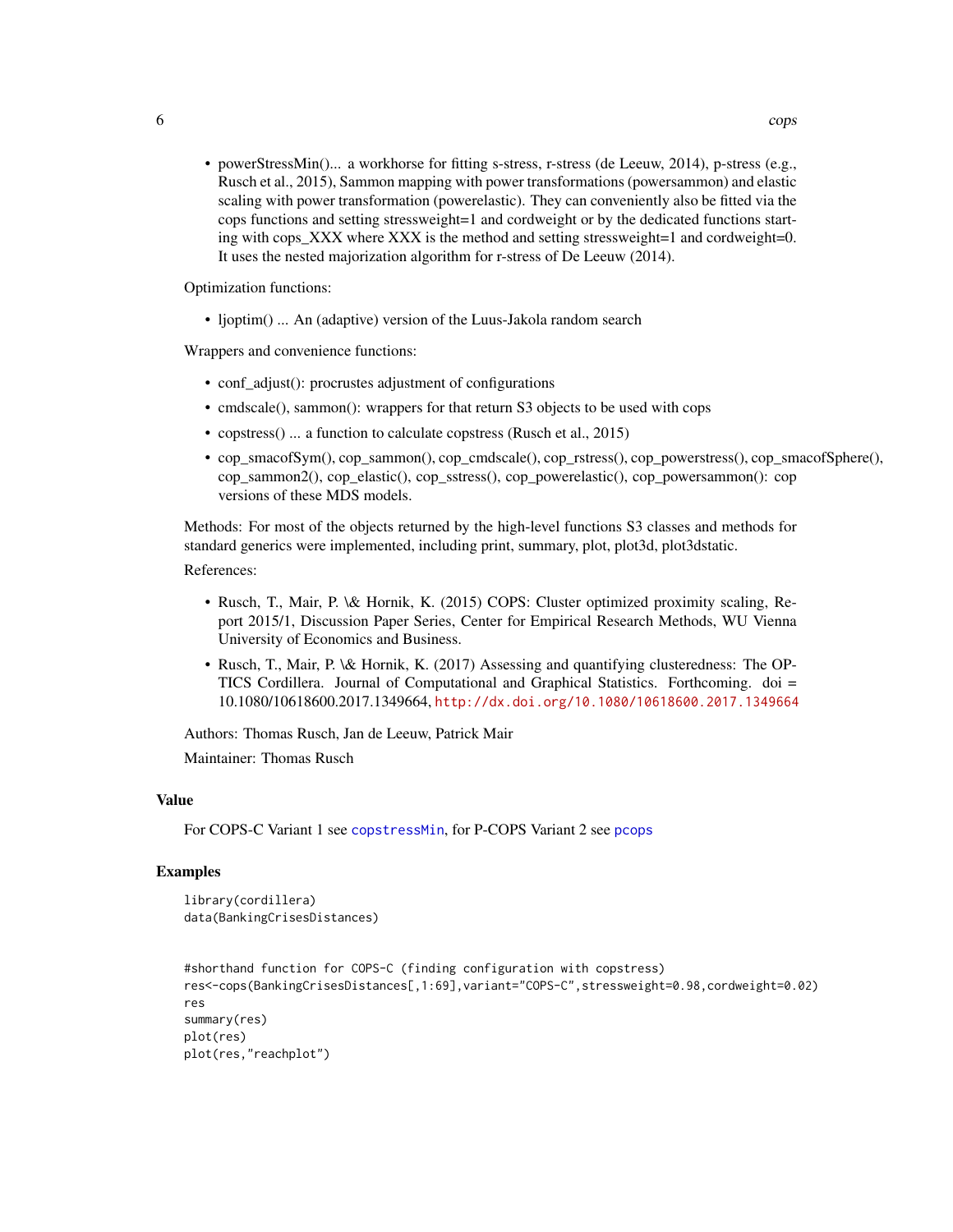#### <span id="page-6-0"></span>copstress 7

```
plot(res,"transplot")
plot(res,"Shepard")
#shorthand function for P-COPS (hyperparameter search for powerstress)
res<-cops(BankingCrisesDistances[,1:69],variant="P-COPS")
res
summary(res)
plot(res)
plot(res,"reachplot")
plot(res,"transplot")
plot(res,"Shepard")
dis<-as.matrix(smacof::kinshipdelta)
#COPS-C with equal weight to stress and cordillera
res1<-cops(dis,variant="COPS-C",stressweight=0.5,cordweight=0.5,
minpts=2,itmax=1000) #use higher itmax in real
res1
summary(res1)
plot(res1)
plot(res1,"reachplot")
#s-stress type copstress (i.e. kappa=2, lambda=2)
res3<-cops(dis,variant="COPS-C",kappa=2,lambda=2,stressweight=0.5,cordweight=0.5)
res3
summary(res3)
plot(res3)
#power-stress type profile copstress
# search for optimal kappa and lambda between kappa=0.5,lambda=0.5 and kappa=2,lambda=5
# nu is fixed on -1
ws<-1/dis
diag(ws)<-1
res5<-cops(dis,variant="P-COPS",loss="powerstress",
theta=c(1.4,3,-1),lower=c(1,0.5,-1),upper=c(3,5,-1),weightmat=ws,
stressweight=0.9,cordweight=0.1)
res5
summary(res5)
plot(res5)
```
copstress *Calculates copstress for given MDS object*

#### Description

Calculates copstress for given MDS object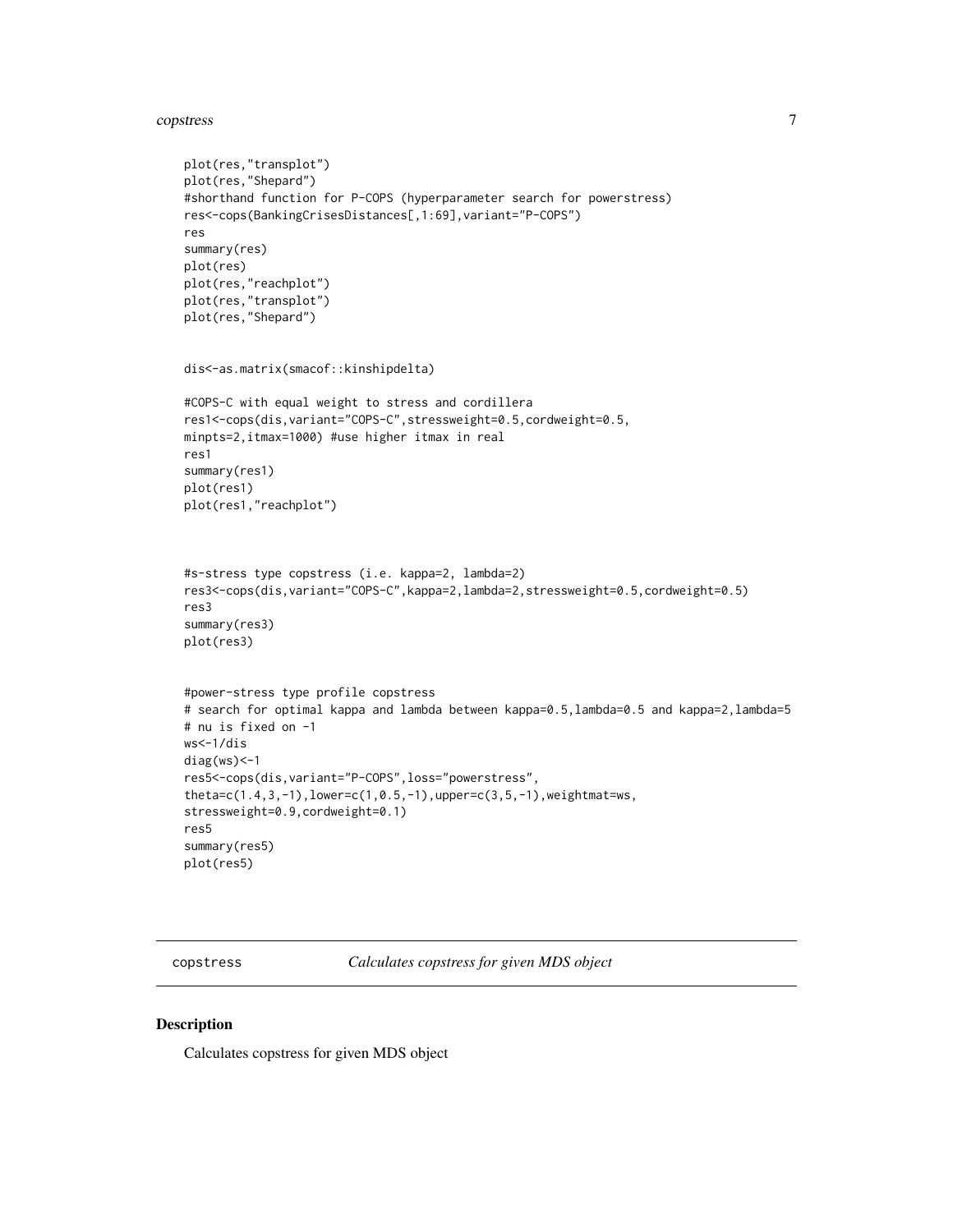#### <span id="page-7-0"></span>Usage

```
copstress(obj, stressweight = 1, cordweight = 5, q = 1, minpts = 2,
 epsilon = 10, rang = NULL, verbose = 0, normed = TRUE,
  scale = c("std", "sd", "proc", "none"), init, ...)
```
#### Arguments

| obj          | MDS object (supported are sammon, cmdscale, smacof, rstress, powermds)                                                                                                                                       |
|--------------|--------------------------------------------------------------------------------------------------------------------------------------------------------------------------------------------------------------|
| stressweight | weight to be used for the fit measure; defaults to 1                                                                                                                                                         |
| cordweight   | weight to be used for the cordillera; defaults to 0.5                                                                                                                                                        |
| q            | the norm of the cordillera; defaults to 1                                                                                                                                                                    |
| minpts       | the minimum points to make up a cluster in OPTICS; defaults to 2                                                                                                                                             |
| epsilon      | the epsilon parameter of OPTICS, the neighbourhood that is checked; defaults<br>to $10$                                                                                                                      |
| rang         | range of the distances (min distance minus max distance). If NULL (default)<br>the cordillera will be normed to each configuration's maximum distance, so an<br>absolute value of goodness-of-clusteredness. |
| verbose      | numeric value hat prints information on the fitting process; $>2$ is very verbose<br>(copstress level), >3 is extremely (up to MDS optimization level)                                                       |
| normed       | should the cordillera be normed; defaults to TRUE                                                                                                                                                            |
| scale        | should the configuration be scale adjusted.                                                                                                                                                                  |
| init         | a reference configuration when doing procrustes adjustment                                                                                                                                                   |
| $\cdots$     | additional arguments to be passed to the cordillera function                                                                                                                                                 |
|              |                                                                                                                                                                                                              |

# Value

A list with the components

- copstress: the weighted loss value
- OC: the Optics cordillera value
- parameters: the parameters used for fitting (kappa, lambda)
- cordillera: the cordillera object

<span id="page-7-1"></span>copstressMin *Fitting a COPS-C Model (COPS Variant 1).*

# Description

Minimizing Copstress to obtain a clustered MDS configuration with given hyperparameters theta.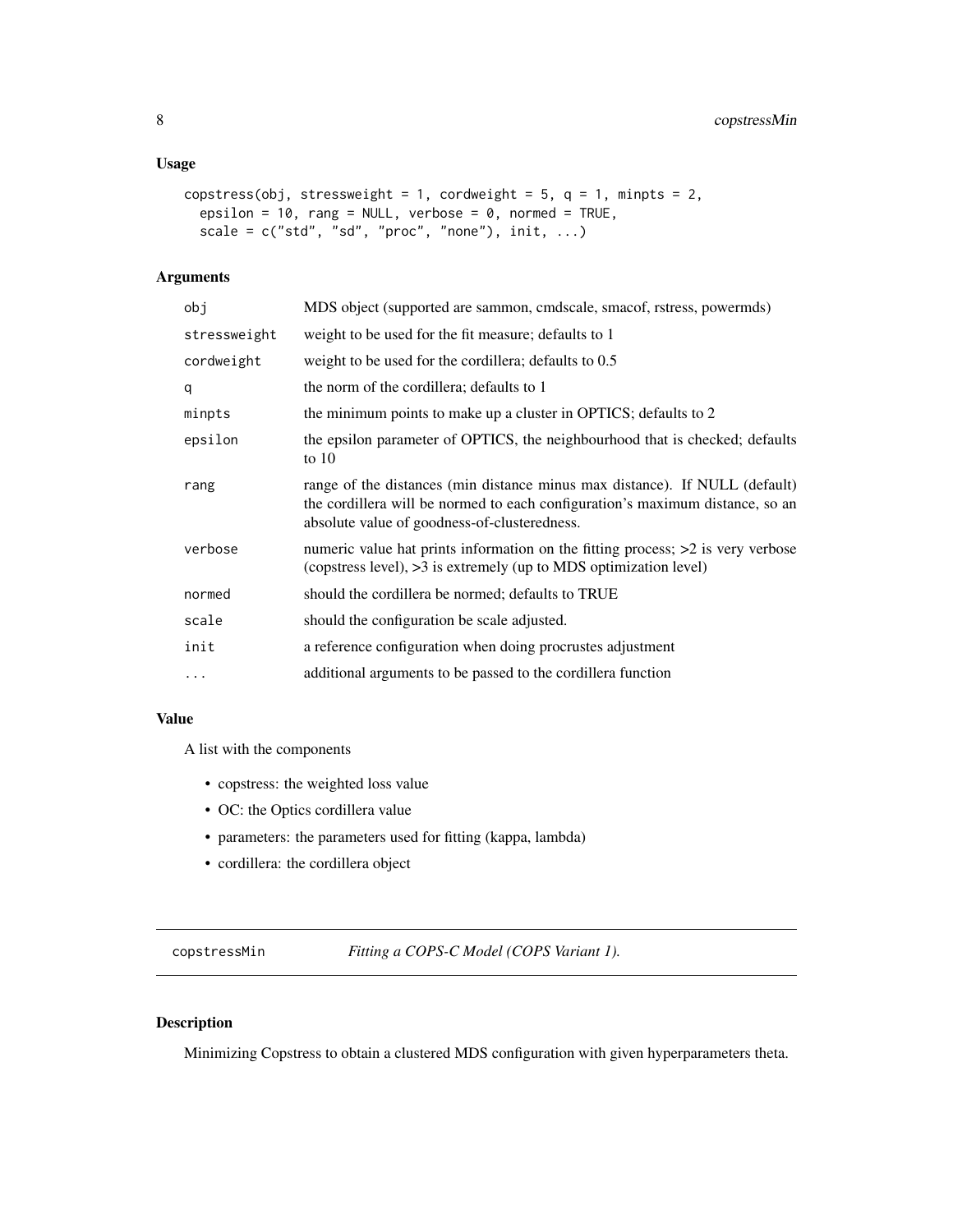# copstressMin 9

#### Usage

```
copstressMin(delta, kappa = 1, lambda = 1, nu = 1, theta = c(kappa,
  lambda, nu), type = c("ratio", "interval", "ordinal"),
  ties = "primary", weightmat = 1 - diag(nrow(delta)), ndim = 2,
  init = NULL, stressweight = 0.975, cordweight = 0.025, q = 1,
 minpts = ndim + 1, epsilon = 10, dmax = NULL, rang,
  optimmethod = c("NelderMead", "Newuoa", "BFGS", "SANN", "hjk", "solnl",
  "solnp", "subplex", "snomadr", "hjk-Newuoa", "hjk-BFGS", "BFGS-hjk",
  "Newuoa-hjk", "cmaes", "direct", "direct-Newuoa", "direct-BFGS",
  "genoud", "gensa"), verbose = 0, scale = c("sd", "rmsq", "std","proc", "none"), normed = TRUE, accuracy = 1e-07, itmax = 5000,
  stresstype = c("stress-1", "stress"), ...)
```

| delta        | numeric matrix or dist object of a matrix of proximities                                                                                                                                                                                                                                                                                                                                                                                                |
|--------------|---------------------------------------------------------------------------------------------------------------------------------------------------------------------------------------------------------------------------------------------------------------------------------------------------------------------------------------------------------------------------------------------------------------------------------------------------------|
| kappa        | power transformation for fitted distances                                                                                                                                                                                                                                                                                                                                                                                                               |
| lambda       | power transformation for proximities                                                                                                                                                                                                                                                                                                                                                                                                                    |
| nu           | power transformation for weights                                                                                                                                                                                                                                                                                                                                                                                                                        |
| theta        | the theta vector of powers; the first is kappa (for the fitted distances if it exists),<br>the second lambda (for the observed proximities if it exist), the third is nu (for<br>the weights if it exists). If less than three elements are is given as argument,<br>it will be recycled. Defaults to 1 1 1. Will override any kappa, lmabda, nu<br>parameters if they are given and do not match                                                       |
| type         | what type of MDS to fit. Currently one of "ratio", "interval" or "ordinal". Default<br>is "ratio".                                                                                                                                                                                                                                                                                                                                                      |
| ties         | the handling of ties for ordinal (nonmetric) MDS. Possible are "primary" (de-<br>fault), "secondary" or "tertiary".                                                                                                                                                                                                                                                                                                                                     |
| weightmat    | (optional) a matrix of nonnegative weights; defaults to 1 for all off diagonals                                                                                                                                                                                                                                                                                                                                                                         |
| ndim         | number of dimensions of the target space                                                                                                                                                                                                                                                                                                                                                                                                                |
| init         | (optional) initial configuration                                                                                                                                                                                                                                                                                                                                                                                                                        |
| stressweight | weight to be used for the fit measure; defaults to 0.975                                                                                                                                                                                                                                                                                                                                                                                                |
| cordweight   | weight to be used for the cordillera; defaults to 0.025                                                                                                                                                                                                                                                                                                                                                                                                 |
| q            | the norm of the cordillera; defaults to 1                                                                                                                                                                                                                                                                                                                                                                                                               |
| minpts       | the minimum points to make up a cluster in OPTICS; defaults to ndim+1                                                                                                                                                                                                                                                                                                                                                                                   |
| epsilon      | the epsilon parameter of OPTICS, the neighbourhood that is checked; defaults<br>to $10$                                                                                                                                                                                                                                                                                                                                                                 |
| dmax         | The winsorization limit of reachability distances in the OPTICS Cordillera. If<br>supplied, it should be either a numeric value that matches max(rang) or NULL;<br>if NULL it is found as 1.5 times (for kappa $>1$ ) or 1 times (for kappa $\leq 1$ ) the<br>maximum reachbility value of the power torgerson model with the same lambda.<br>If dmax and rang are supplied and dmax is not max(rang), a warning is given<br>and rang takes precedence. |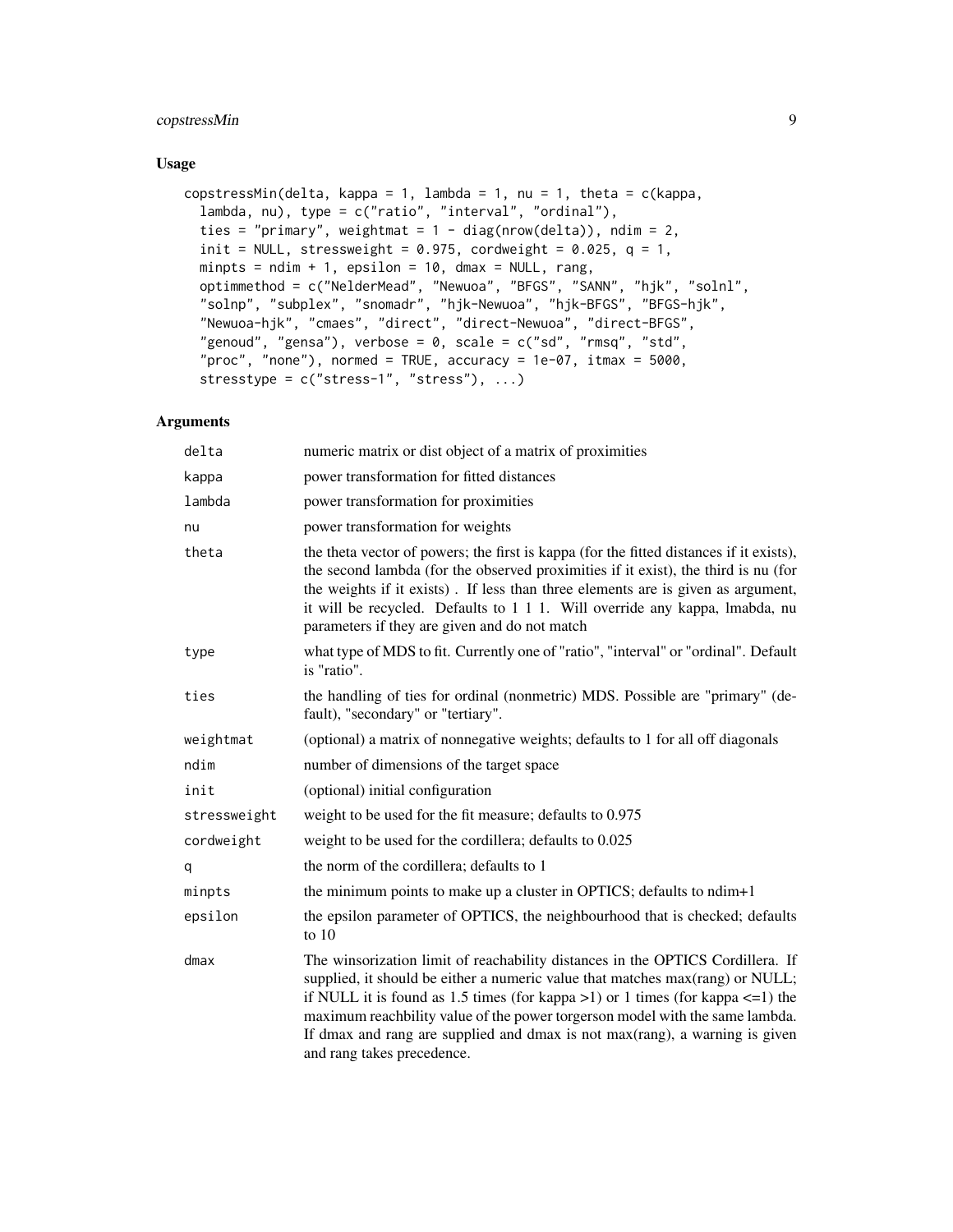<span id="page-9-0"></span>

| rang        | range of the reachabilities to be considered. If missing it is found from the initial<br>configuration by taking 0 as the lower boundary and dmax (see above) as upper<br>boundary. See also cordillera                                                                                                                                                                                                                                                                                                                                                                                                                                                                                                                                                                                     |
|-------------|---------------------------------------------------------------------------------------------------------------------------------------------------------------------------------------------------------------------------------------------------------------------------------------------------------------------------------------------------------------------------------------------------------------------------------------------------------------------------------------------------------------------------------------------------------------------------------------------------------------------------------------------------------------------------------------------------------------------------------------------------------------------------------------------|
| optimmethod | What optimizer to use? Choose one string of 'Newuoa' (from package minqa),<br>'NelderMead', 'hjk' (Hooke-Jeeves algorithm from dfoptim), 'solnl' (from nl-<br>cOptim), 'solnp' (from Rsolnp), 'subplex' (from subplex), 'SANN' (simulated<br>annealing), 'BFGS', 'snomadr' (from crs), 'genoud' (from rgenoud), 'gensa'<br>(from GenSA), 'cmaes' (from cmaes) and 'direct' (from nloptr). See the ac-<br>cording R packages for details on these solvers. There are also combinations<br>that proved to work well good, like 'hjk-Newuoa', 'hjk-BFGS', 'BFGS-hjk',<br>'Newuoa-hik', 'direct-Newuoa' and 'direct-BFGS'. Usually hik, BFGS, newuoa,<br>subplex and solnl work rather well in an acceptable time frame (depending on<br>the smoothness of copstress). Default is 'hjk-Newuoa'. |
| verbose     | numeric value hat prints information on the fitting process; $>2$ is very verbose                                                                                                                                                                                                                                                                                                                                                                                                                                                                                                                                                                                                                                                                                                           |
| scale       | Allows to scale the configuration for the OC (the scaled configuration is also<br>returned as \$conf). One of none (so no scaling), sd (configuration divided by<br>the maximum standard deviation of the columns), std (standardize all columns<br>!NOTE: This does not preserve the relative distances of the optimal config), proc<br>(procrustes adjustment to the initial fit) and rmsq (configuration divided by the<br>maximum root mean square of the columns). Default is sd.                                                                                                                                                                                                                                                                                                      |
| normed      | should the cordillera be normed; defaults to TRUE                                                                                                                                                                                                                                                                                                                                                                                                                                                                                                                                                                                                                                                                                                                                           |
| accuracy    | numerical accuracy, defaults to 1e-7                                                                                                                                                                                                                                                                                                                                                                                                                                                                                                                                                                                                                                                                                                                                                        |
| itmax       | maximum number of iterations. Defaults to 5000.                                                                                                                                                                                                                                                                                                                                                                                                                                                                                                                                                                                                                                                                                                                                             |
| stresstype  | which stress to use in the copstress. Defaults to stress-1. If anything else is set,<br>explicitly normed stress which is (stress-1)^2. Using stress-1 puts more weight<br>on MDS fit.                                                                                                                                                                                                                                                                                                                                                                                                                                                                                                                                                                                                      |
|             | additional arguments to be passed to the optimization procedure                                                                                                                                                                                                                                                                                                                                                                                                                                                                                                                                                                                                                                                                                                                             |
|             |                                                                                                                                                                                                                                                                                                                                                                                                                                                                                                                                                                                                                                                                                                                                                                                             |

#### Value

A list with the components

- delta: the original transformed dissimilarities
- obsdiss: the explicitly normed transformed dissimilarities (which are approximated by the fit)
- confdist: the fitted distances
- conf: the configuration to which the scaling of argument scale was applied
- confo: the unscaled but explicitly normed configuration returned from the fitting procedure. Scaling applied to confo gives conf.
- par, pars : the theta vector of powers tranformations (kappa,lambda,nu)
- niter: number of iterations of the optimizer.
- stress: the square root of explicitly normalized stress (calculated for confo).
- spp: stress per point
- ndim: number of dimensions
- model: Fitted model name with optimizer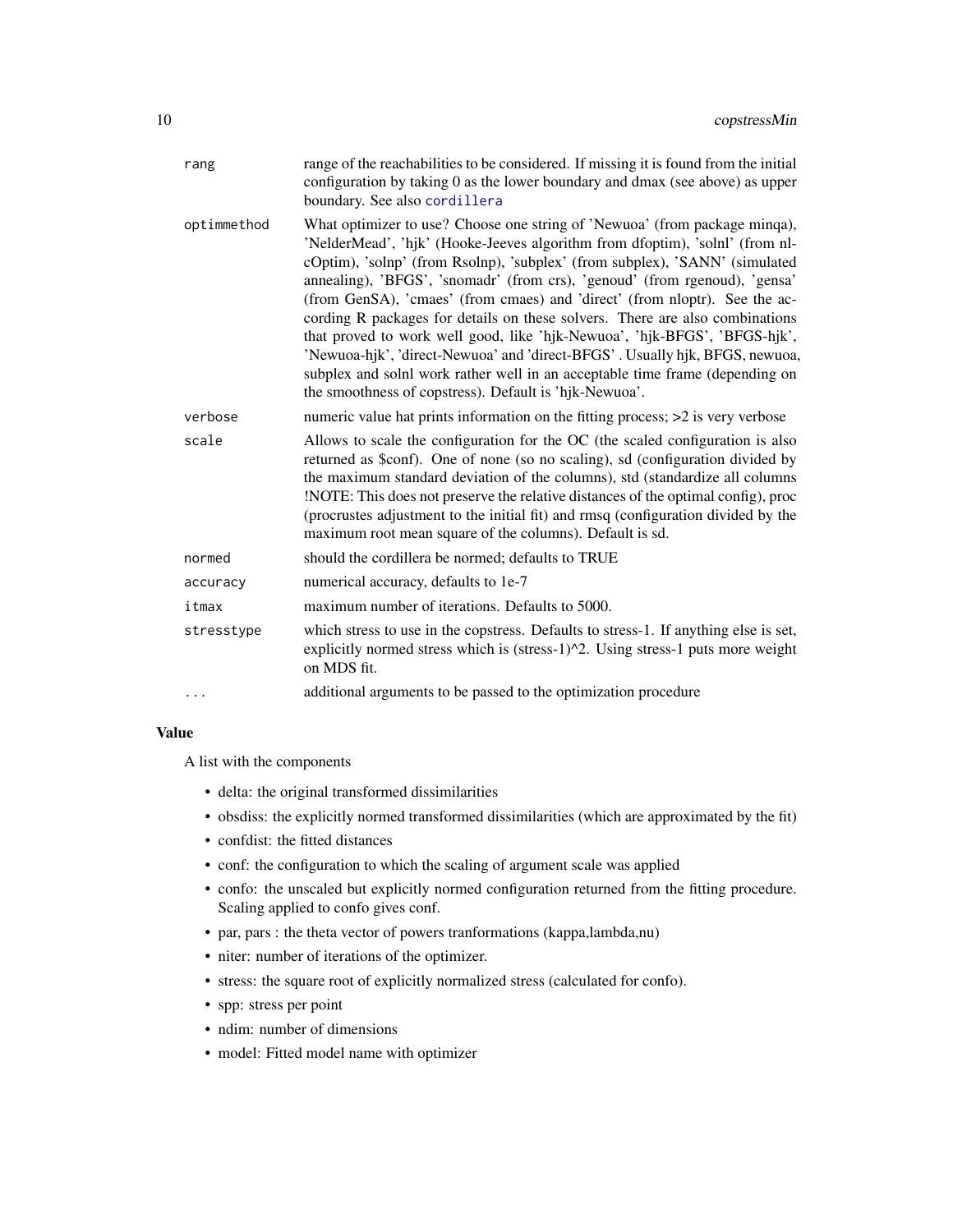# <span id="page-10-0"></span>cop\_apstress 11

- call: the call
- nobj: the number of objects
- type, loss, losstype: stresstype
- stress.m: The stress used for copstress. If stresstype="stress-1" this is like \$stress else it is stress^2
- stress.en: another ways to calculate the stress
- deltaorig: the original untransformed dissimilarities
- copstress: the copstress loss value
- resmat: the matrix of residuals
- weightmat: the matrix of untransformed weights
- OC: the (normed) OPTICS Cordillera object (calculated for scaled conf)
- OCv: the (normed) OPTICS Cordillera value alone (calculated for scaled conf)
- optim: the object returned from the optimization procedure
- stressweight, cordweight: the weights of the stress and OC respectively  $(v_1 \text{ and } v_2)$
- optimmethod: The solver used
- type: the type of MDS fitted

#### Examples

dis<-as.matrix(smacof::kinshipdelta)

```
#Copstress with equal weight to stress and cordillera
res1<-copstressMin(dis,stressweight=0.5,cordweight=0.5,itmax=1000) #use higher itmax about 10000
res1
summary(res1)
plot(res1) #super clustered
```

| cop_apstress | PCOPS versions of approximated power stress models. This uses an |  |
|--------------|------------------------------------------------------------------|--|
|              | approximation and makes use of smacof.                           |  |

#### Description

PCOPS versions of approximated power stress models. This uses an approximation and makes use of smacof.

# Usage

```
cop_apstress(dis, theta = c(1, 1, 1), ndim = 2, weightmat = NULL,
  init = NULL, itmaxi = 1000, ..., stressweight = 1,
  cordweight = 0.5, q = 1, minpts = ndim + 1, epsilon = 10,
  rang = NULL, verbose = 0, normed = TRUE, scale,
  stresstype = "default")
```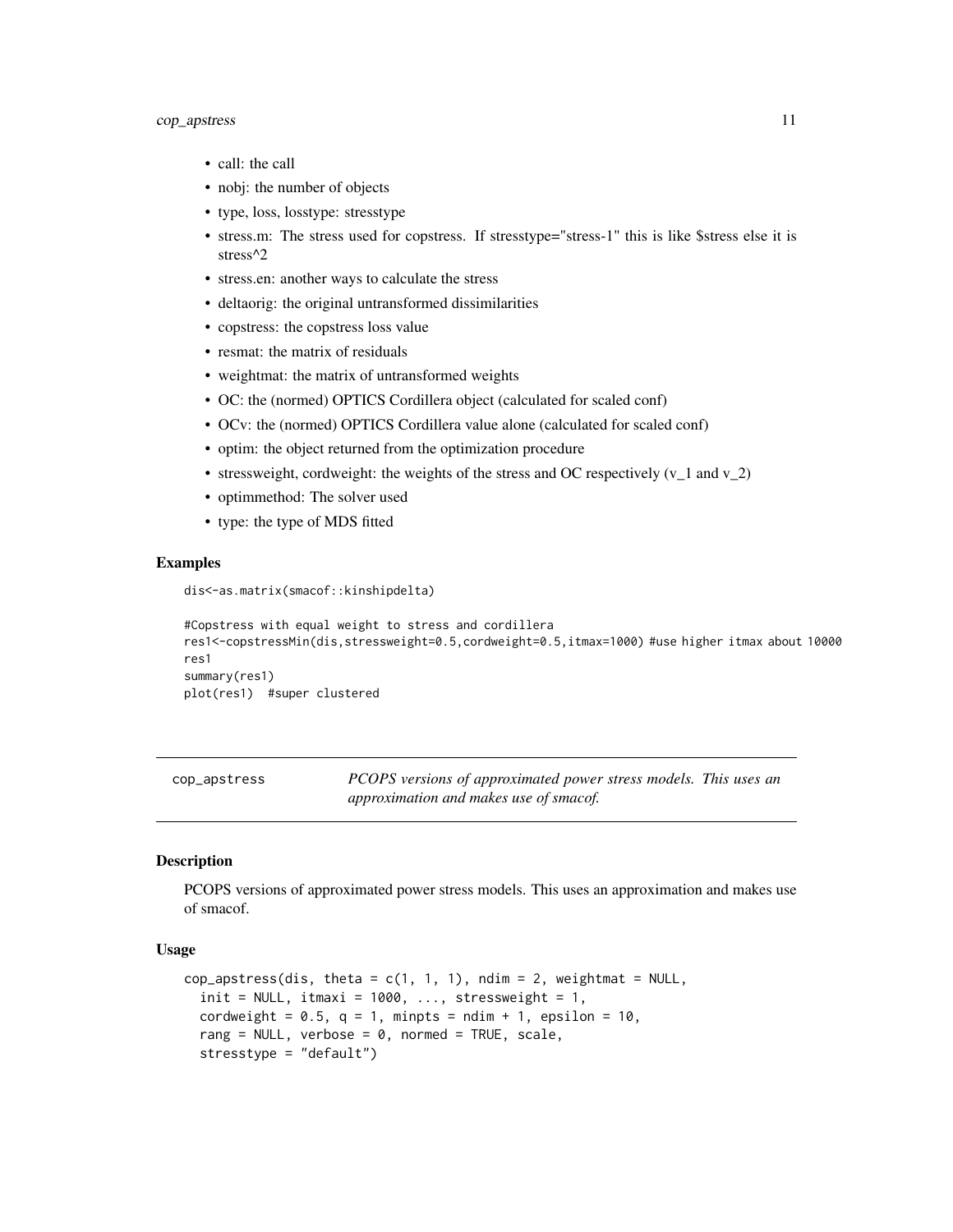# Arguments

| dis          | numeric matrix or dist object of a matrix of proximities                                                                                                                                                                                                                                                                         |
|--------------|----------------------------------------------------------------------------------------------------------------------------------------------------------------------------------------------------------------------------------------------------------------------------------------------------------------------------------|
| theta        | the theta vector of powers; this is either a scalar of the tau and upsilon trans-<br>formation for the observed proximities, or a vector where the first is the kappa<br>argument for the fitted distances (here internally fixed to 1) and the second the<br>tau argument and the third the upsilon argument. Defaults to 1 1 1 |
| ndim         | number of dimensions of the target space                                                                                                                                                                                                                                                                                         |
| weightmat    | (optional) a binary matrix of nonnegative weights                                                                                                                                                                                                                                                                                |
| init         | (optional) initial configuration                                                                                                                                                                                                                                                                                                 |
| itmaxi       | number of iterations, default is 1000.                                                                                                                                                                                                                                                                                           |
| .            | additional arguments to be passed to the fitting procedure                                                                                                                                                                                                                                                                       |
| stressweight | weight to be used for the fit measure; defaults to 1                                                                                                                                                                                                                                                                             |
| cordweight   | weight to be used for the cordillera; defaults to 0.5                                                                                                                                                                                                                                                                            |
| q            | the norm of the cordillera; defaults to 1                                                                                                                                                                                                                                                                                        |
| minpts       | the minimum points to make up a cluster in OPTICS; defaults to ndim+1                                                                                                                                                                                                                                                            |
| epsilon      | the epsilon parameter of OPTICS, the neighbourhood that is checked; defaults<br>to $10$                                                                                                                                                                                                                                          |
| rang         | range of the distances (min distance minus max distance). If NULL (default)<br>the cordillera will be normed to each configuration's maximum distance, so an<br>absolute value of goodness-of-clusteredness.                                                                                                                     |
| verbose      | numeric value hat prints information on the fitting process; $>2$ is extremely ver-<br>bose                                                                                                                                                                                                                                      |
| normed       | should the cordillera be normed; defaults to TRUE                                                                                                                                                                                                                                                                                |
| scale        | should the configuration be scale adjusted                                                                                                                                                                                                                                                                                       |
| stresstype   | which stress to report. Only takes smacofs default stress currrently.                                                                                                                                                                                                                                                            |

# Value

A list with the components

- stress: the stress
- stress.m: default normalized stress
- copstress: the weighted loss value
- OC: the Optics cordillera value
- parameters: the parameters used for fitting (kappa, lambda)
- fit: the returned object of the fitting procedure (which has all smacofB elements and some more
- cordillera: the cordillera object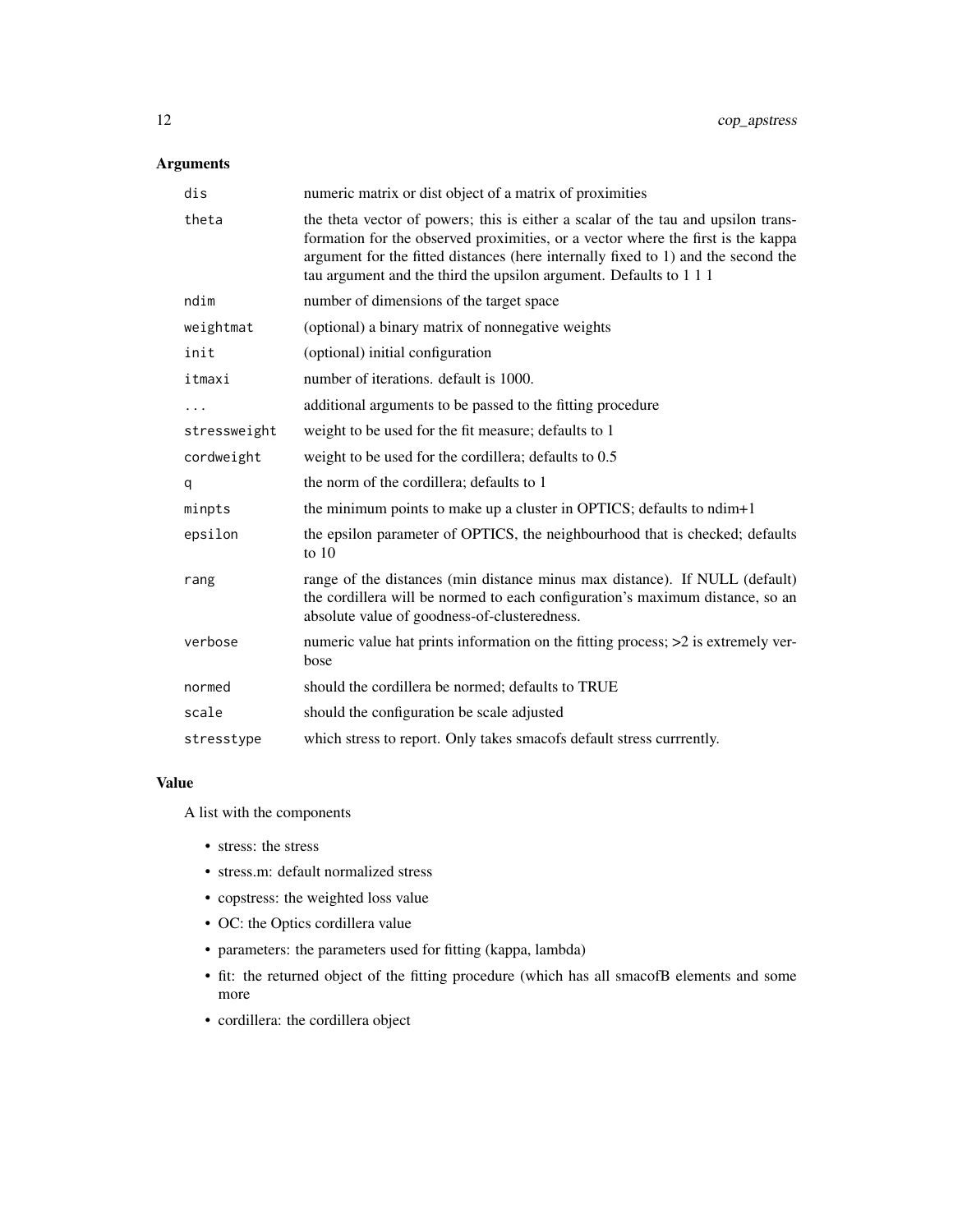<span id="page-12-0"></span>

PCOPS version of strain

# Usage

```
cop_cmdscale(dis, theta = c(1, 1, 1), weightmat = NULL, ndim = 2,
  init = NULL, itmaxi = 1000, ..., stressweight = 1,
 cordweight = 0.5, q = 1, minpts = ndim + 1, epsilon = 10,
 rang = NULL, verbose = 0, scale = 3, normed = TRUE,
 stresstype = "default")
```

| dis          | numeric matrix or dist object of a matrix of proximities                                                                                                                                                                                                                                                                              |
|--------------|---------------------------------------------------------------------------------------------------------------------------------------------------------------------------------------------------------------------------------------------------------------------------------------------------------------------------------------|
| theta        | the theta vector of powers; this is either a scalar of the lambda transformation<br>for the observed proximities, or a vector where the first is the kappa argument<br>for the fitted distances (here internally fixed to 1) and the second and third the<br>lambda and the nu argument (the latter is fixed to 1). Defaults to 1 1 1 |
| weightmat    | (optional) a matrix of nonnegative weights                                                                                                                                                                                                                                                                                            |
| ndim         | number of dimensions of the target space                                                                                                                                                                                                                                                                                              |
| init         | (optional) initial configuration                                                                                                                                                                                                                                                                                                      |
| itmaxi       | number of iterations. No effect here.                                                                                                                                                                                                                                                                                                 |
|              | additional arguments to be passed to the fitting procedure                                                                                                                                                                                                                                                                            |
| stressweight | weight to be used for the fit measure; defaults to 1                                                                                                                                                                                                                                                                                  |
| cordweight   | weight to be used for the cordillera; defaults to 0.5                                                                                                                                                                                                                                                                                 |
| q            | the norm of the corrdillera; defaults to 1                                                                                                                                                                                                                                                                                            |
| minpts       | the minimum points to make up a cluster in OPTICS; defaults to ndim+1                                                                                                                                                                                                                                                                 |
| epsilon      | the epsilon parameter of OPTICS, the neighbourhood that is checked; defaults<br>to $10$                                                                                                                                                                                                                                               |
| rang         | range of the distances (min distance minus max distance). If NULL (default)<br>the cordillera will be normed to each configuration's maximum distance, so an<br>absolute value of goodness-of-clusteredness.                                                                                                                          |
| verbose      | numeric value hat prints information on the fitting process; >2 is extremely ver-<br>bose                                                                                                                                                                                                                                             |
| scale        | should the configuration be scale adjusted                                                                                                                                                                                                                                                                                            |
| normed       | should the cordillera be normed; defaults to TRUE                                                                                                                                                                                                                                                                                     |
| stresstype   | which stress to report. Only takes cmdscales default stress currrently.                                                                                                                                                                                                                                                               |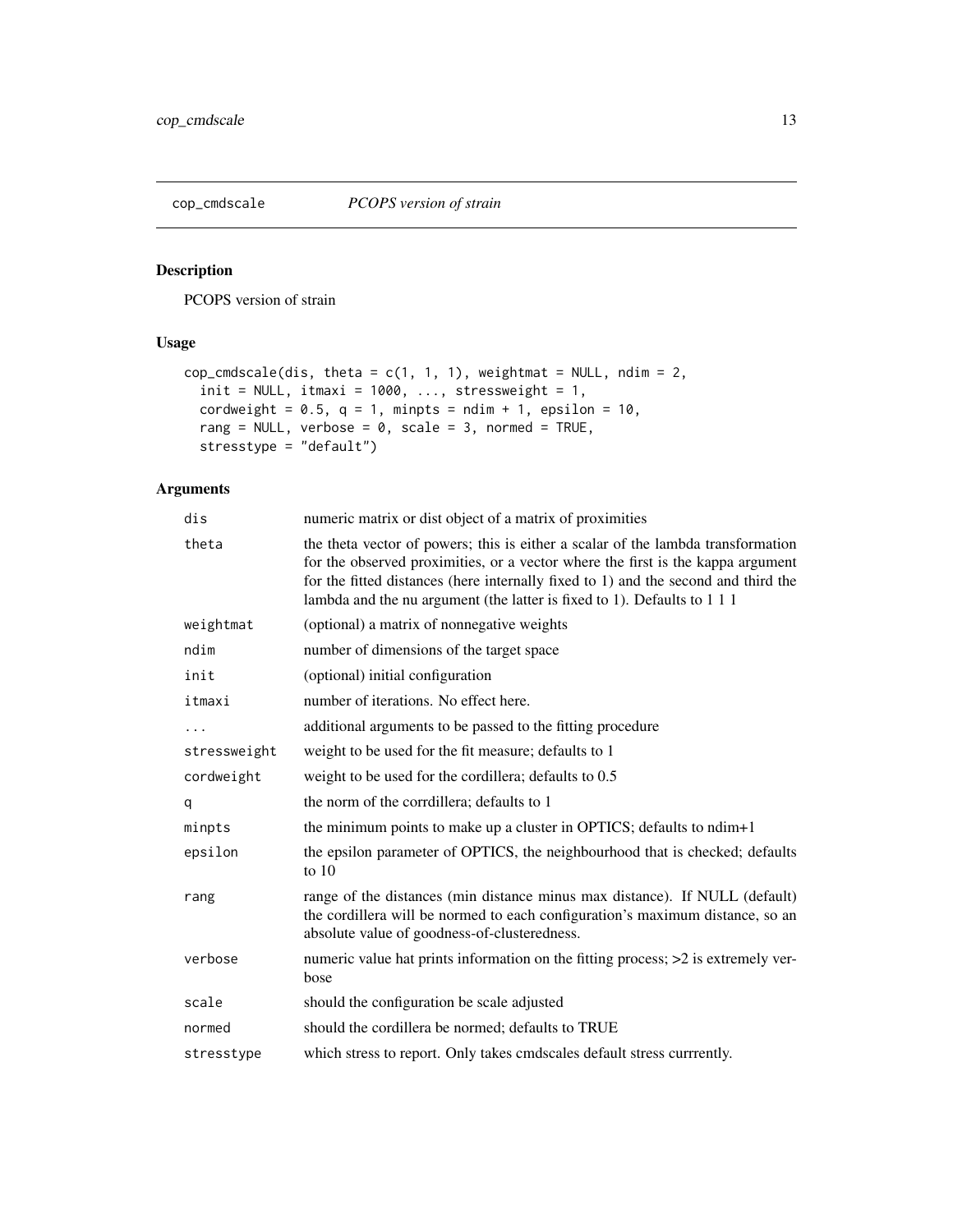# Value

A list with the components

- stress: the stress
- stress.m: default normalized stress
- copstress: the weighted loss value
- OC: the Optics cordillera value
- parameters: the parameters used for fitting (kappa, lambda)
- fit: the returned object of the fitting procedure
- cordillera: the cordillera object

cop\_elastic *PCOPS versions of elastic scaling models (via smacofSym)*

# Description

PCOPS versions of elastic scaling models (via smacofSym)

#### Usage

```
cop_elastic(dis, theta = c(1, 1, -2), ndim = 2, weightmat = 1,
  init = NULL, itmaxi = 1000, ..., stressweight = 1,
  cordweight = 0.5, q = 1, minpts = ndim + 1, epsilon = 10,
  rang = NULL, verbose = 0, normed = TRUE, scale = 3,
  stresstype = "default")
```

| dis          | numeric matrix or dist object of a matrix of proximities                                                                                                                                                                                                                                                                                                |
|--------------|---------------------------------------------------------------------------------------------------------------------------------------------------------------------------------------------------------------------------------------------------------------------------------------------------------------------------------------------------------|
| theta        | the theta vector of powers; this is either a scalar of the lambda transformation<br>for the observed proximities, or a vector where the first is the kappa argument<br>for the fitted distances (here internally fixed to 1) and the second the lambda<br>argument and the third the nu argument (here internally fixed to -2). Defaults to<br>$11 - 2$ |
| ndim         | number of dimensions of the target space                                                                                                                                                                                                                                                                                                                |
| weightmat    | (optional) a matrix of nonnegative weights (NOT the elscal weights)                                                                                                                                                                                                                                                                                     |
| init         | (optional) initial configuration                                                                                                                                                                                                                                                                                                                        |
| itmaxi       | number of iterations. default is 1000.                                                                                                                                                                                                                                                                                                                  |
| $\ddots$ .   | additional arguments to be passed to the fitting procedure                                                                                                                                                                                                                                                                                              |
| stressweight | weight to be used for the fit measure; defaults to 1                                                                                                                                                                                                                                                                                                    |
| cordweight   | weight to be used for the cordillera; defaults to 0.5                                                                                                                                                                                                                                                                                                   |
| q            | the norm of the corrdillera; defaults to 1                                                                                                                                                                                                                                                                                                              |

<span id="page-13-0"></span>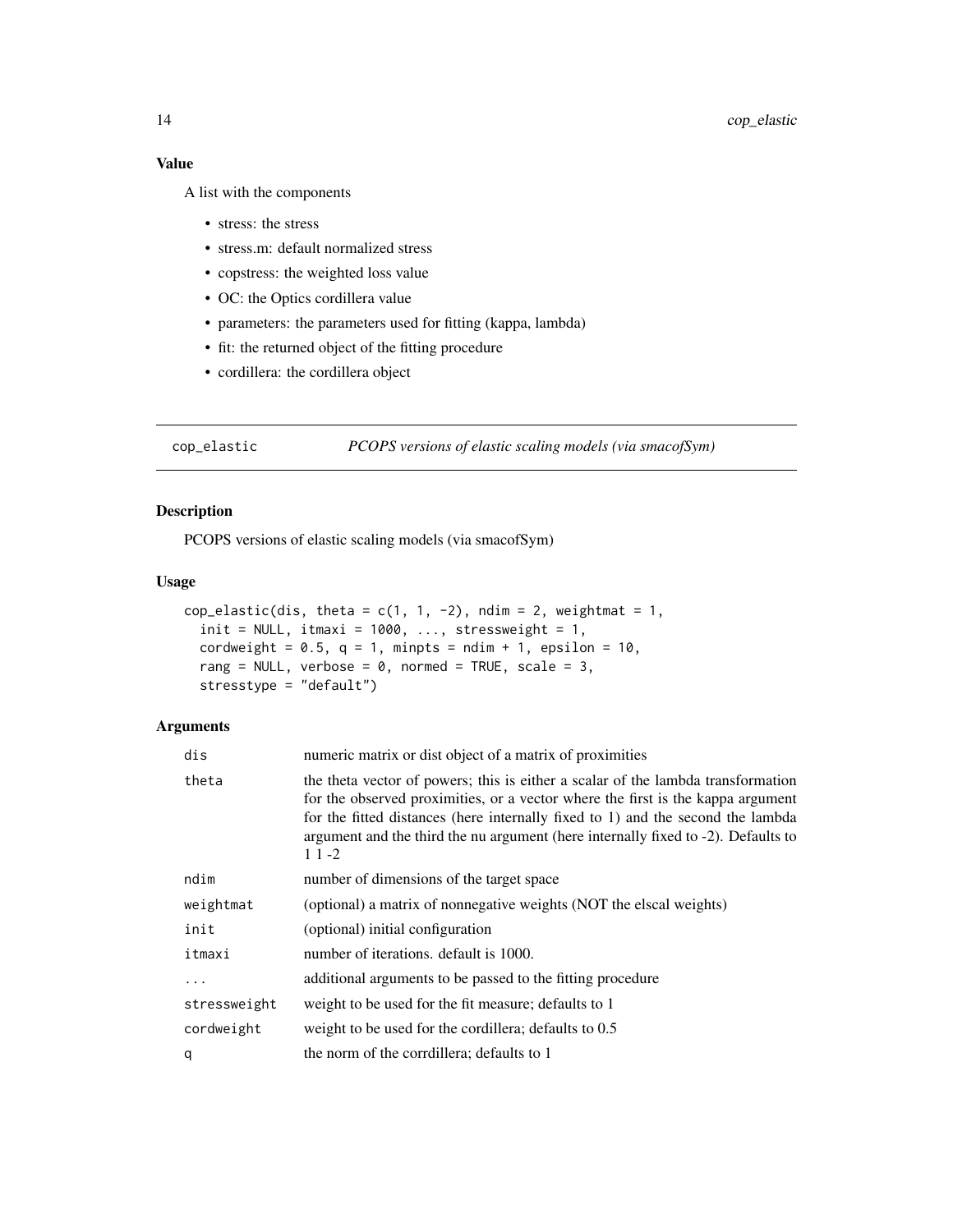<span id="page-14-0"></span>

| minpts     | the minimum points to make up a cluster in OPTICS; defaults to ndim+1                                                                                                                                        |
|------------|--------------------------------------------------------------------------------------------------------------------------------------------------------------------------------------------------------------|
| epsilon    | the epsilon parameter of OPTICS, the neighbourhood that is checked; defaults<br>to $10$                                                                                                                      |
| rang       | range of the distances (min distance minus max distance). If NULL (default)<br>the cordillera will be normed to each configuration's maximum distance, so an<br>absolute value of goodness-of-clusteredness. |
| verbose    | numeric value hat prints information on the fitting process; >2 is extremely ver-<br>bose                                                                                                                    |
| normed     | should the cordillera be normed; defaults to TRUE                                                                                                                                                            |
| scale      | should the configuration be scale adjusted                                                                                                                                                                   |
| stresstype | which stress to report. Only takes smacofs default stress currrently.                                                                                                                                        |

#### Value

A list with the components

- stress: the stress
- stress.m: default normalized stress
- copstress: the weighted loss value
- OC: the Optics cordillera value
- parameters: the parameters used for fitting (kappa, lambda)
- fit: the returned object of the fitting procedure
- cordillera: the cordillera object

cop\_powerelastic *PCOPS version of elastic scaling with powers*

# Description

PCOPS version of elastic scaling with powers

#### Usage

```
cop_powerelastic(dis, theta = c(1, 1, -2), weightmat = 1 -diag(nrow(dis)), init = NULL, ndim = 2, itmaxi = 10000, ...,
  stressweight = 1, cordweight = 0.5, q = 1, minpts = ndim + 1,
  epsilon = 10, rang = NULL, verbose = 0, scale = 3,
 normed = TRUE, stresstype = c("default", "stress1", "rawstress",
  "normstress", "enormstress", "enormstress1"))
```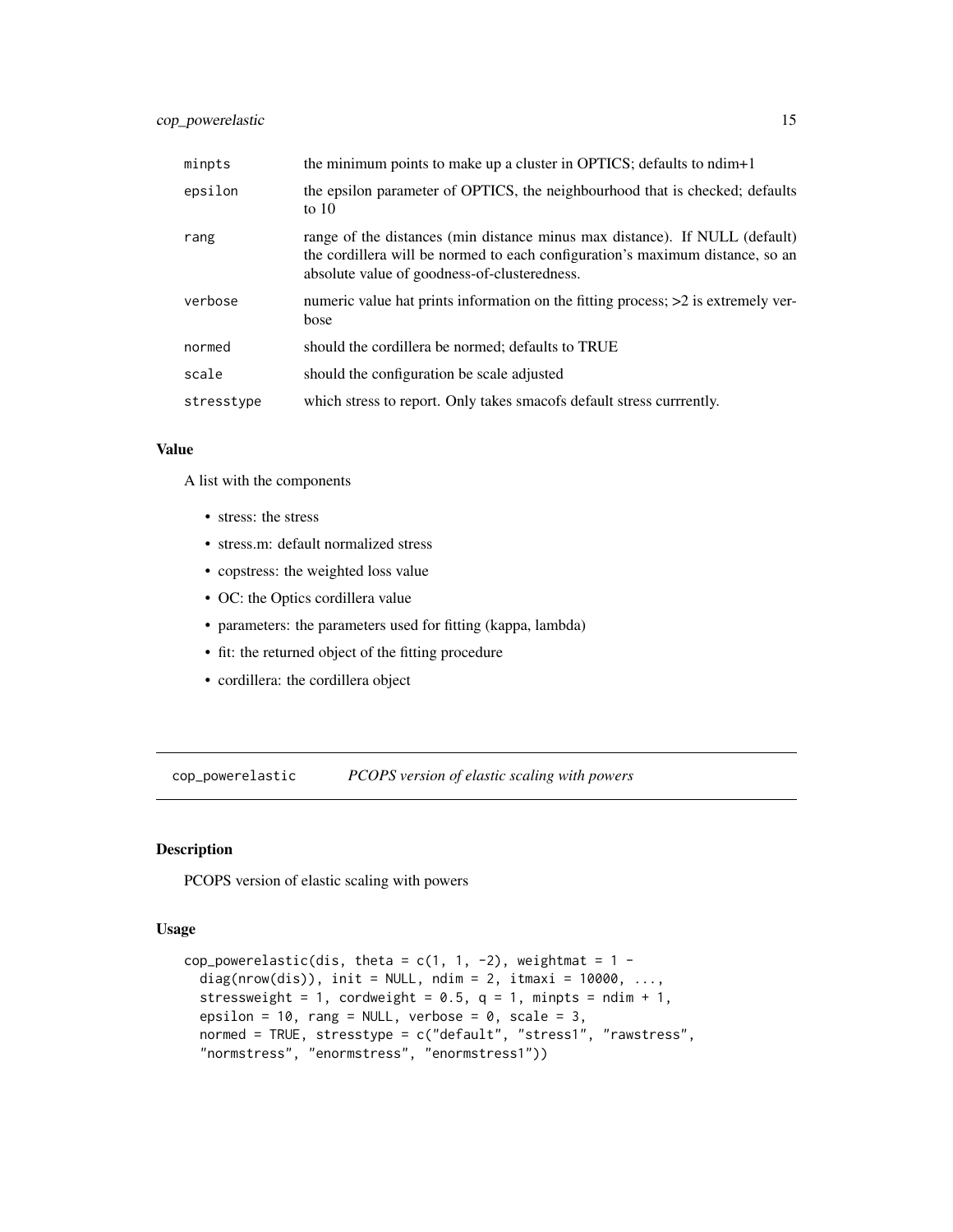# Arguments

| dis          | numeric matrix or dist object of a matrix of proximities                                                                                                                                                                                              |
|--------------|-------------------------------------------------------------------------------------------------------------------------------------------------------------------------------------------------------------------------------------------------------|
| theta        | the theta vector of powers; the first is kappa (for the fitted distances), the second<br>lambda (for the observed proximities) and nu as the third (fixed to -2). If a scalar<br>for the free parameters is given it is recycled. Defaults to 1 1 -2. |
| weightmat    | (optional) a matrix of nonnegative weights                                                                                                                                                                                                            |
| init         | (optional) initial configuration                                                                                                                                                                                                                      |
| ndim         | number of dimensions of the target space                                                                                                                                                                                                              |
| itmaxi       | number of iterations. default is 10000.                                                                                                                                                                                                               |
|              | additional arguments to be passed to the fitting procedure                                                                                                                                                                                            |
| stressweight | weight to be used for the fit measure; defaults to 1                                                                                                                                                                                                  |
| cordweight   | weight to be used for the cordillera; defaults to 0.5                                                                                                                                                                                                 |
| q            | the norm of the cordillera; defaults to 1                                                                                                                                                                                                             |
| minpts       | the minimum points to make up a cluster in OPTICS; defaults to ndim+1                                                                                                                                                                                 |
| epsilon      | the epsilon parameter of OPTICS, the neighbourhood that is checked; defaults<br>to $10$                                                                                                                                                               |
| rang         | range of the distances (min distance minus max distance). If NULL (default)<br>the cordillera will be normed to each configuration's maximum distance, so an<br>absolute value of goodness-of-clusteredness.                                          |
| verbose      | numeric value hat prints information on the fitting process; >2 is extremely ver-<br>bose                                                                                                                                                             |
| scale        | should the configuration be scale adjusted                                                                                                                                                                                                            |
| normed       | should the cordillera be normed; defaults to TRUE                                                                                                                                                                                                     |
| stresstype   | which stress to report? Defaults to explicitly normed stress                                                                                                                                                                                          |

#### Value

A list with the components

- stress: the stress
- stress.m: default normalized stress
- copstress: the weighted loss value
- OC: the Optics cordillera value
- parameters: the parameters used for fitting (kappa, lambda)
- fit: the returned object of the fitting procedure
- cordillera: the cordillera object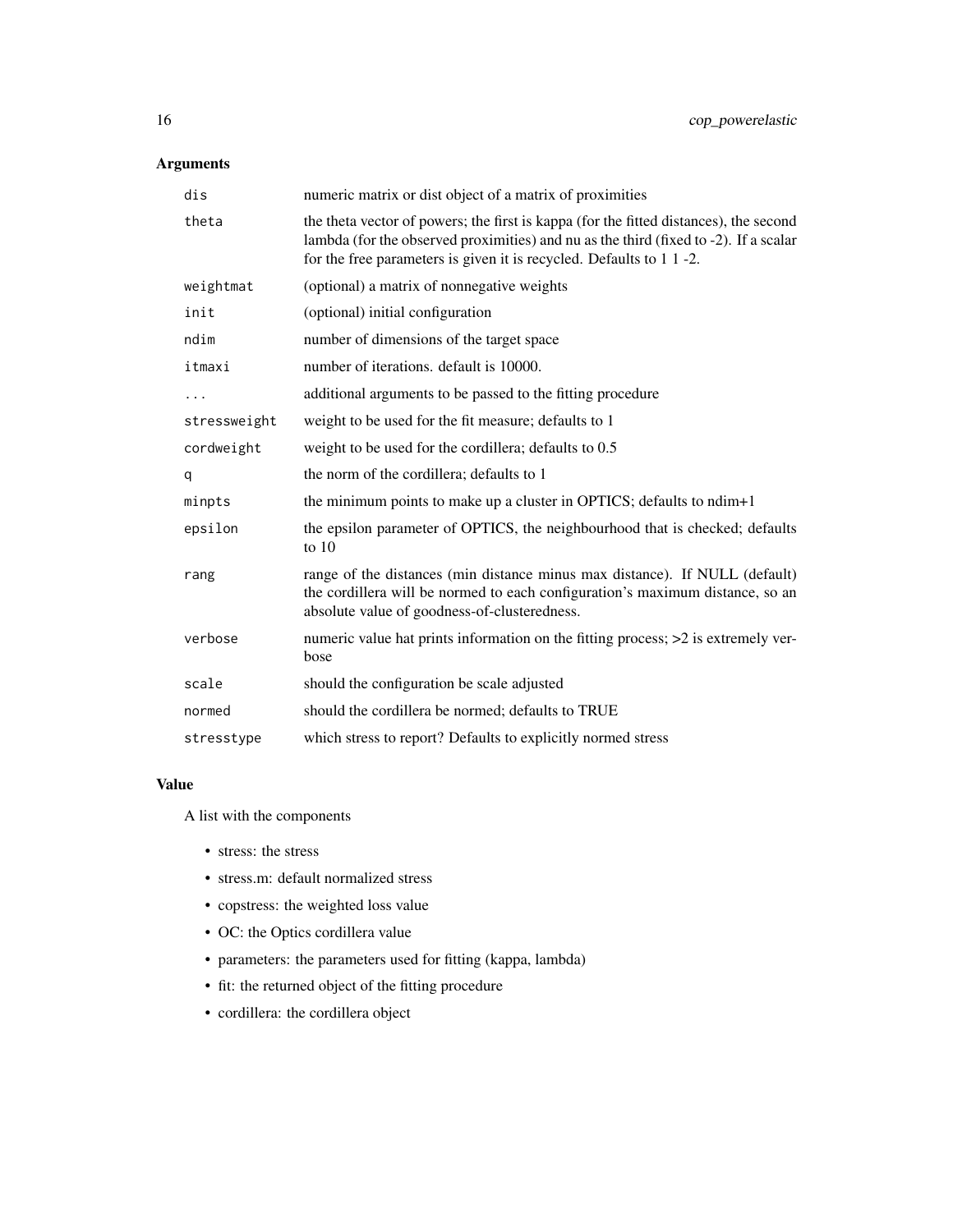<span id="page-16-0"></span>

PCOPS version of powermds

# Usage

```
cop_powermds(dis, theta = c(1, 1, 1), weightmat = 1 - diag(nrow(dis)),
  init = NULL, ndim = 2, itmaxi = itmaxi, ..., stressweight = 1,
  cordweight = 0.5, q = 1, minpts = ndim + 1, epsilon = 10,
  rang = NULL, verbose = 0, scale = 3, normed = TRUE,
  stresstype = c("default", "stress1", "rawstress", "normstress",
  "enormstress", "enormstress1"))
```

| dis          | numeric matrix or dist object of a matrix of proximities                                                                                                                                                     |
|--------------|--------------------------------------------------------------------------------------------------------------------------------------------------------------------------------------------------------------|
| theta        | the theta vector of powers; the first is kappa (for the fitted distances), the second<br>lambda (for the observed proximities), nu is fixed to 1. If a scalar is given it is<br>recycled. Defaults to 111.   |
| weightmat    | (optional) a matrix of nonnegative weights                                                                                                                                                                   |
| init         | (optional) initial configuration                                                                                                                                                                             |
| ndim         | number of dimensions of the target space                                                                                                                                                                     |
| itmaxi       | number of iterations. default is 10000.                                                                                                                                                                      |
|              | additional arguments to be passed to the fitting procedure                                                                                                                                                   |
| stressweight | weight to be used for the fit measure; defaults to 1                                                                                                                                                         |
| cordweight   | weight to be used for the cordillera; defaults to 0.5                                                                                                                                                        |
| q            | the norm of the cordillera; defaults to 1                                                                                                                                                                    |
| minpts       | the minimum points to make up a cluster in OPTICS; defaults to ndim+1                                                                                                                                        |
| epsilon      | the epsilon parameter of OPTICS, the neighbourhood that is checked; defaults<br>to $10$                                                                                                                      |
| rang         | range of the distances (min distance minus max distance). If NULL (default)<br>the cordillera will be normed to each configuration's maximum distance, so an<br>absolute value of goodness-of-clusteredness. |
| verbose      | numeric value hat prints information on the fitting process; >2 is extremely ver-<br>bose                                                                                                                    |
| scale        | should the configuration be scale adjusted                                                                                                                                                                   |
| normed       | should the cordillera be normed; defaults to TRUE                                                                                                                                                            |
| stresstype   | which stress to report? Defaults to whatever whim is my default (currently ex-<br>plicitly normed stress)                                                                                                    |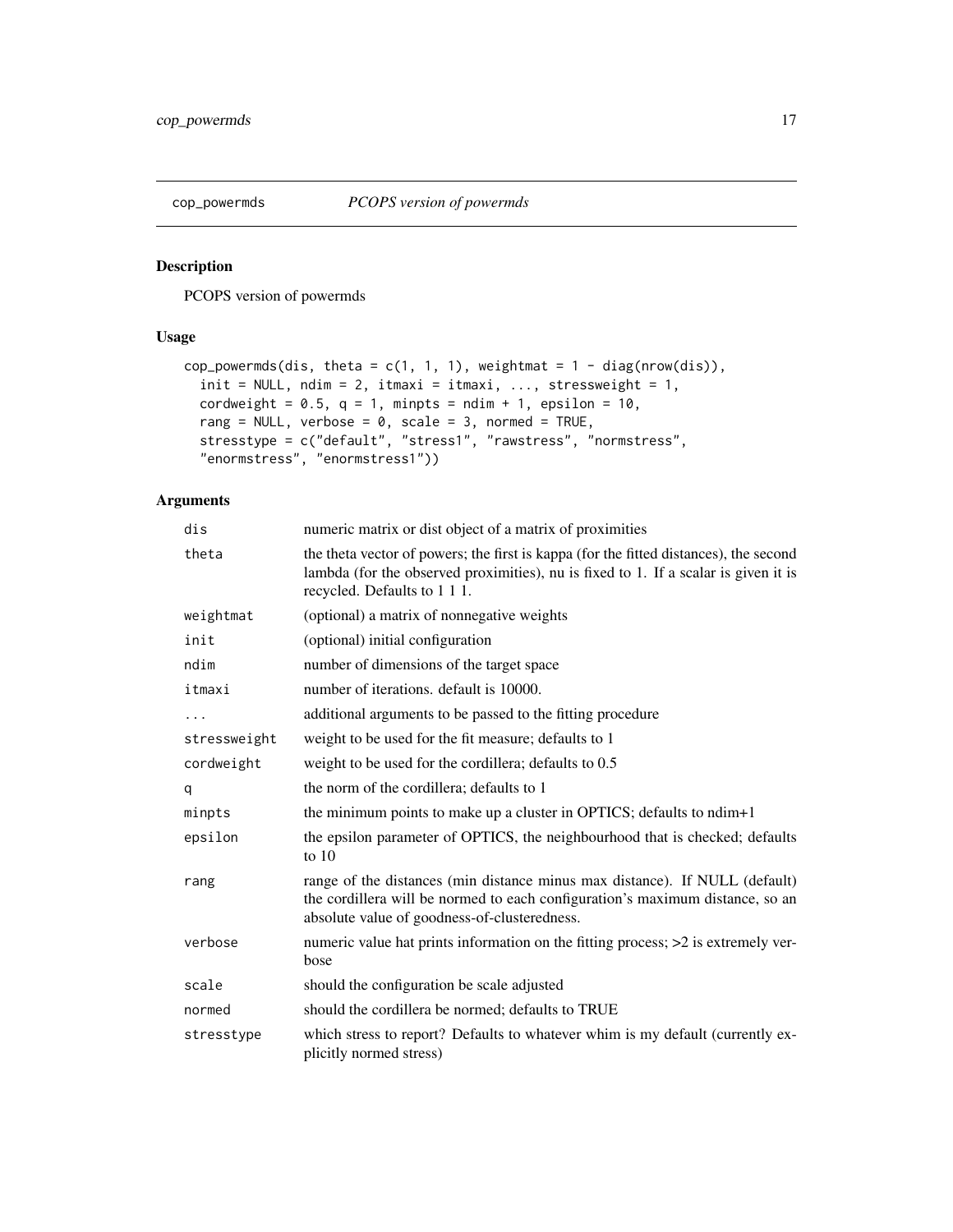<span id="page-17-0"></span>A list with the components

- stress: the stress
- stress.m: default normalized stress
- copstress: the weighted loss value
- OC: the Optics cordillera value
- parameters: the parameters used for fitting (kappa, lambda)
- fit: the returned object of the fitting procedure
- cordillera: the cordillera object

cop\_powersammon *PCOPS version of sammon with powers*

# Description

PCOPS version of sammon with powers

#### Usage

```
cop_powersammon(dis, theta = c(1, 1, -1), weightmat = 1 -diag(nrow(dis)), init = NULL, ndim = 2, itmaxi = 10000, ...,
  stressweight = 1, cordweight = 0.5, q = 1, minpts = ndim + 1,
 epsilon = 10, rang = NULL, verbose = 0, scale = 3,
 normed = TRUE, stresstype = c("default", "stress1", "rawstress",
  "normstress", "enormstress", "enormstress1"))
```

| numeric matrix or dist object of a matrix of proximities                                                                                                                                                                                        |
|-------------------------------------------------------------------------------------------------------------------------------------------------------------------------------------------------------------------------------------------------|
| the theta vector of powers; the first is kappa (for the fitted distances), the second<br>lambda (for the observed proximities), the third nu (fixed to -1). If a scalar is<br>given it is recycled for the free parameters. Defaults to 1 1 -1. |
| (optional) a matrix of nonnegative weights                                                                                                                                                                                                      |
| (optional) initial configuration                                                                                                                                                                                                                |
| number of dimensions of the target space                                                                                                                                                                                                        |
| number of iterations, default is 10000.                                                                                                                                                                                                         |
| additional arguments to be passed to the fitting procedure                                                                                                                                                                                      |
| weight to be used for the fit measure; defaults to 1                                                                                                                                                                                            |
| weight to be used for the cordillera; defaults to 0.5                                                                                                                                                                                           |
| the norm of the cordillera; defaults to 1                                                                                                                                                                                                       |
| the minimum points to make up a cluster in OPTICS; defaults to ndim+1                                                                                                                                                                           |
|                                                                                                                                                                                                                                                 |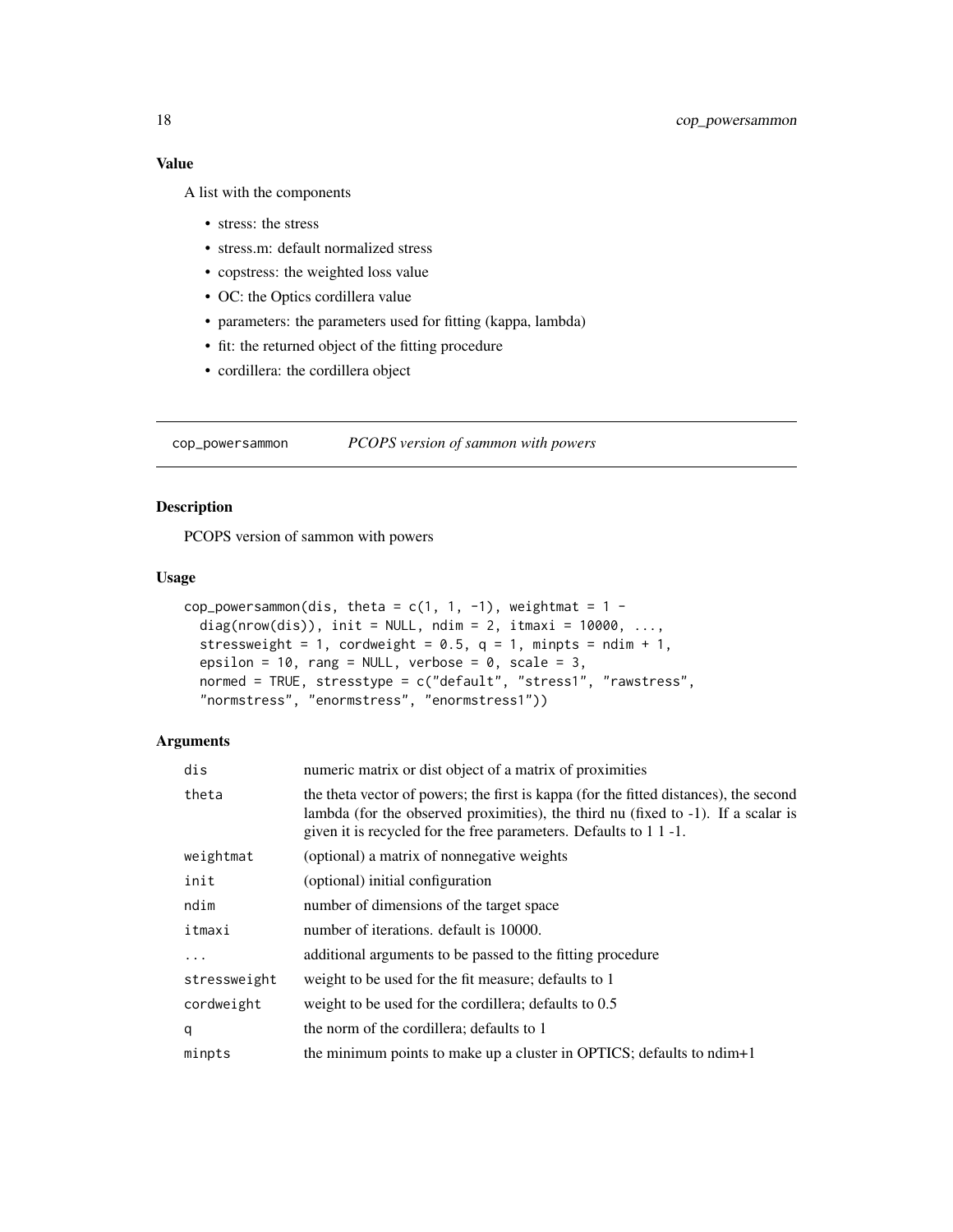# <span id="page-18-0"></span>cop\_powerstress 19

| epsilon    | the epsilon parameter of OPTICS, the neighbourhood that is checked; defaults<br>to $10$                                                                                                                      |
|------------|--------------------------------------------------------------------------------------------------------------------------------------------------------------------------------------------------------------|
| rang       | range of the distances (min distance minus max distance). If NULL (default)<br>the cordillera will be normed to each configuration's maximum distance, so an<br>absolute value of goodness-of-clusteredness. |
| verbose    | numeric value hat prints information on the fitting process; >2 is extremely ver-<br>bose                                                                                                                    |
| scale      | should the configuration be scale adjusted                                                                                                                                                                   |
| normed     | should the cordillera be normed; defaults to TRUE                                                                                                                                                            |
| stresstype | which stress to report? Defaults to explicitly normed stress                                                                                                                                                 |

#### Value

A list with the components

- stress: the stress
- stress.m: default normalized stress
- copstress: the weighted loss value
- OC: the Optics cordillera value
- parameters: the parameters used for fitting (kappa, lambda)
- fit: the returned object of the fitting procedure
- cordillera: the cordillera object

cop\_powerstress *COPS version of powerstress*

#### Description

COPS version of powerstress

#### Usage

```
cop_powerstress(dis, theta = c(1, 1, 1), weightmat = 1 - cdiag(nrow(dis)), init = NULL, ndim = 2, itmaxi = 10000, ...,
  stressweight = 1, cordweight = 0.5, q = 1, minpts = ndim + 1,
  epsilon = 10, rang = NULL, verbose = 0, scale = "sd",
  normed = TRUE, stresstype = c("default", "stress1", "rawstress",
  "normstress", "enormstress", "enormstress1"))
```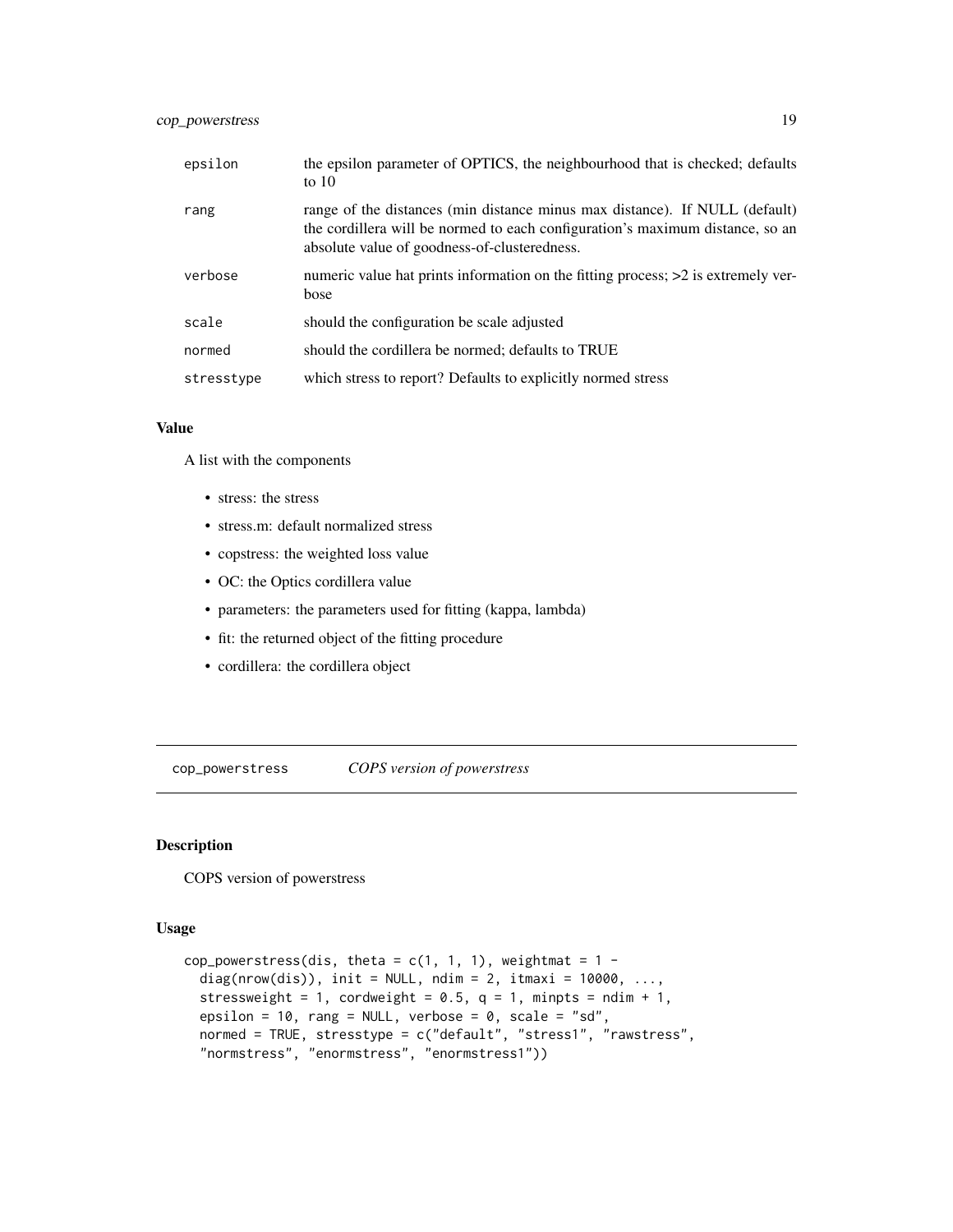# Arguments

| dis          | numeric matrix or dist object of a matrix of proximities                                                                                                                                                                   |
|--------------|----------------------------------------------------------------------------------------------------------------------------------------------------------------------------------------------------------------------------|
| theta        | the theta vector of powers; the first is kappa (for the fitted distances), the second<br>lambda (for the observed proximities), the third nu (for the weights). If a scalar<br>is given it is recycled. Defaults to 1 1 1. |
| weightmat    | (optional) a matrix of nonnegative weights                                                                                                                                                                                 |
| init         | (optional) initial configuration                                                                                                                                                                                           |
| ndim         | number of dimensions of the target space                                                                                                                                                                                   |
| itmaxi       | number of iterations. default is 10000.                                                                                                                                                                                    |
|              | additional arguments to be passed to the fitting procedure                                                                                                                                                                 |
| stressweight | weight to be used for the fit measure; defaults to 1                                                                                                                                                                       |
| cordweight   | weight to be used for the cordillera; defaults to 0.5                                                                                                                                                                      |
| q            | the norm of the cordillera; defaults to 1                                                                                                                                                                                  |
| minpts       | the minimum points to make up a cluster in OPTICS; defaults to ndim+1                                                                                                                                                      |
| epsilon      | the epsilon parameter of OPTICS, the neighbourhood that is checked; defaults<br>to $10$                                                                                                                                    |
| rang         | range of the distances (min distance minus max distance). If NULL (default)<br>the cordillera will be normed to each configuration's maximum distance, so an<br>absolute value of goodness-of-clusteredness.               |
| verbose      | numeric value hat prints information on the fitting process; >2 is extremely ver-<br>bose                                                                                                                                  |
| scale        | should the configuration be scale adjusted                                                                                                                                                                                 |
| normed       | should the cordillera be normed; defaults to TRUE                                                                                                                                                                          |
| stresstype   | which stress to report? Defaults to explicitly normed stress                                                                                                                                                               |

#### Value

A list with the components

- stress: the stress
- stress.m: default normalized stress
- copstress: the weighted loss value
- OC: the Optics cordillera value
- parameters: the parameters used for fitting (kappa, lambda)
- fit: the returned object of the fitting procedure
- cordillera: the cordillera object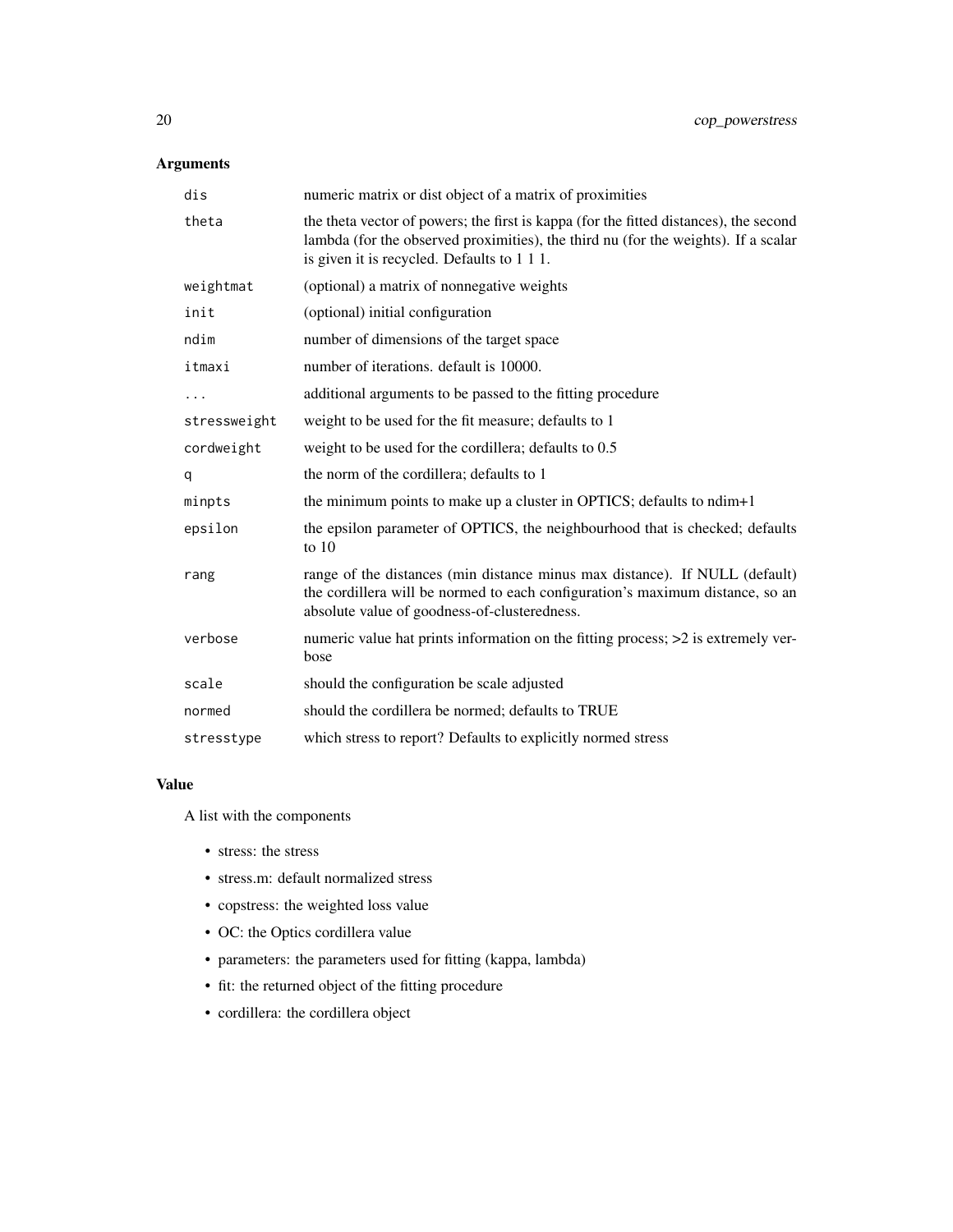<span id="page-20-0"></span>

PCOPS version of rstress

# Usage

```
cop_rstress(dis, theta = c(1, 1, 1), weightmat = 1 - diag(nrow(dis)),
  init = NULL, ndim = 2, itmaxi = 10000, ..., stressweight = 1,
 cordweight = 0.5, q = 1, minpts = ndim + 1, epsilon = 10,
  rang = NULL, verbose = 0, scale = 3, normed = TRUE,
  stresstype = c("default", "stress1", "rawstress", "normstress",
  "enormstress", "enormstress1"))
```

| dis          | numeric matrix or dist object of a matrix of proximities                                                                                                                                                                                                                                                                |
|--------------|-------------------------------------------------------------------------------------------------------------------------------------------------------------------------------------------------------------------------------------------------------------------------------------------------------------------------|
| theta        | the theta vector of powers; this is either a scalar of the kappa transformation for<br>the fitted distances proximities, or a vector where the first is the kappa argument<br>for the fitted distances and the second the lambda argument, the third the nu<br>argument (here internally fixed to 1). Defaults to 1 1 1 |
| weightmat    | (optional) a matrix of nonnegative weights                                                                                                                                                                                                                                                                              |
| init         | (optional) initial configuration                                                                                                                                                                                                                                                                                        |
| ndim         | number of dimensions of the target space                                                                                                                                                                                                                                                                                |
| itmaxi       | number of iterations. default is 10000.                                                                                                                                                                                                                                                                                 |
|              | additional arguments to be passed to the fitting procedure                                                                                                                                                                                                                                                              |
| stressweight | weight to be used for the fit measure; defaults to 1                                                                                                                                                                                                                                                                    |
| cordweight   | weight to be used for the cordillera; defaults to 0.5                                                                                                                                                                                                                                                                   |
| q            | the norm of the cordillera; defaults to 1                                                                                                                                                                                                                                                                               |
| minpts       | the minimum points to make up a cluster in OPTICS; defaults to ndim+1                                                                                                                                                                                                                                                   |
| epsilon      | the epsilon parameter of OPTICS, the neighbourhood that is checked; defaults<br>to $10$                                                                                                                                                                                                                                 |
| rang         | range of the distances (min distance minus max distance). If NULL (default)<br>the cordillera will be normed to each configuration's maximum distance, so an<br>absolute value of goodness-of-clusteredness.                                                                                                            |
| verbose      | numeric value hat prints information on the fitting process; $>2$ is extremely ver-<br>bose                                                                                                                                                                                                                             |
| scale        | should the configuration be scale adjusted                                                                                                                                                                                                                                                                              |
| normed       | should the cordillera be normed; defaults to TRUE                                                                                                                                                                                                                                                                       |
| stresstype   | which stress to report? Defaults to explicitly normed stress                                                                                                                                                                                                                                                            |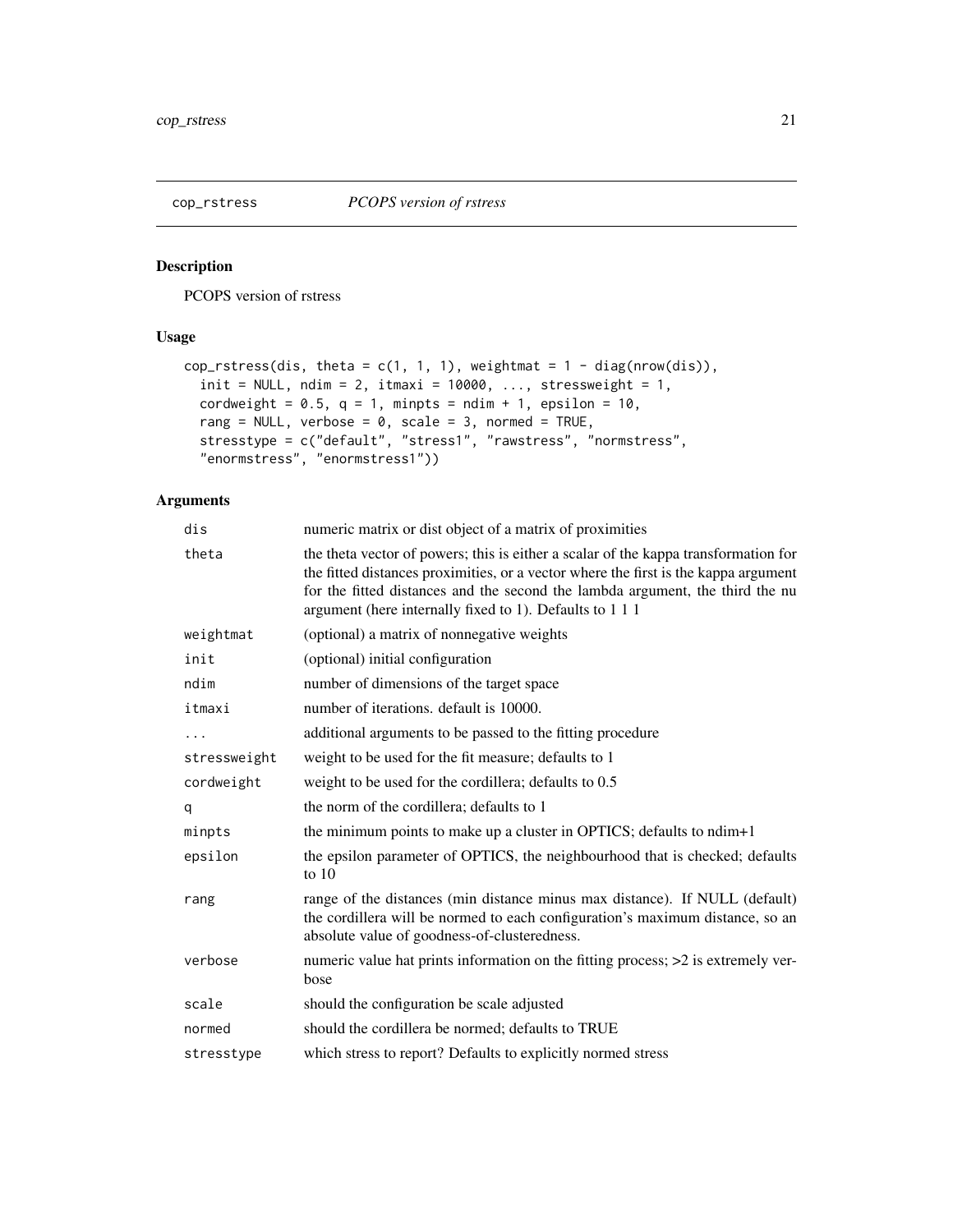<span id="page-21-0"></span>A list with the components

- stress: the stress
- stress.m: default normalized stress
- copstress: the weighted loss value
- OC: the Optics cordillera value
- parameters: the parameters used for fitting (kappa, lambda)
- fit: the returned object of the fitting procedure
- cordillera: the cordillera object

cop\_sammon *PCOPS version of sammon mapping*

# Description

PCOPS version of sammon mapping

#### Usage

```
cop_sammon(dis, theta = c(1, 1, -1), ndim = 2, init = NULL,
 weightmat = NULL, itmaxi = 100, ..., stressweight = 1,
  cordweight = 0.5, q = 1, minpts = ndim + 1, epsilon = 10,
  rang = NULL, verbose = 0, scale = 3, normed = TRUE,
  stresstype = "default")
```

| dis          | numeric matrix or dist object of a matrix of proximities                                                                                                                                                                                                                                                                                                |
|--------------|---------------------------------------------------------------------------------------------------------------------------------------------------------------------------------------------------------------------------------------------------------------------------------------------------------------------------------------------------------|
| theta        | the theta vector of powers; this is either a scalar of the lambda transformation<br>for the observed proximities, or a vector where the first is the kappa argument<br>for the fitted distances (here internally fixed to 1) and the second the lambda<br>argument and the third the nu argument (here internally fixed to -1). Defaults to<br>$11 - 1$ |
| ndim         | number of dimensions of the target space                                                                                                                                                                                                                                                                                                                |
| init         | (optional) initial configuration                                                                                                                                                                                                                                                                                                                        |
| weightmat    | (optional) a matrix of nonnegative weights                                                                                                                                                                                                                                                                                                              |
| itmaxi       | number of iterations, default is 1000.                                                                                                                                                                                                                                                                                                                  |
| .            | additional arguments to be passed to the fitting procedure                                                                                                                                                                                                                                                                                              |
| stressweight | weight to be used for the fit measure; defaults to 1                                                                                                                                                                                                                                                                                                    |
| cordweight   | weight to be used for the cordillera; defaults to 0.5                                                                                                                                                                                                                                                                                                   |
| q            | the norm of the corrdillera; defaults to 1                                                                                                                                                                                                                                                                                                              |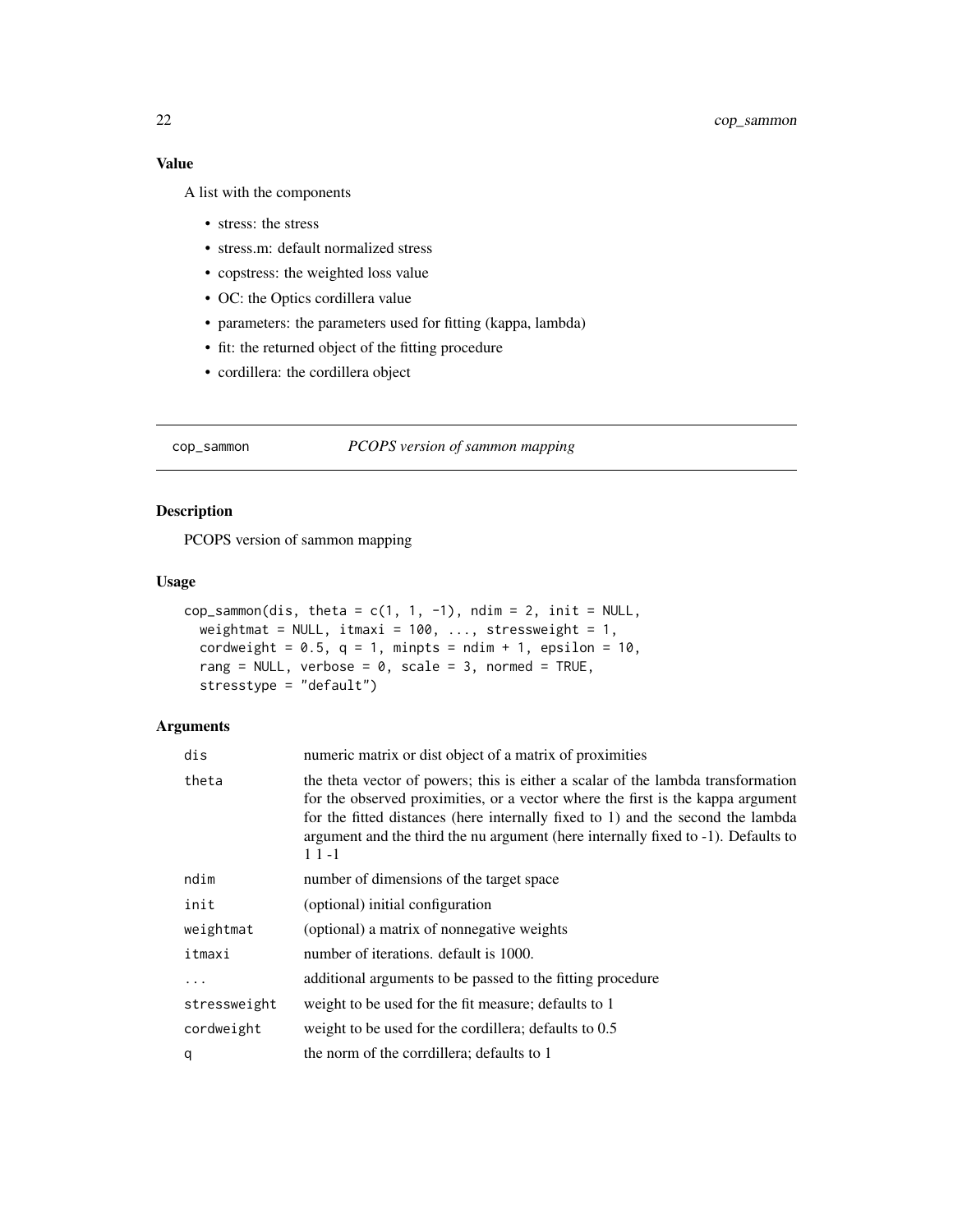<span id="page-22-0"></span>

| minpts     | the minimum points to make up a cluster in OPTICS; defaults to ndim+1                                                                                                                                        |
|------------|--------------------------------------------------------------------------------------------------------------------------------------------------------------------------------------------------------------|
| epsilon    | the epsilon parameter of OPTICS, the neighbourhood that is checked; defaults<br>to $10$                                                                                                                      |
| rang       | range of the distances (min distance minus max distance). If NULL (default)<br>the cordillera will be normed to each configuration's maximum distance, so an<br>absolute value of goodness-of-clusteredness. |
| verbose    | numeric value hat prints information on the fitting process; $>2$ is extremely ver-<br>bose                                                                                                                  |
| scale      | should the configuration be scale adjusted                                                                                                                                                                   |
| normed     | should the cordillera be normed; defaults to TRUE                                                                                                                                                            |
| stresstype | which stress to report. Only takes smacofs default stress currrently.                                                                                                                                        |

#### Value

A list with the components

- stress: the stress
- stress.m: default normalized stress
- copstress: the weighted loss value
- OC: the Optics cordillera value
- parameters: the parameters used for fitting (kappa, lambda)
- fit: the returned object of the fitting procedure
- cordillera: the cordillera object

cop\_sammon2 *COPS versions of Sammon mapping models (via smacofSym)*

# Description

COPS versions of Sammon mapping models (via smacofSym)

#### Usage

```
cop_sammon2(dis, theta = c(1, 1, -1), ndim = 2, weightmat = NULL,
  init = NULL, itmaxi = 1000, ..., stressweight = 1,
  cordweight = 0.5, q = 1, minpts = ndim + 1, epsilon = 10,
  rang = NULL, verbose = 0, normed = TRUE, scale = 3,
  stresstype = "default")
```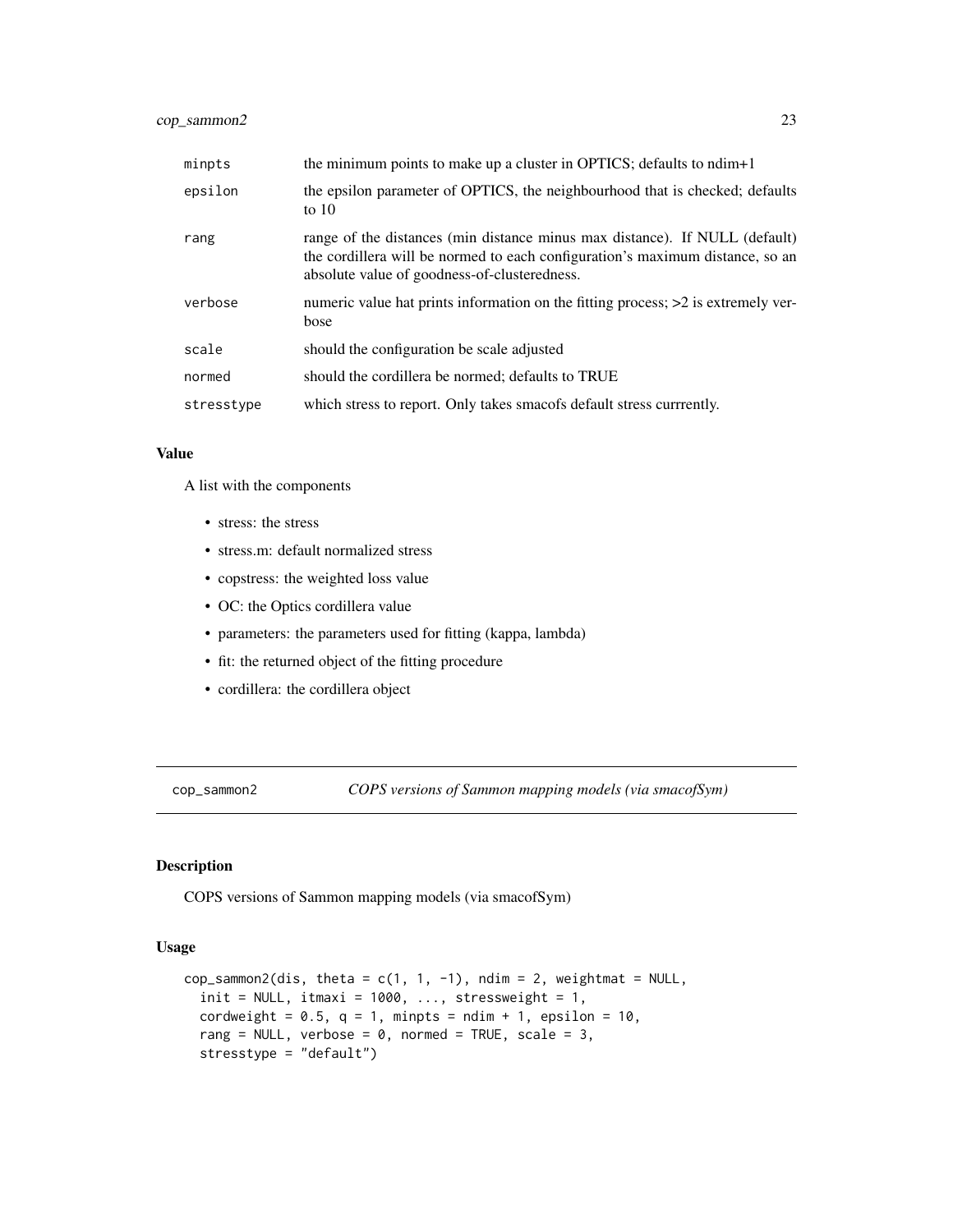# Arguments

| dis          | numeric matrix or dist object of a matrix of proximities                                                                                                                                                                                                                                                                                  |
|--------------|-------------------------------------------------------------------------------------------------------------------------------------------------------------------------------------------------------------------------------------------------------------------------------------------------------------------------------------------|
| theta        | the theta vector of powers; this is either a scalar of the lambda transformation<br>for the observed proximities, or a vector where the first is the kappa argument<br>for the fitted distances (here internally fixed to 1) and the second the lambda<br>argument, the thrid the nu argiument (fixed to $-1$ ). Defaults to $1 \t1 -1$ . |
| ndim         | number of dimensions of the target space                                                                                                                                                                                                                                                                                                  |
| weightmat    | (optional) a matrix of nonnegative weights (NOT the sammon weights)                                                                                                                                                                                                                                                                       |
| init         | (optional) initial configuration                                                                                                                                                                                                                                                                                                          |
| itmaxi       | number of iterations. default is 1000.                                                                                                                                                                                                                                                                                                    |
|              | additional arguments to be passed to the fitting procedure                                                                                                                                                                                                                                                                                |
| stressweight | weight to be used for the fit measure; defaults to 1                                                                                                                                                                                                                                                                                      |
| cordweight   | weight to be used for the cordillera; defaults to 0.5                                                                                                                                                                                                                                                                                     |
| q            | the norm of the corrdillera; defaults to 1                                                                                                                                                                                                                                                                                                |
| minpts       | the minimum points to make up a cluster in OPTICS; defaults to ndim+1                                                                                                                                                                                                                                                                     |
| epsilon      | the epsilon parameter of OPTICS, the neighbourhood that is checked; defaults<br>to $10$                                                                                                                                                                                                                                                   |
| rang         | range of the distances (min distance minus max distance). If NULL (default)<br>the cordillera will be normed to each configuration's maximum distance, so an<br>absolute value of goodness-of-clusteredness.                                                                                                                              |
| verbose      | numeric value hat prints information on the fitting process; >2 is extremely ver-<br>bose                                                                                                                                                                                                                                                 |
| normed       | should the cordillera be normed; defaults to TRUE                                                                                                                                                                                                                                                                                         |
| scale        | should the configuration be scale adjusted                                                                                                                                                                                                                                                                                                |
| stresstype   | which stress to report. Only takes smacofs default stress currrently.                                                                                                                                                                                                                                                                     |

#### Value

A list with the components

- stress: the stress
- stress.m: default normalized stress
- copstress: the weighted loss value
- OC: the Optics cordillera value
- parameters: the parameters used for fitting (kappa, lambda)
- fit: the returned object of the fitting procedure
- cordillera: the cordillera object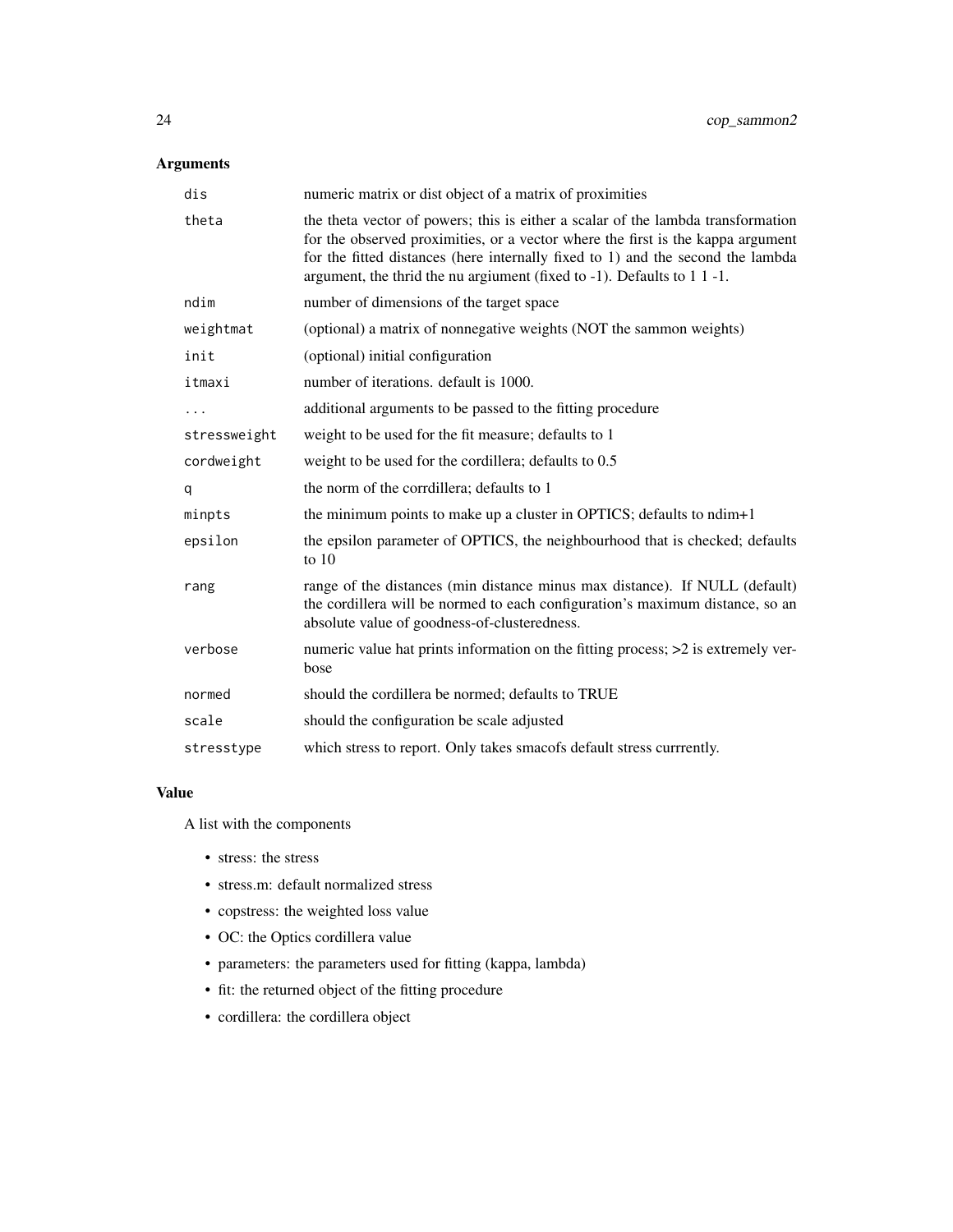<span id="page-24-0"></span>cop\_smacofSphere *PCOPS versions of smacofSphere models*

# Description

PCOPS versions of smacofSphere models

# Usage

```
cop_smacofSphere(dis, theta = c(1, 1, 1), ndim = 2, weightmat = NULL,
  init = NULL, itmaxi = 1000, ..., stressweight = 1,
  cordweight = 0.5, q = 1, minpts = ndim + 1, epsilon = 10,
 rang = NULL, verbose = \theta, normed = TRUE, scale = 3,
 stresstype = "default")
```

| dis          | numeric matrix or dist object of a matrix of proximities                                                                                                                                                                                                                                                            |
|--------------|---------------------------------------------------------------------------------------------------------------------------------------------------------------------------------------------------------------------------------------------------------------------------------------------------------------------|
| theta        | the theta vector of powers; this is either a scalar of the lambda transformation<br>for the observed proximities, or a vector where the first is the kappa argument<br>for the fitted distances (here internally fixed to 1) and the second the lambda<br>argument and the third the nu argument. Defaults to 1 1 1 |
| ndim         | number of dimensions of the target space                                                                                                                                                                                                                                                                            |
| weightmat    | (optional) a matrix of nonnegative weights                                                                                                                                                                                                                                                                          |
| init         | (optional) initial configuration                                                                                                                                                                                                                                                                                    |
| itmaxi       | number of iterations. default is 1000.                                                                                                                                                                                                                                                                              |
|              | additional arguments to be passed to the fitting procedure                                                                                                                                                                                                                                                          |
| stressweight | weight to be used for the fit measure; defaults to 1                                                                                                                                                                                                                                                                |
| cordweight   | weight to be used for the cordillera; defaults to 0.5                                                                                                                                                                                                                                                               |
| q            | the norm of the corrdillera; defaults to 1                                                                                                                                                                                                                                                                          |
| minpts       | the minimum points to make up a cluster in OPTICS; defaults to ndim+1                                                                                                                                                                                                                                               |
| epsilon      | the epsilon parameter of OPTICS, the neighbourhood that is checked; defaults<br>to $10$                                                                                                                                                                                                                             |
| rang         | range of the distances (min distance minus max distance). If NULL (default)<br>the cordillera will be normed to each configuration's maximum distance, so an<br>absolute value of goodness-of-clusteredness.                                                                                                        |
| verbose      | numeric value hat prints information on the fitting process; >2 is extremely ver-<br>bose                                                                                                                                                                                                                           |
| normed       | should the cordillera be normed; defaults to TRUE                                                                                                                                                                                                                                                                   |
| scale        | should the configuration be scale adjusted                                                                                                                                                                                                                                                                          |
| stresstype   | which stress to report. Only takes smacofs default stress currrently.                                                                                                                                                                                                                                               |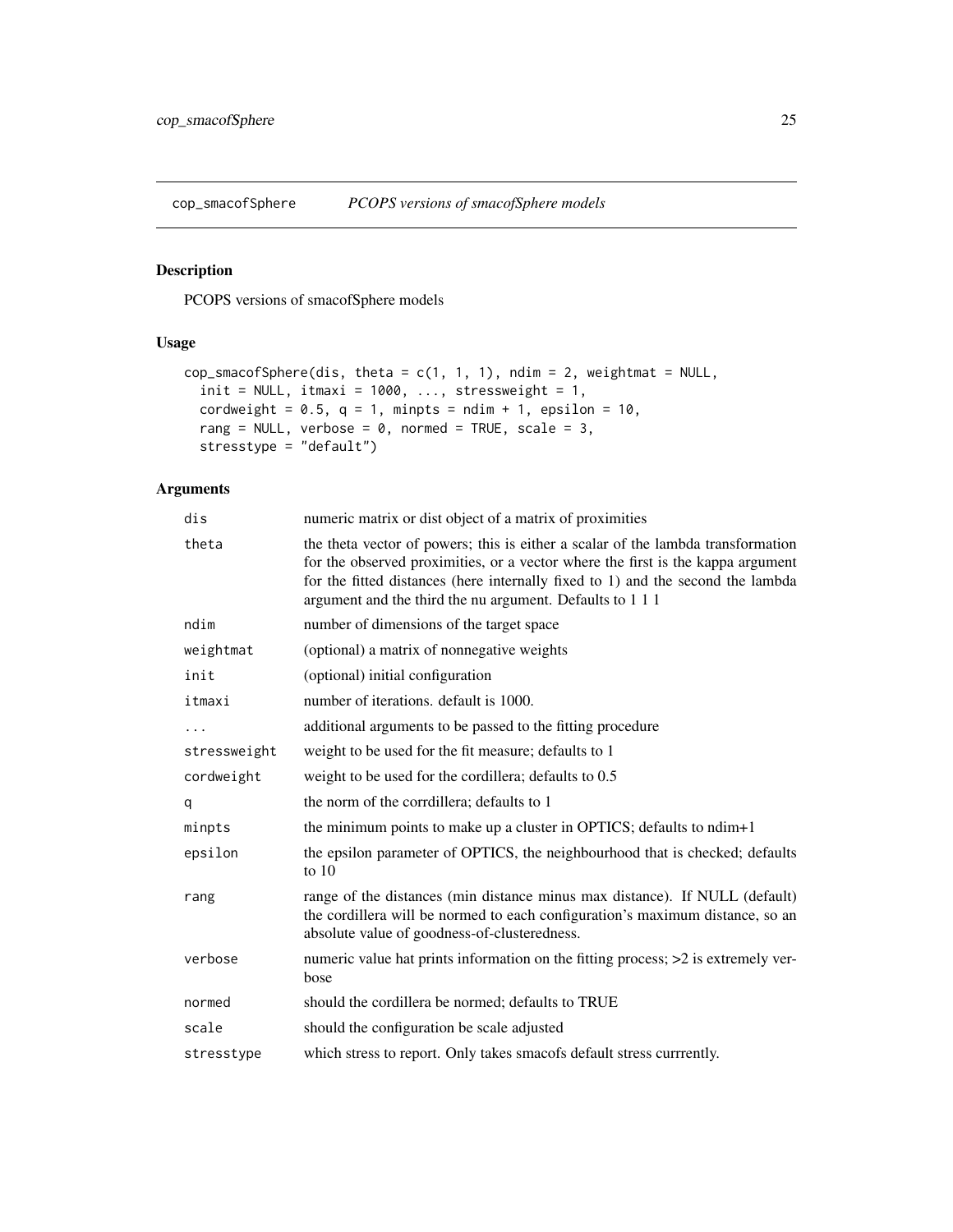A list with the components

- stress: the stress
- stress.m: default normalized stress
- copstress: the weighted loss value
- OC: the Optics cordillera value
- parameters: the parameters used for fitting (kappa, lambda)
- fit: the returned object of the fitting procedure
- cordillera: the cordillera object

cop\_smacofSym *PCOPS versions of smacofSym models*

# Description

PCOPS versions of smacofSym models

#### Usage

```
cop_smacofSym(dis, theta = c(1, 1, 1), ndim = 2, weightmat = NULL,
  init = NULL, itmaxi = 1000, ..., stressweight = 1,
  cordweight = 0.5, q = 1, minpts = ndim + 1, epsilon = 10,
  rang = NULL, verbose = 0, normed = TRUE, scale,
  stresstype = "default")
```

| dis          | numeric matrix or dist object of a matrix of proximities                                                                                                                                                                                                                                                                                          |
|--------------|---------------------------------------------------------------------------------------------------------------------------------------------------------------------------------------------------------------------------------------------------------------------------------------------------------------------------------------------------|
| theta        | the theta vector of powers; this is either a scalar of the lambda transformation<br>for the observed proximities, or a vector where the first is the kappa argument<br>for the fitted distances (here internally fixed to 1) and the second the lambda<br>argument and the third the nu argument (here internally fixed to 1). Defaults to<br>111 |
| ndim         | number of dimensions of the target space                                                                                                                                                                                                                                                                                                          |
| weightmat    | (optional) a matrix of nonnegative weights                                                                                                                                                                                                                                                                                                        |
| init         | (optional) initial configuration                                                                                                                                                                                                                                                                                                                  |
| itmaxi       | number of iterations, default is 1000                                                                                                                                                                                                                                                                                                             |
| $\ddots$ .   | additional arguments to be passed to the fitting procedure                                                                                                                                                                                                                                                                                        |
| stressweight | weight to be used for the fit measure; defaults to 1                                                                                                                                                                                                                                                                                              |
| cordweight   | weight to be used for the cordillera; defaults to 0.5                                                                                                                                                                                                                                                                                             |
| q            | the norm of the cordillera; defaults to 1                                                                                                                                                                                                                                                                                                         |

<span id="page-25-0"></span>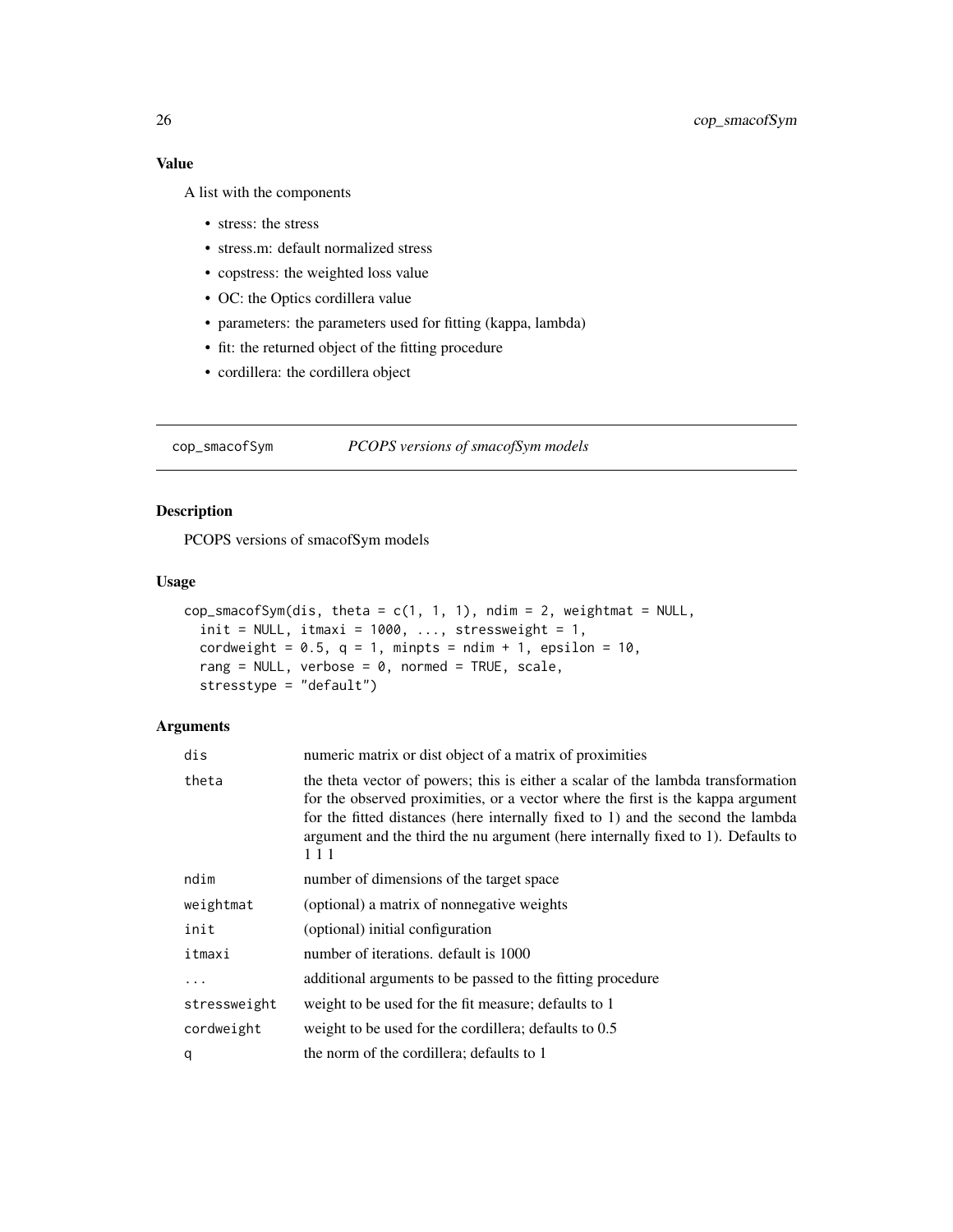# <span id="page-26-0"></span>cop\_sstress 27

| minpts     | the minimum points to make up a cluster in OPTICS; defaults to ndim+1                                                                                                                                        |
|------------|--------------------------------------------------------------------------------------------------------------------------------------------------------------------------------------------------------------|
| epsilon    | the epsilon parameter of OPTICS, the neighbourhood that is checked; defaults<br>to $10$                                                                                                                      |
| rang       | range of the distances (min distance minus max distance). If NULL (default)<br>the cordillera will be normed to each configuration's maximum distance, so an<br>absolute value of goodness-of-clusteredness. |
| verbose    | numeric value hat prints information on the fitting process; >2 is extremely ver-<br>bose                                                                                                                    |
| normed     | should the cordillera be normed; defaults to TRUE                                                                                                                                                            |
| scale      | should the configuration be scale adjusted                                                                                                                                                                   |
| stresstype | which stress to report. Only takes smacofs default stress currrently.                                                                                                                                        |

#### Value

A list with the components

- stress: the stress
- stress.m: default normalized stress
- copstress: the weighted loss value
- OC: the Optics cordillera value
- parameters: the parameters used for fitting (kappa, lambda)
- fit: the returned object of the fitting procedure (which has all smacofB elements and some more
- cordillera: the cordillera object

cop\_sstress *PCOPS version of sstress*

# Description

PCOPS version of sstress

#### Usage

```
cop_sstress(dis, theta = c(2, 1, 1), weightmat = 1 - diag(nrow(dis)),
  init = NULL, ndim = 2, itmaxi = 10000, ..., stressweight = 1,
  cordweight = 0.5, q = 1, minpts = ndim + 1, epsilon = 10,
  rang = NULL, verbose = 0, scale = 3, normed = TRUE,
  stresstype = c("default", "stress1", "rawstress", "normstress",
  "enormstress", "enormstress1"))
```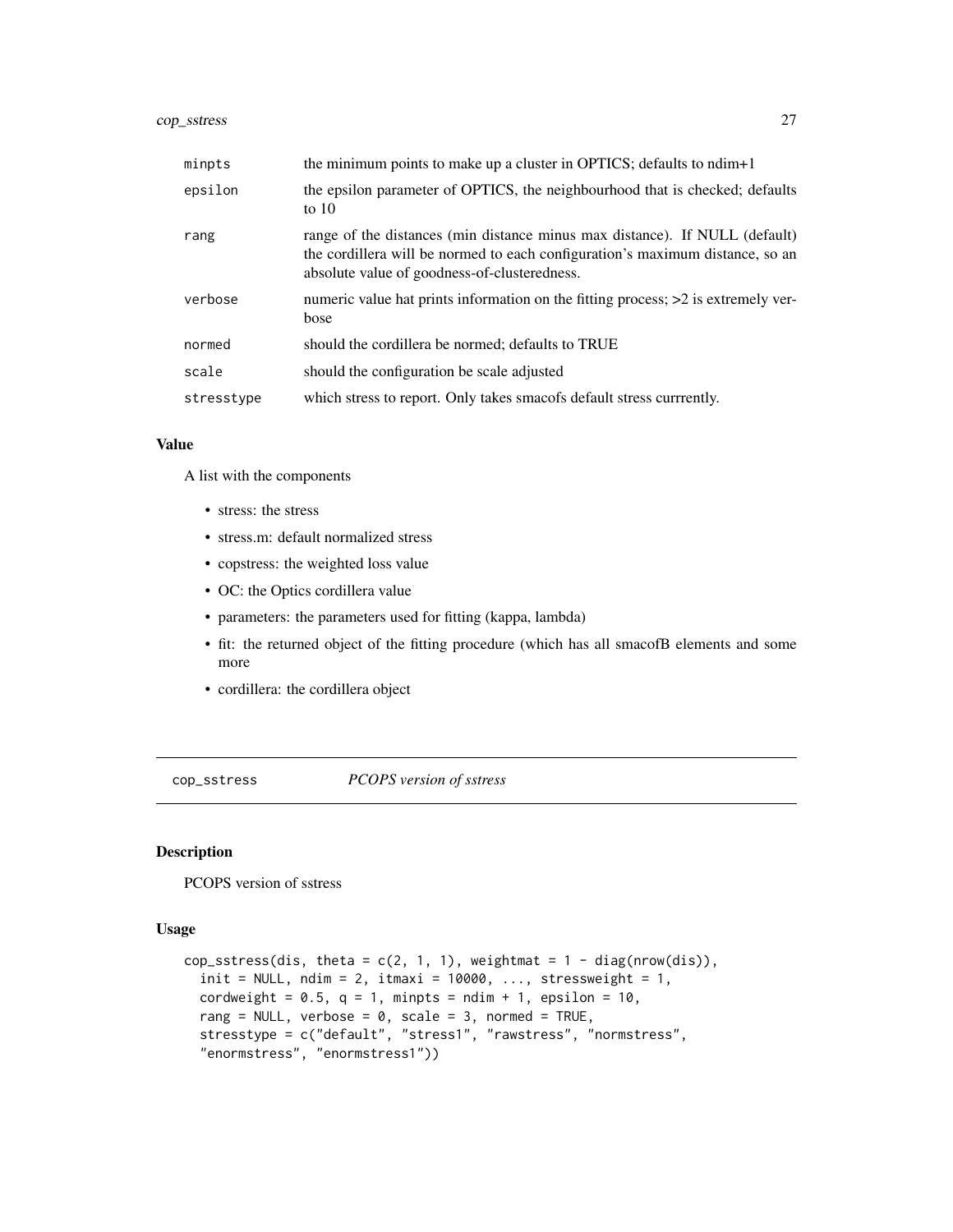# Arguments

| dis          | numeric matrix or dist object of a matrix of proximities                                                                                                                                                                                                                                                                                    |
|--------------|---------------------------------------------------------------------------------------------------------------------------------------------------------------------------------------------------------------------------------------------------------------------------------------------------------------------------------------------|
| theta        | the theta vector of powers; this is either a scalar of the lambda transformation<br>for the observed proximities, or a vector where the first is the kappa argument<br>for the fitted distances (here internally fixed to 2) and the second the lambda<br>argument and the third the nu argument (internally fixed to 1). Defaults to 2 1 1 |
| weightmat    | (optional) a matrix of nonnegative weights                                                                                                                                                                                                                                                                                                  |
| init         | (optional) initial configuration                                                                                                                                                                                                                                                                                                            |
| ndim         | number of dimensions of the target space                                                                                                                                                                                                                                                                                                    |
| itmaxi       | number of iterations. default is 10000.                                                                                                                                                                                                                                                                                                     |
|              | additional arguments to be passed to the fitting procedure                                                                                                                                                                                                                                                                                  |
| stressweight | weight to be used for the fit measure; defaults to 1                                                                                                                                                                                                                                                                                        |
| cordweight   | weight to be used for the cordillera; defaults to 0.5                                                                                                                                                                                                                                                                                       |
| q            | the norm of the cordillera; defaults to 1                                                                                                                                                                                                                                                                                                   |
| minpts       | the minimum points to make up a cluster in OPTICS; defaults to ndim+1                                                                                                                                                                                                                                                                       |
| epsilon      | the epsilon parameter of OPTICS, the neighbourhood that is checked; defaults<br>to $10$                                                                                                                                                                                                                                                     |
| rang         | range of the distances (min distance minus max distance). If NULL (default)<br>the cordillera will be normed to each configuration's maximum distance, so an<br>absolute value of goodness-of-clusteredness.                                                                                                                                |
| verbose      | numeric value hat prints information on the fitting process; >2 is extremely ver-<br>bose                                                                                                                                                                                                                                                   |
| scale        | should the configuration be scale adjusted                                                                                                                                                                                                                                                                                                  |
| normed       | should the cordillera be normed; defaults to TRUE                                                                                                                                                                                                                                                                                           |
| stresstype   | which stress to report? Defaults to explicitly normed stress                                                                                                                                                                                                                                                                                |

#### Value

A list with the components

- stress: the stress
- stress.m: default normalized stress
- copstress: the weighted loss value
- OC: the Optics cordillera value
- parameters: the parameters used for fitting (kappa, lambda)
- fit: the returned object of the fitting procedure
- cordillera: the cordillera object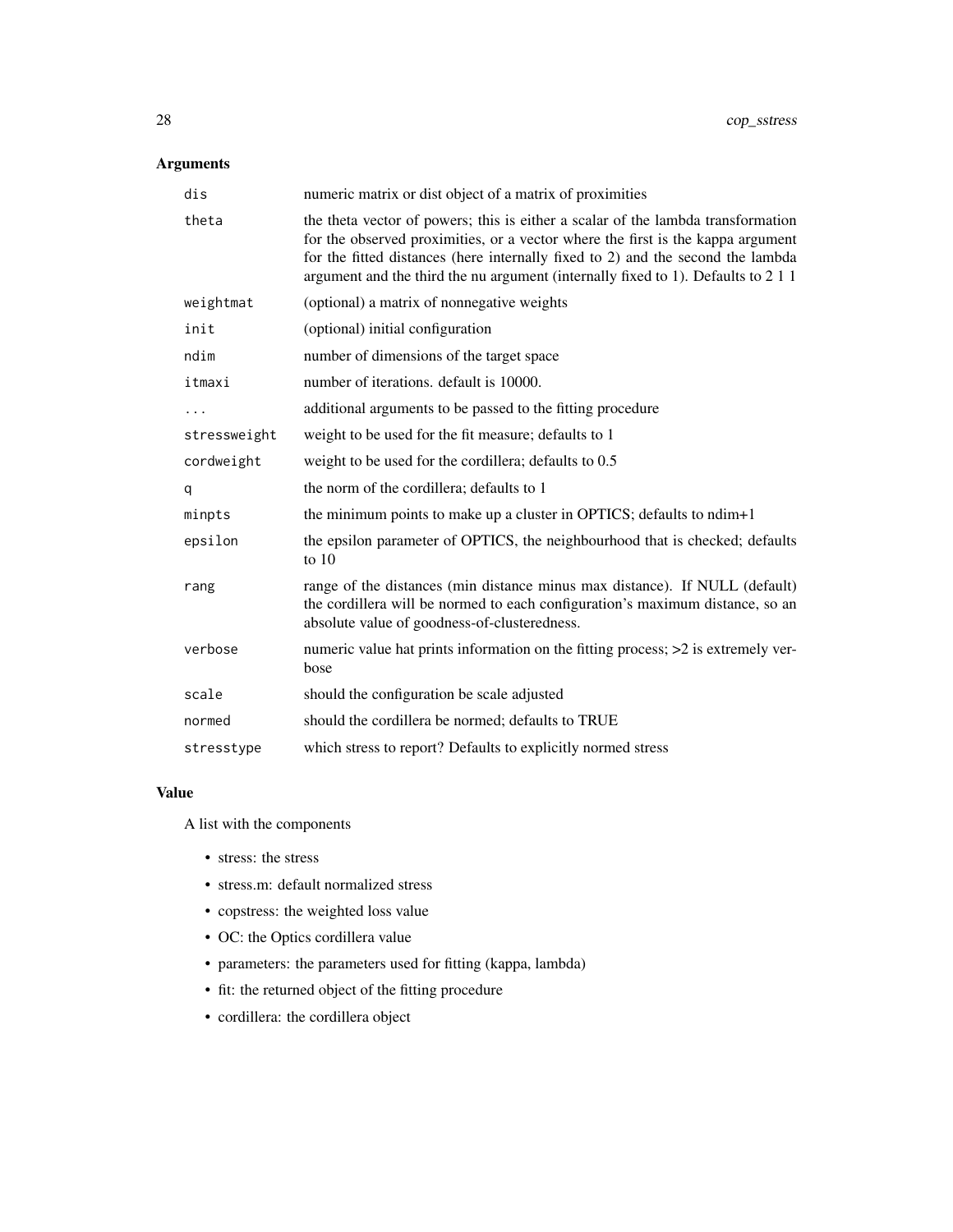<span id="page-28-0"></span>

Double centering of a matrix

# Usage

doubleCenter(x)

# Arguments

x numeric matrix

# Value

the double centered matrix

enorm *Explicit Normalization Normalizes distances*

# Description

Explicit Normalization Normalizes distances

# Usage

 $enorm(x, w = 1)$ 

# Arguments

| $\mathsf{x}$ | numeric matrix |
|--------------|----------------|
| W            | weight         |

#### Value

a constant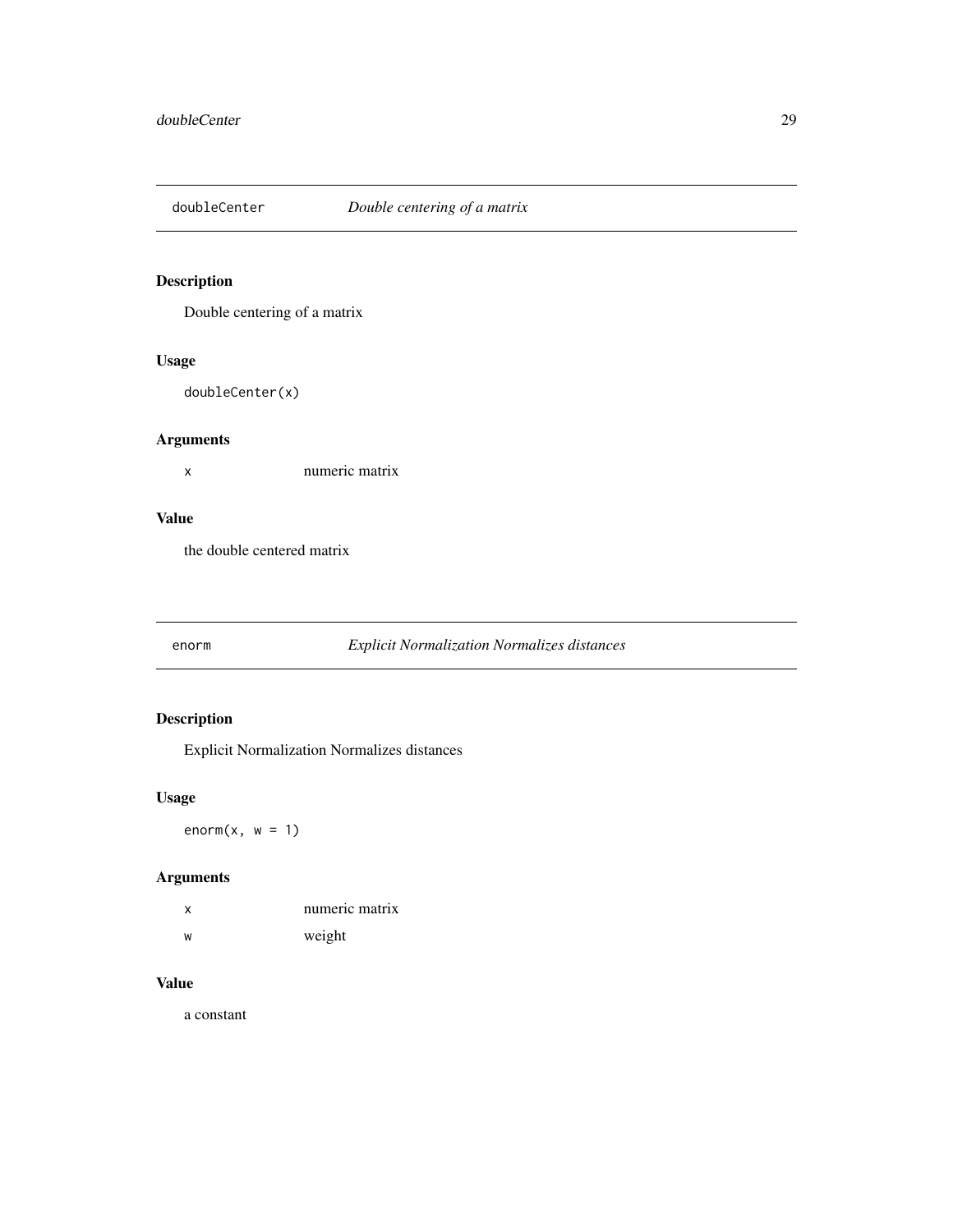Adaptive means that the search space reduction factors in the number of iterations; makes convergence faster at about 100 iterations

#### Usage

```
ljoptim(x, fun, ..., red = ifelse(adaptive, 0.99, 0.95), lower, upper,
  acc = 1e-06, acc = 1e-04, itmax = 1000, verbose = 0,
  adaptive = TRUE)
```
#### Arguments

| $\times$  | optional starting values                                                                                                     |
|-----------|------------------------------------------------------------------------------------------------------------------------------|
| fun       | function to minimize                                                                                                         |
| $\ddotsc$ | additional arguments to be passed to the function to be optimized                                                            |
| red       | value of the reduction of the search region                                                                                  |
| lower     | The lower contraints of the search region                                                                                    |
| upper     | The upper contraints of the search region                                                                                    |
| acc       | if the numerical accuracy of two successive target function values is below this,<br>stop the optimization; defaults to 1e-6 |
| accd      | if the width of the search space is below this, stop the optimization; defaults to<br>$1e-4$                                 |
| itmax     | maximum number of iterations                                                                                                 |
| verbose   | numeric value hat prints information on the fitting process; >2 is extremely ver-<br>bose                                    |
| adaptive  | should the adaptive version be used? defaults to TRUE.                                                                       |

#### Value

A list with the components (see also [optim](#page-0-0))

- par The position of the optimimum in the search space (parameters that minimize the function; argmin fun)
- value The value of the objective function at the optimum (min fun)
- counts The number of iterations performed at convergence with entries fnction for the number of iterations and gradient which is always NA at the moment
- convergence 0 successful completion by the accd or acc criterion, 1 indicate iteration limit was reached, 99 is a problem
- message is NULL (only for compatibility or future use)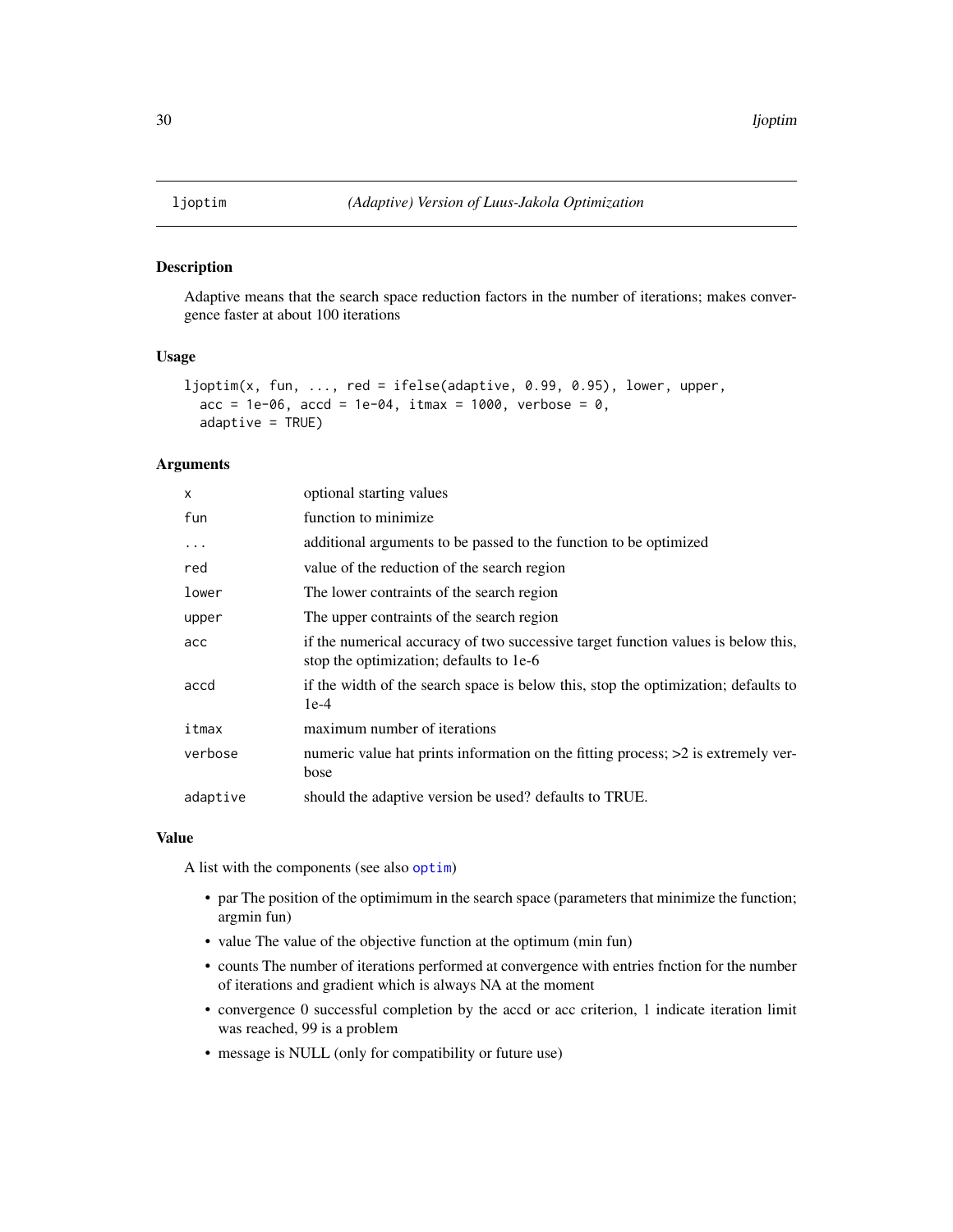#### <span id="page-30-0"></span>mkBmat 31

# Examples

```
fbana \leq function(x) {
x1 \leftarrow x[1]x2 < - x[2]100 \times (x2 - x1 \times x1)^2 + (1 - x1)^2}
res1<-ljoptim(c(-1.2,1),fbana,lower=-5,upper=5,accd=1e-16,acc=1e-16)
res1
set.seed(210485)
fwild <- function (x) 10*sin(0.3*x)*sin(1.3*x^2) + 0.00001*x^4 + 0.2*x+80
plot(fwild, -50, 50, n = 1000, main = "ljoptim() minimising 'wild function'")
res2<-ljoptim(50, fwild,lower=-50,upper=50,adaptive=FALSE,accd=1e-16,acc=1e-16)
points(res2$par,res2$value,col="red",pch=19)
res2
```
mkBmat *Auxfunction1 only used internally*

#### Description

Auxfunction1 only used internally

# Usage

mkBmat(x)

#### Arguments

x matrix

#### Value

a matrix

mkPower *Take matrix to a power*

# Description

Take matrix to a power

#### Usage

mkPower(x, r)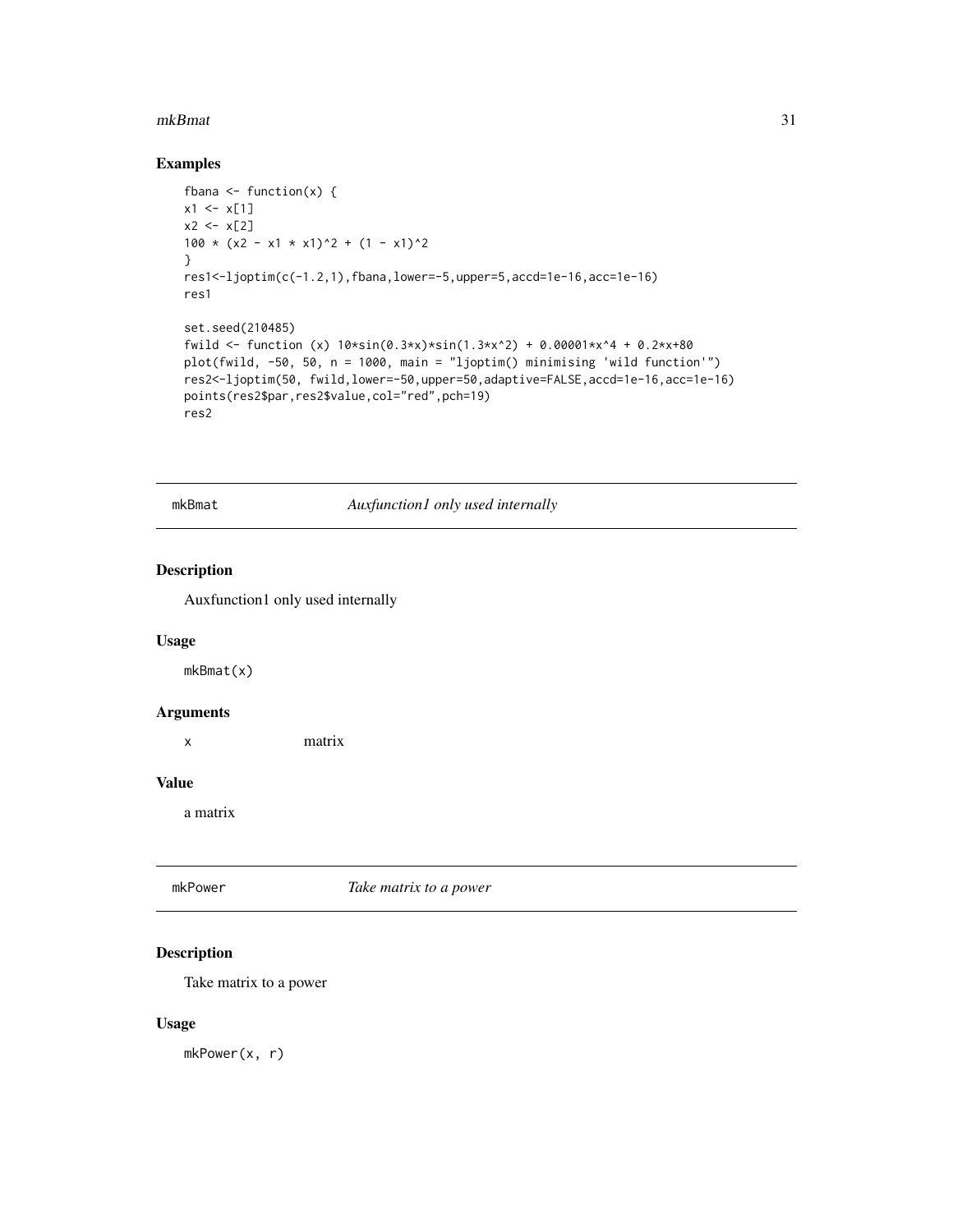#### Arguments

| matrix          |
|-----------------|
| numeric (power) |

# Value

a matrix

mkPowerALTERN *Take matrix to a power*

#### Description

Take matrix to a power

#### Usage

mkPowerALTERN(x, r)

#### Arguments

| X | matrix          |
|---|-----------------|
|   | numeric (power) |

#### Value

a matrix

<span id="page-31-1"></span>pcops *Profile COPS Function (aka COPS Variant 2)*

#### Description

Metaparameter selection for MDS models baseed on the Profile COPS approach (COPS Variant 2). It uses copstress for hyperparameter selection. It is a special case of a STOPS model.

#### Usage

```
pcops(dis, loss = c("stress", "smacofSym", "smacofSphere", "strain",
  "sammon", "rstress", "powermds", "sstress", "elastic", "powersammon",
  "powerelastic", "powerstress", "sammon2", "powerstrain", "apstress"),
 weightmat = NULL, ndim = 2, init = NULL, theta = c(1, 1, 1),
  stressweight = 1, cordweight, q = 2, minpts = ndim + 1,
  epsilon = 100, rang, optimmethod = c("ALJ", "pso", "SANN", "DIRECT",
  "DIRECTL", "stogo", "MADS", "hjk"), lower = c(1, 1, 0.5),
  upper = c(5, 5, 2), verbose = 0, scale = c("proc", "sd", "none","std"), normed = TRUE, s = 4, stresstype = "default",
  acc = 1e-07, itmaxo = 200, itmaxi = 10000, ...)
```
<span id="page-31-0"></span>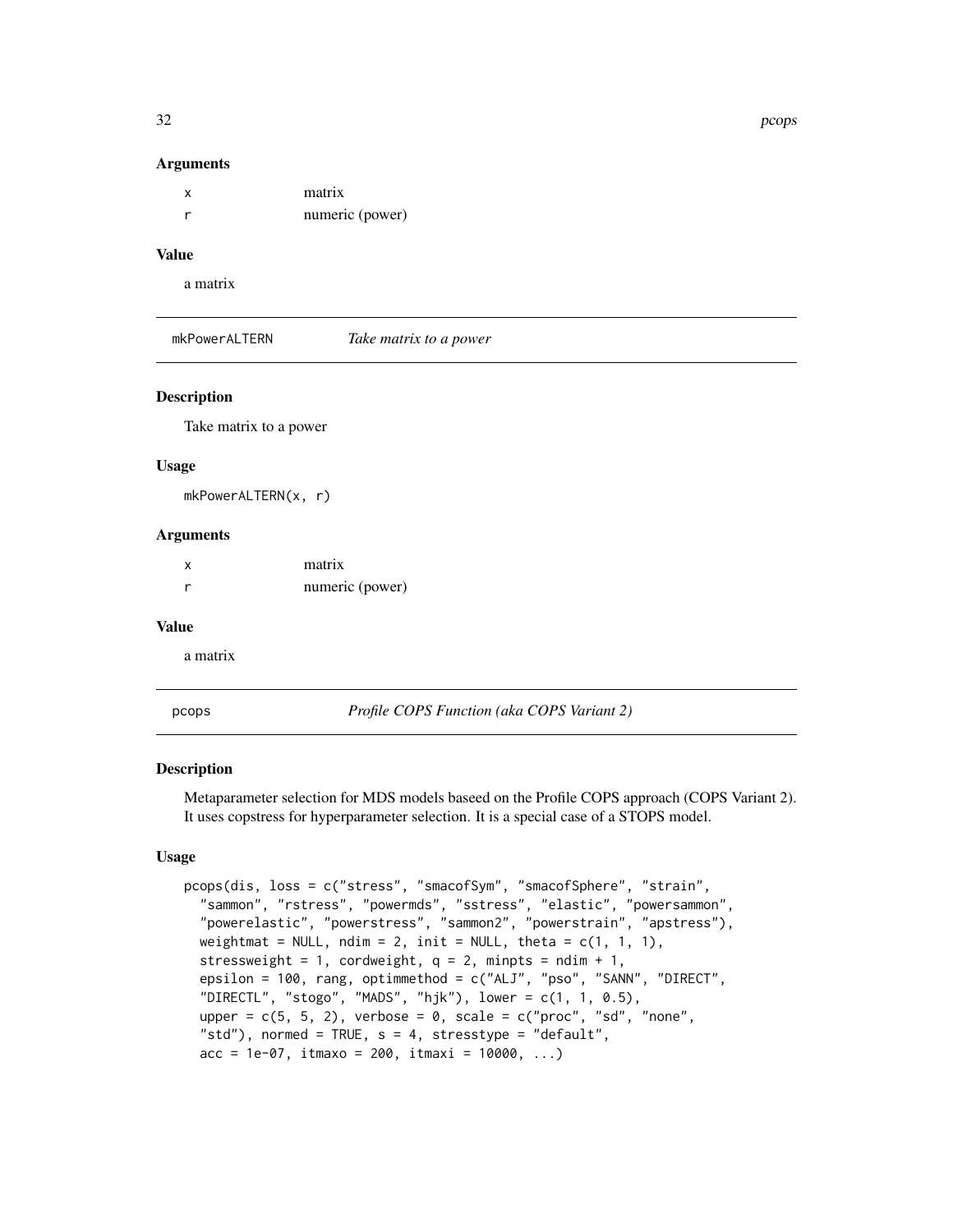#### <span id="page-32-0"></span>pcops 33

| dis          | numeric matrix or dist object of a matrix of proximities                                                                                                                                                                                                                                                                                                                                                                                                                                                           |
|--------------|--------------------------------------------------------------------------------------------------------------------------------------------------------------------------------------------------------------------------------------------------------------------------------------------------------------------------------------------------------------------------------------------------------------------------------------------------------------------------------------------------------------------|
| loss         | which loss function to be used for fitting, defaults to strain. Currently allows for<br>the following models:                                                                                                                                                                                                                                                                                                                                                                                                      |
|              | • Power transformations of observed proximities only: Strain loss or classi-<br>cal scaling (strain, workhorse is cmdscale), Kruskall's stress for symmet-<br>ric matrices (smacofSym or stress and smacofSphere for scaling onto a<br>sphere; workhorse is smacof), Sammon mapping (sammon or sammon2; for<br>the earlier the workhorse is sammon from MASS for the latter it is smacof),<br>elastic scaling (elastic, the workhorse is smacof), Takane et al's S-Stress<br>sstress (workhorse is powerstressMin) |
|              | • Power transformations of fitted distances only: De Leeuw's r-stress rstress<br>(workhorse is powerstressMin)                                                                                                                                                                                                                                                                                                                                                                                                     |
|              | • Power transformations of fitted distances and observed proximities: Power-<br>mds powermds, Sammon mapping and elastic scaling with powers (powersammon,<br>powerelastic, powerstress; workhorse is powerstressMin)                                                                                                                                                                                                                                                                                              |
|              | • Approximation to power stress: Approximated power stress (apstress;<br>workhorse is smacof)                                                                                                                                                                                                                                                                                                                                                                                                                      |
| weightmat    | (optional) a matrix of nonnegative weights; defaults to 1 for all off diagonals                                                                                                                                                                                                                                                                                                                                                                                                                                    |
| ndim         | number of dimensions of the target space                                                                                                                                                                                                                                                                                                                                                                                                                                                                           |
| init         | (optional) initial configuration. If not supplied, the Torgerson scaling result of<br>the dissimilarity matrix dis^theta[2]/enorm(dis^theta[2],weightmat) is used.                                                                                                                                                                                                                                                                                                                                                 |
| theta        | the theta vector of powers; the first is kappa (for the fitted distances if it exists),<br>the second lambda (for the observed proximities if it exist), the third is nu (for<br>the weights if it exists). If a scalar is given as argument, it will take the role<br>designated by the loss argument. Defaults to 1 1 1                                                                                                                                                                                          |
| stressweight | weight to be used for the fit measure; defaults to 1                                                                                                                                                                                                                                                                                                                                                                                                                                                               |
| cordweight   | weight to be used for the cordillera; if missing gets estimated from the initial<br>configuration so that copstress = 0 for theta= $c(1,1)$                                                                                                                                                                                                                                                                                                                                                                        |
| q            | the norm of the cordillera; defaults to 1                                                                                                                                                                                                                                                                                                                                                                                                                                                                          |
| minpts       | the minimum points to make up a cluster in OPTICS; defaults to ndim+1                                                                                                                                                                                                                                                                                                                                                                                                                                              |
| epsilon      | the epsilon parameter of OPTICS, the neighbourhood that is checked; defaults<br>to $10$                                                                                                                                                                                                                                                                                                                                                                                                                            |
| rang         | range of the minimum reachabilities to be considered. If missing it is found from<br>the initial configuration by taking 1.5 times the maximal minimum reachability<br>of the model with theta= $c(1,1)$ . If NULL it will be normed to each configura-<br>tion's minimum and maximum distance, so an absolute value of goodness-of-<br>clusteredness. Note that the latter is not necessarily desirable when comparing<br>configurations for their relative clusteredness. See also cordillera                    |
| optimmethod  | What general purpose optimizer to use? Defaults to our adaptive LJ version<br>(ALJ). Also allows particle swarm optimization with s particles ("pso") and sim-<br>ulated annealing ("SANN"), "DIRECT" and "DIRECTL", Hooke-Jeeves ("hjk"),<br>StoGo ("stogo"), and "MADS". We recommend not using SANN and pso with<br>the rstress, sstress and the power stress models. We amde good experiences with<br>ALJ, stogo, DIRECT and DIRECTL and also MADS.                                                            |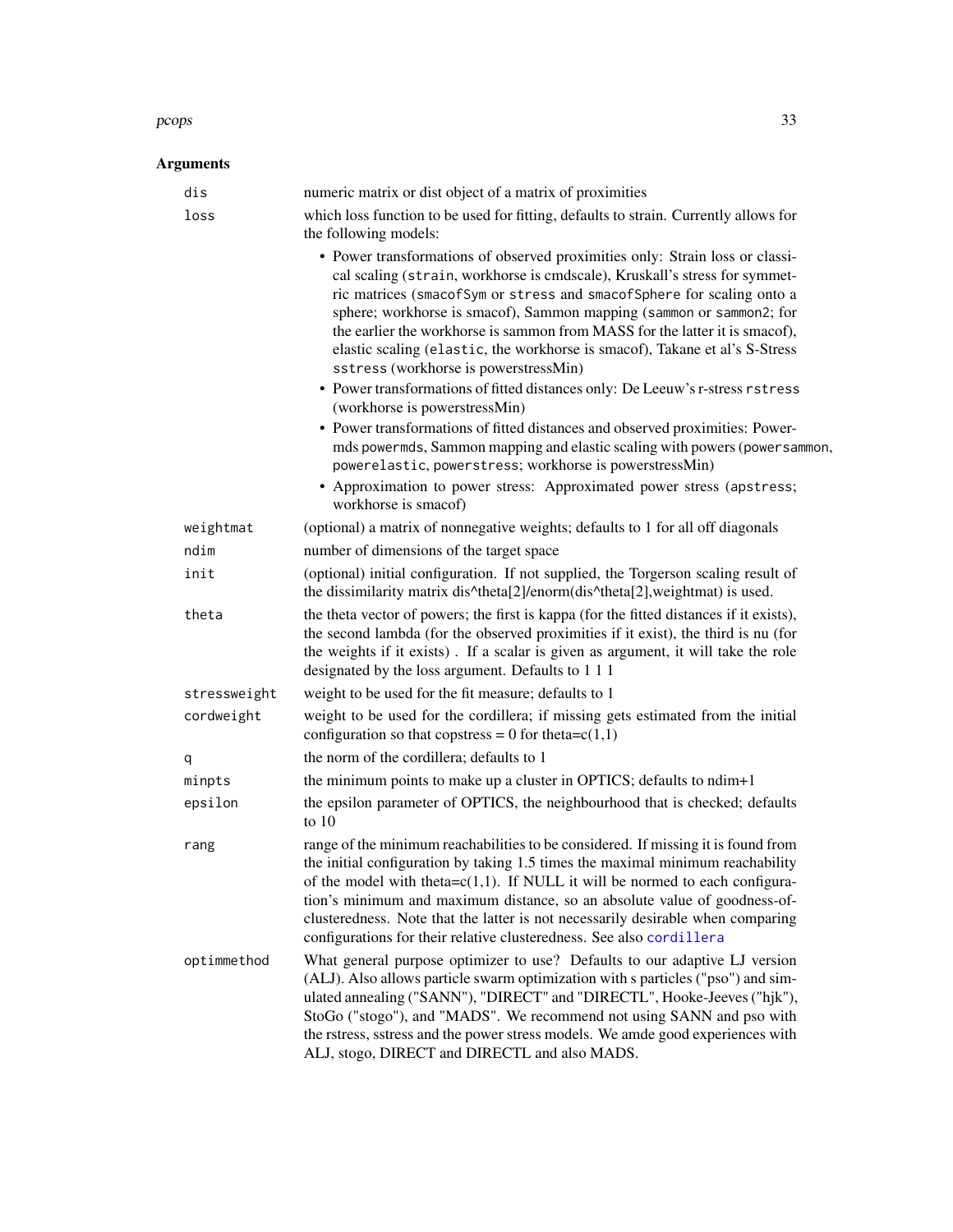| lower      | The lower contraints of the search region                                                                                                                                                                                                                                                                                                                                                                                                                                                          |
|------------|----------------------------------------------------------------------------------------------------------------------------------------------------------------------------------------------------------------------------------------------------------------------------------------------------------------------------------------------------------------------------------------------------------------------------------------------------------------------------------------------------|
| upper      | The upper contraints of the search region                                                                                                                                                                                                                                                                                                                                                                                                                                                          |
| verbose    | numeric value hat prints information on the fitting process; >2 is extremely ver-<br>bose                                                                                                                                                                                                                                                                                                                                                                                                          |
| scale      | should the configuration be scaled and/or centered for calculating the cordillera?<br>"std" standardizes each column of the configurations to mean=0 and sd=1, "sd"<br>scales the configuration by the maximum standard devation of any column,<br>"proc" adjusts the fitted configuration to the init configuration (or the Togerson<br>scaling solution if init=NULL). This parameter only has an effect for calculating<br>the cordillera, the fitted and returned configuration is NOT scaled. |
| normed     | should the cordillera be normed; defaults to TRUE                                                                                                                                                                                                                                                                                                                                                                                                                                                  |
| S          | number of particles if pso is used                                                                                                                                                                                                                                                                                                                                                                                                                                                                 |
| stresstype | what stress to be used for comparisons between solutions. Currently not imple-<br>mented and pcops uses explicitly normalized stress for copstress (not stress-1).<br>Stress-1 is reported by the print function though.                                                                                                                                                                                                                                                                           |
| acc        | termination threshold difference of two successive outer minimization steps.                                                                                                                                                                                                                                                                                                                                                                                                                       |
| itmaxo     | iterations of the outer step (optimization over the hyperparmeters; if solver al-<br>lows it). Defaults to 200.                                                                                                                                                                                                                                                                                                                                                                                    |
| itmaxi     | iterations of the inner step (optimization of the MDS). Defaults to 10000 (which is<br>huge).                                                                                                                                                                                                                                                                                                                                                                                                      |
| $\cdots$   | additional arguments to be passed to the optimization procedure                                                                                                                                                                                                                                                                                                                                                                                                                                    |

#### Value

A list with the components

- copstress: the weighted loss value
- OC: the Optics cordillera
- optim: the object returned from the optimization procedure
- stress: the stress (square root of stress.m)
- stress.m: default normalized stress
- parameters: the parameters used for fitting (kappa, lambda)
- fit: the returned object of the fitting procedure
- cordillera: the cordillera object

#### Examples

```
dis<-as.matrix(smacof::kinshipdelta)
set.seed(210485)
#configuration is scaled with highest column sd for calculating cordilera
res1<-pcops(dis,loss="strain",lower=0.1,upper=5,minpts=2)
res1
summary(res1)
plot(res1)
```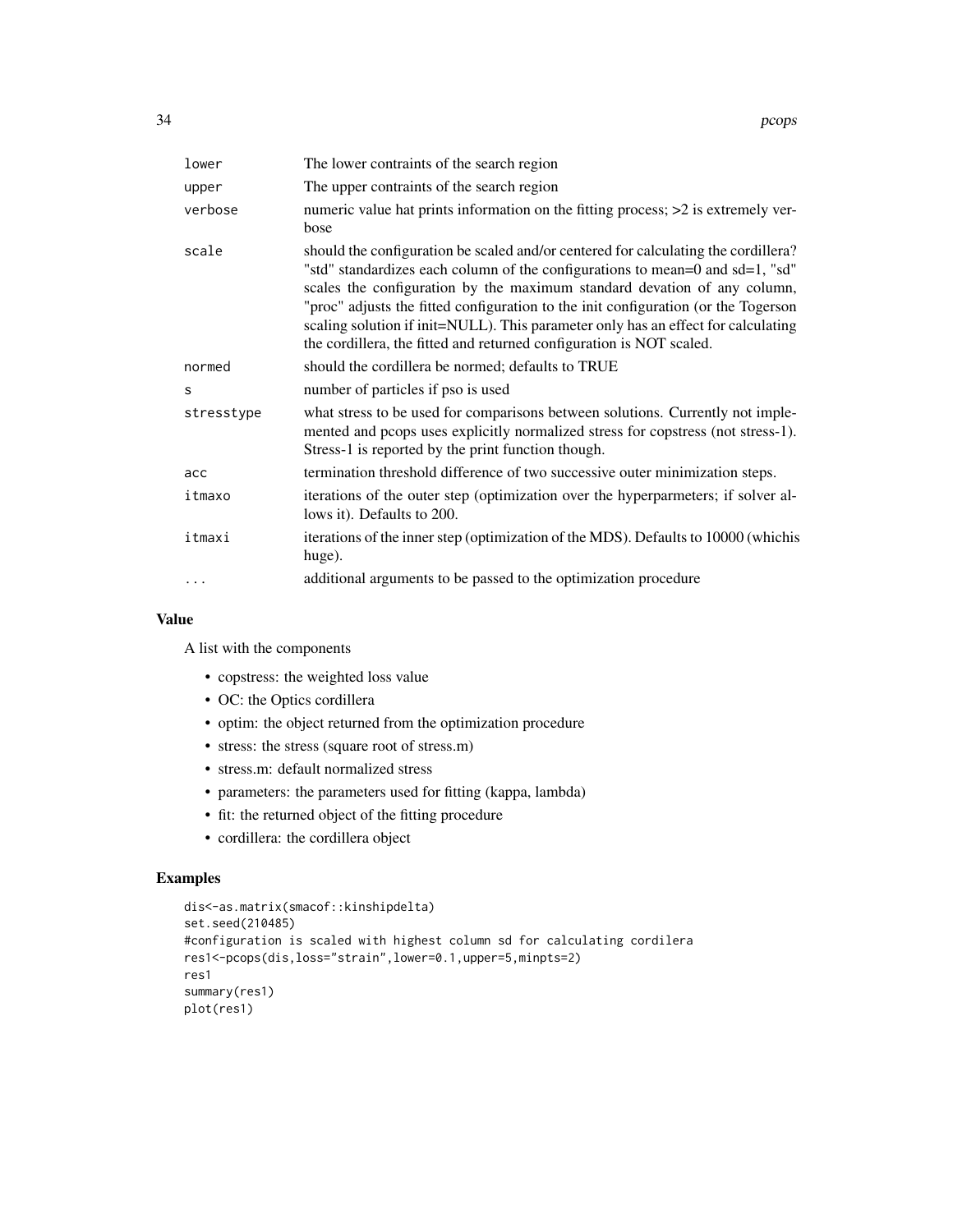<span id="page-34-0"></span>

Squared p-distances

# Usage

pdist(x, p)

# Arguments

| X | numeric matrix             |
|---|----------------------------|
| р | p>0 the Minkoswki distance |

#### Value

squared Minkowski distance matrix

| plot.cops | S3 plot method for cops objects |
|-----------|---------------------------------|
|           |                                 |

# Description

S3 plot method for cops objects

# Usage

```
## S3 method for class 'cops'
plot(x, plot_type = c("confplot"), main, asp = 1, ...)
```

| $\mathsf{x}$            | an object of class cops                                                                                                                                    |
|-------------------------|------------------------------------------------------------------------------------------------------------------------------------------------------------|
| plot.type               | String indicating which type of plot to be produced: "confplot", "reachplot",<br>"resplot","transplot", "Shepard", "stressplot" (see details)              |
| main                    | the main title of the plot                                                                                                                                 |
| asp                     | aspect ratio of x/y axis; defaults to NA; setting to 1 will lead to an accurate<br>represenation of the fitted distances.                                  |
| $\cdot$ $\cdot$ $\cdot$ | Further plot arguments passed: see 'plot.smacof' and 'plot' for detailed infor-<br>mation.                                                                 |
|                         | Details:                                                                                                                                                   |
|                         | $\sim$ $\alpha$ , $\alpha$ and $\sim$ $\alpha$ and $\alpha$ and $\alpha$ is the set of $\alpha$ is the set of $\alpha$ and $\alpha$ is the set of $\alpha$ |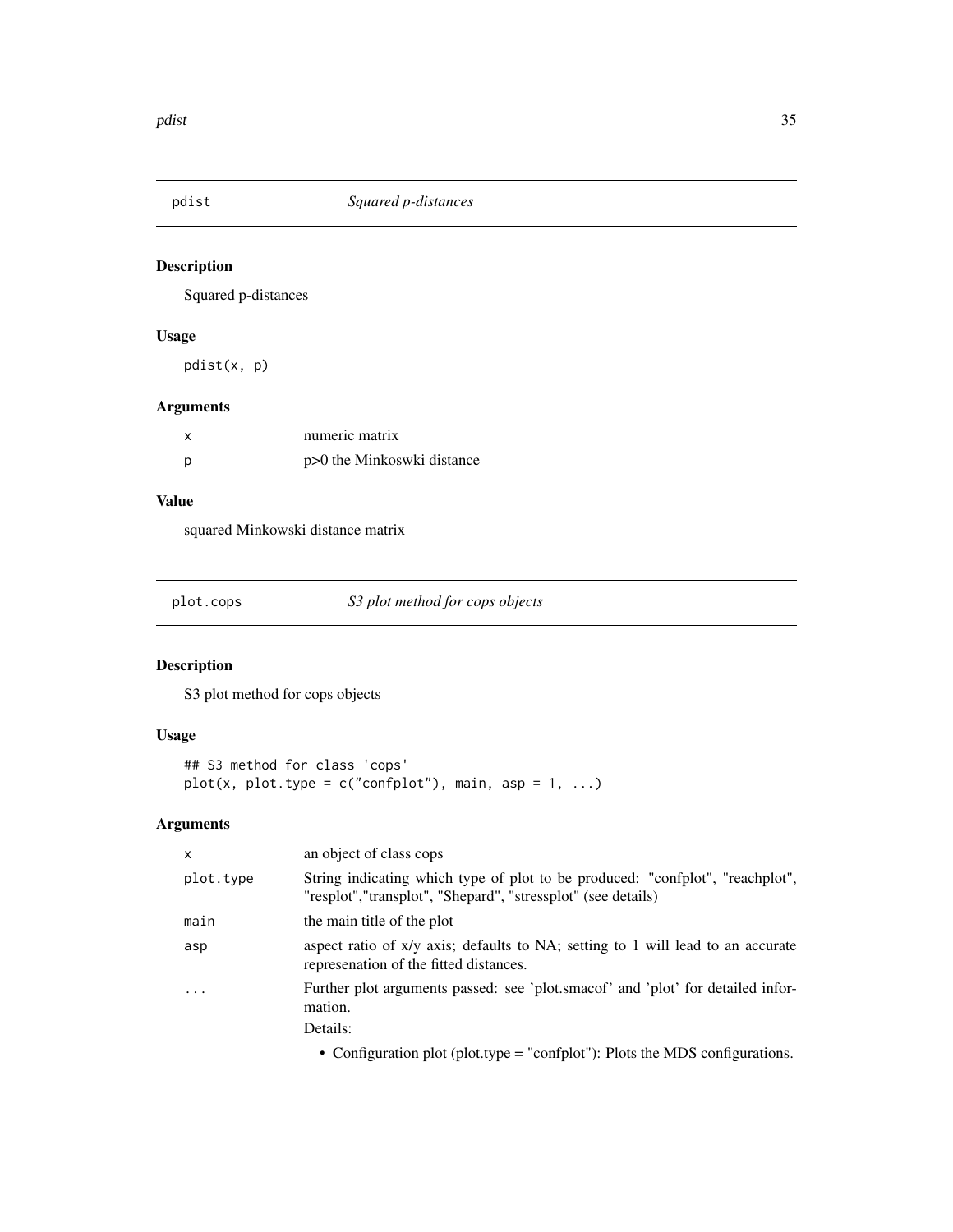- <span id="page-35-0"></span>• Reachability plot (plot.type = "confplot"): Plots the OPTICS reachability plot and the OPTICS cordillera
- Residual plot (plot.type = "resplot"): Plots the dissimilarities against the fitted distances.
- Linearized Shepard diagram (plot.type = "Shepard"): Diagram with the transformed observed dissimilarities against the transformed fitted distance as well as loess smooth and a least squares line.
- Transformation Plot (plot.type = "transplot"): Diagram with the observed dissimilarities (lighter) and the transformed observed dissimilarities (darker) against the fitted distances together with loess smoothing lines
- Stress decomposition plot (plot.type = "stressplot", only for SMACOF objects in \$fit): Plots the stress contribution in of each observation. Note that it rescales the stress-per-point (SPP) from the corresponding smacof function to percentages (sum is 100). The higher the contribution, the worse the fit.
- Bubble plot (plot.type = "bubbleplot", only available for SMACOF objects \$fit): Combines the configuration plot with the point stress contribution. The larger the bubbles, the better the fit.

# Examples

```
dis<-as.matrix(smacof::kinshipdelta)
resl<-copstressMin(dis,itmax=20)
plot(resl)
```
plot.pcops *S3 plot method for p-cops objects*

#### Description

S3 plot method for p-cops objects

#### Usage

```
## S3 method for class 'pcops'
plot(x, plot_type = c("confplot"), main, asp = NA, ...)
```

| $\mathsf{x}$ | an object of class cops                                                                                                                       |
|--------------|-----------------------------------------------------------------------------------------------------------------------------------------------|
| plot.type    | String indicating which type of plot to be produced: "confplot", "reachplot",<br>"resplot","transplot", "Shepard", "stressplot" (see details) |
| main         | the main title of the plot                                                                                                                    |
| asp          | aspect ratio of x/y axis; defaults to NA; setting to 1 will lead to an accurate<br>represenation of the fitted distances.                     |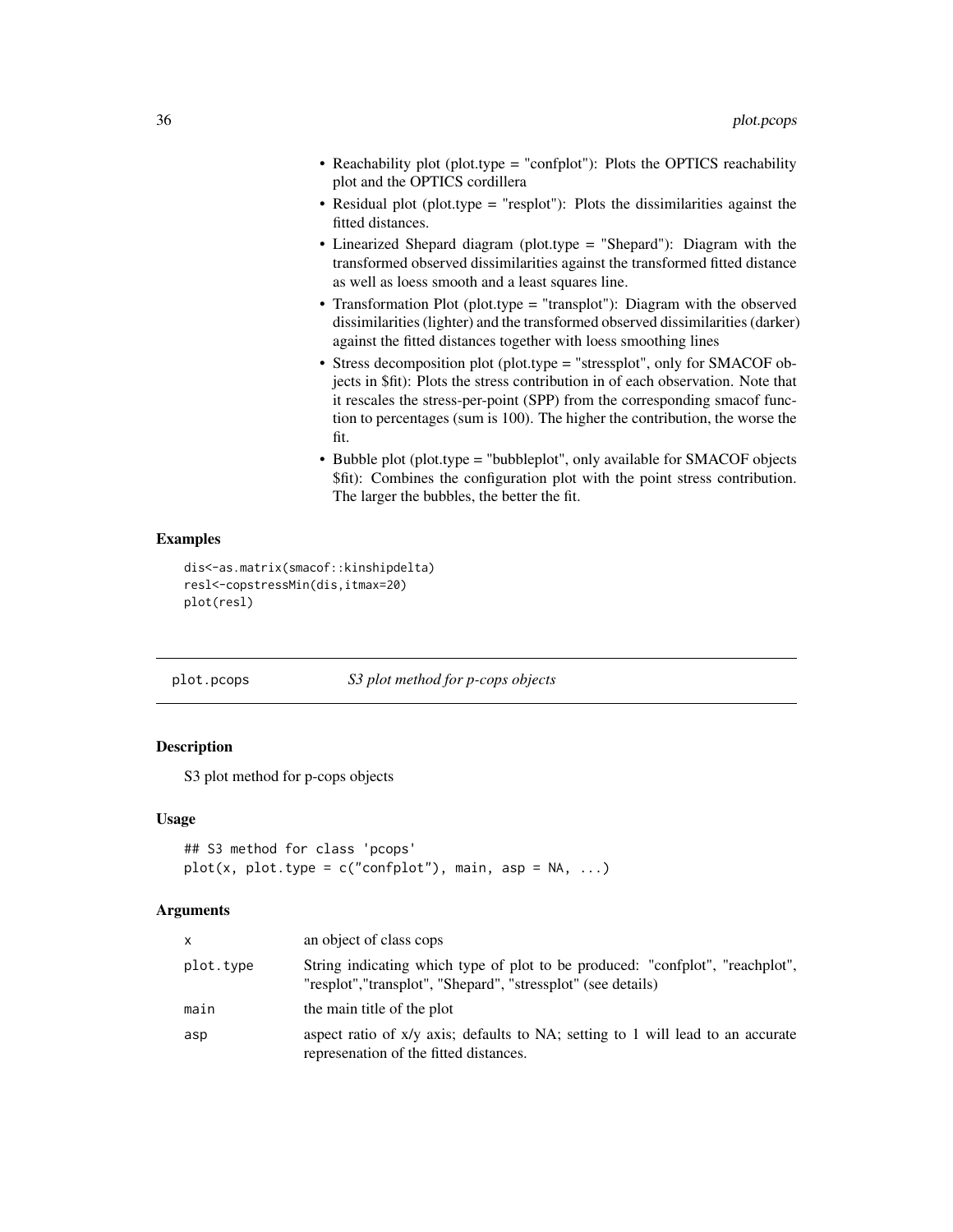<span id="page-36-0"></span>... Further plot arguments passed: see 'plot.smacof' and 'plot' for detailed information.

Details:

- Configuration plot (plot.type = "confplot"): Plots the MDS configurations.
- Reachability plot (plot.type = "confplot"): Plots the OPTICS reachability plot and the OPTICS cordillera
- Residual plot (plot.type = "resplot"): Plots the dissimilarities against the fitted distances.
- Linearized Shepard diagram (plot.type = "Shepard"): Diagram with the transformed observed dissimilarities against the transformed fitted distance as well as loess smooth and a least squares line.
- Transformation Plot (plot.type = "transplot"): Diagram with the observed dissimilarities (lighter) and the transformed observed dissimilarities (darker) against the fitted distances together with loess smoothing lines
- Stress decomposition plot (plot.type = "stressplot", only for SMACOF objects in \$fit): Plots the stress contribution in of each observation. Note that it rescales the stress-per-point (SPP) from the corresponding smacof function to percentages (sum is 100). The higher the contribution, the worse the fit.
- Bubble plot (plot.type = "bubbleplot", only available for SMACOF objects \$fit): Combines the configuration plot with the point stress contribution. The larger the bubbles, the better the fit.

#### Examples

```
dis<-as.matrix(smacof::kinshipdelta)
resl<-pcops(dis,loss="strain",lower=0.1,upper=5,minpts=2)
plot(resl)
plot(resl,plot.type="Shepard")
```
plot.smacofP *S3 plot method for smacofP objects*

#### **Description**

S3 plot method for smacofP objects

#### Usage

```
## S3 method for class 'smacofP'
plot(x, plot_type = "confplot", plot.dim = c(1, 2),bubscale = 5, col, label.conf = list(label = TRUE, pos = 3, col = 1,
  cex = 0.8, identify = FALSE, type = "p", pch = 20, asp = 1,
  main, xlab, ylab, xlim, ylim, legend = TRUE, legpos, loess = TRUE,
  ...)
```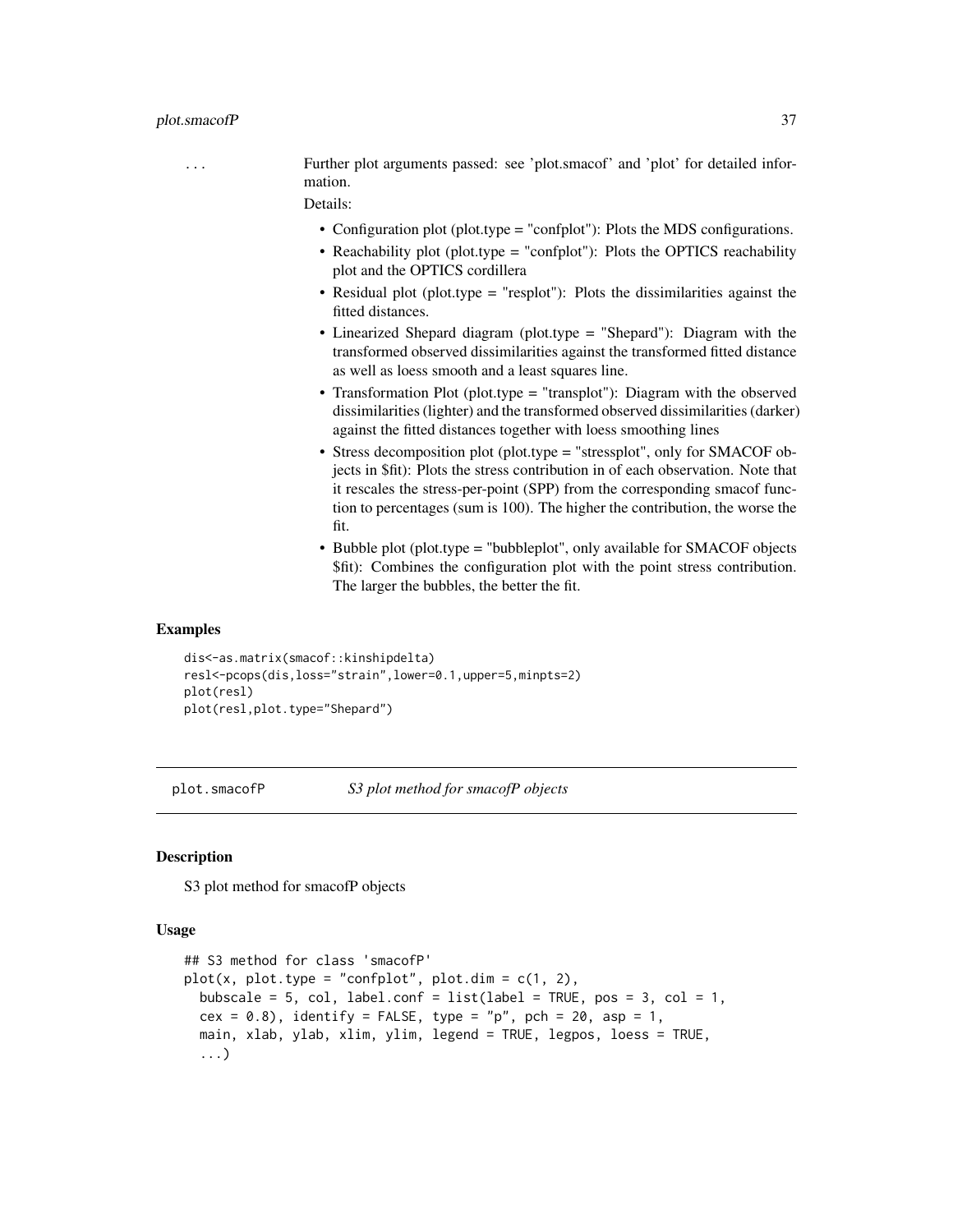| х          | an object of class smacofP                                                                                                                                                                                                                                                                                                                                                     |
|------------|--------------------------------------------------------------------------------------------------------------------------------------------------------------------------------------------------------------------------------------------------------------------------------------------------------------------------------------------------------------------------------|
| plot.type  | String indicating which type of plot to be produced: "confplot", "resplot", "Shep-<br>ard", "stressplot", "transplot", "bubbleplot" (see details)                                                                                                                                                                                                                              |
| plot.dim   | dimensions to be plotted in confplot; defaults to $c(1, 2)$                                                                                                                                                                                                                                                                                                                    |
| bubscale   | Scaling factor (size) for the bubble plot                                                                                                                                                                                                                                                                                                                                      |
| col        | vector of colors for the points                                                                                                                                                                                                                                                                                                                                                |
| label.conf | List with arguments for plotting the labels of the configurations in a configura-<br>tion plot (logical value whether to plot labels or not, label position, label color)                                                                                                                                                                                                      |
| identify   | If 'TRUE', the 'identify()' function is called internally that allows to add con-<br>figuration labels by mouse click                                                                                                                                                                                                                                                          |
| type       | What type of plot should be drawn (see also 'plot')                                                                                                                                                                                                                                                                                                                            |
| pch        | Plot symbol                                                                                                                                                                                                                                                                                                                                                                    |
| asp        | Aspect ratio; defaults to 1 so distances between x and y are represented accu-<br>rately; can lead to slighlty weird looking plots if the variance on one axis is<br>much smaller than on the other axis; use NA if the standard type of R plot is<br>wanted where the ylim and xlim arguments define the aspect ratio - but then the<br>distances seen are no longer accurate |
| main       | plot title                                                                                                                                                                                                                                                                                                                                                                     |
| xlab       | label of x axis                                                                                                                                                                                                                                                                                                                                                                |
| ylab       | label of y axis                                                                                                                                                                                                                                                                                                                                                                |
| xlim       | scale of x axis                                                                                                                                                                                                                                                                                                                                                                |
| ylim       | scale of y axis                                                                                                                                                                                                                                                                                                                                                                |
| legend     | Flag whether legends should be drawn for plots that have legends                                                                                                                                                                                                                                                                                                               |
| legpos     | Position of legend in plots with legends                                                                                                                                                                                                                                                                                                                                       |
| loess      | should loess fit be added to Shepard plot                                                                                                                                                                                                                                                                                                                                      |
| .          | Further plot arguments passed: see 'plot.smacof' and 'plot' for detailed infor-<br>mation.                                                                                                                                                                                                                                                                                     |
|            | Details:                                                                                                                                                                                                                                                                                                                                                                       |
|            | • Configuration plot (plot.type = "confplot"): Plots the MDS configurations.<br>• Residual plot (plot.type = "resplot"): Plots the dissimilarities against the<br>fitted distances.                                                                                                                                                                                            |
|            | • Linearized Shepard diagram (plot.type = "Shepard"): Diagram with the<br>transformed observed dissimilarities against the transformed fitted distance<br>as well as loess curve and a least squares line.                                                                                                                                                                     |
|            | • Transformation Plot (plot.type = "transplot"): Diagram with the observed<br>dissimilarities (lighter) and the transformed observed dissimilarities (darker)<br>against the fitted distances together with the nonlinear regression curve                                                                                                                                     |
|            | • Stress decomposition plot (plot.type = "stressplot"): Plots the stress con-<br>tribution in of each observation. Note that it rescales the stress-per-point<br>(SPP) from the corresponding smacof function to percentages (sum is 100).<br>The higher the contribution, the worse the fit.                                                                                  |
|            | • Bubble plot (plot.type = "bubbleplot"): Combines the configuration plot<br>with the point stress contribution. The larger the bubbles, the better the fit.                                                                                                                                                                                                                   |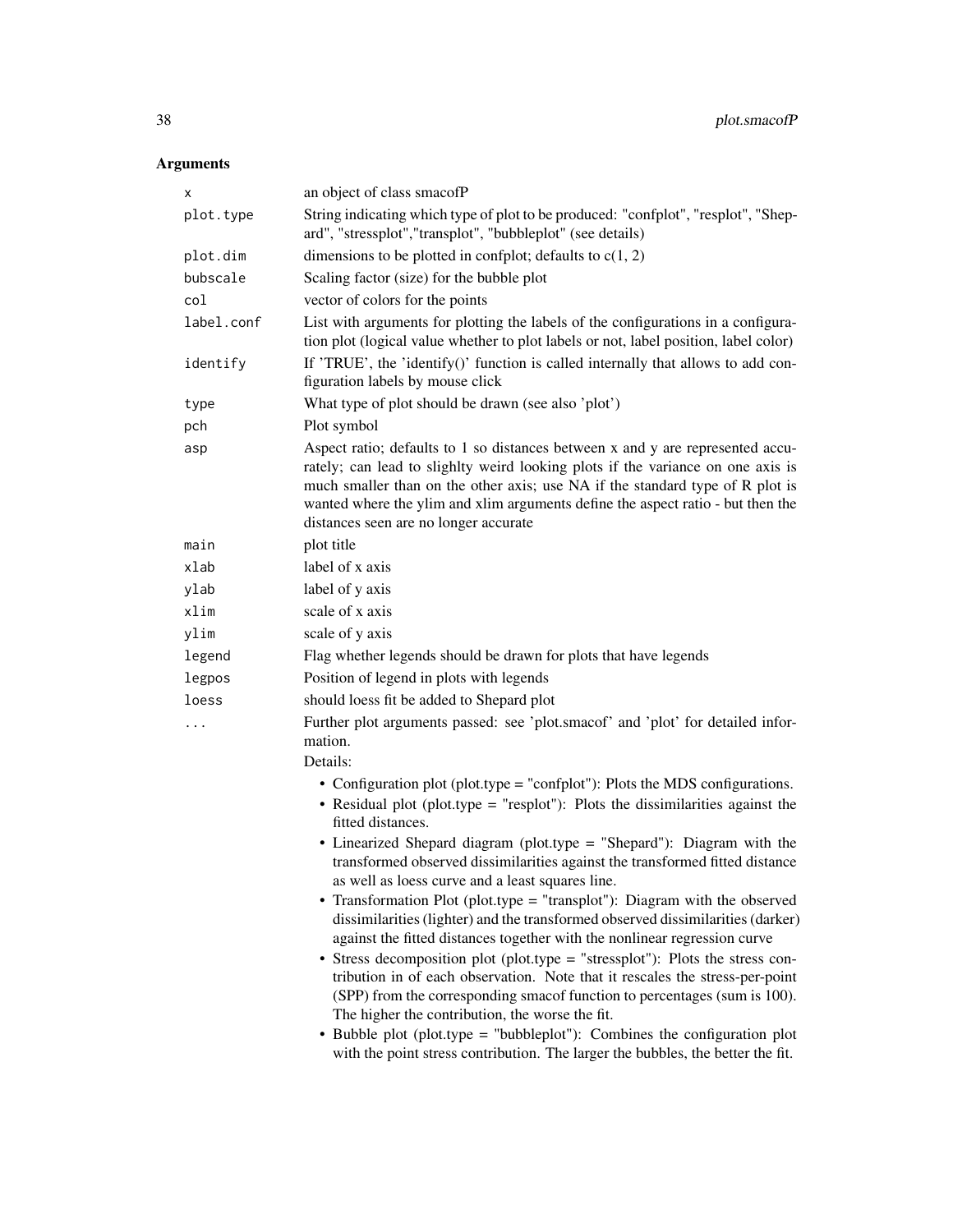# <span id="page-38-0"></span>plot3d.cmdscale 39

#### Examples

```
dis<-as.matrix(smacof::kinshipdelta)
res<-powerStressMin(dis)
plot(res)
```
plot3d.cmdscale *3D plots: plot3d method for class cmdscale*

# Description

This methods produces a dynamic 3D configuration plot.

# Usage

```
## S3 method for class 'cmdscale'
plot3d(x, plot.dim = c(1, 2, 3), xlab, ylab, zlab,col, main, bgpng = NULL, ax.grid = TRUE, sphere.rgl = FALSE, ...)
```

| X          | object of class cmdscale                                                                    |
|------------|---------------------------------------------------------------------------------------------|
| plot.dim   | vector of length 3 with dimensions to be plotted                                            |
| xlab       | label of x axis                                                                             |
| ylab       | label of y axis                                                                             |
| zlab       | label of z axis                                                                             |
| col        | color of the text labels                                                                    |
| main       | plot title                                                                                  |
| bgpng      | Background image from rgl library; 'NULL' for white background                              |
| ax.grid    | If 'TRUE', axes grid is plotted.                                                            |
| sphere.rgl | If 'TRUE', rgl sphere (background) is plotted.                                              |
| $\ddotsc$  | Further plot arguments passed: see 'plot3d' in package 'rgl' for detailed infor-<br>mation. |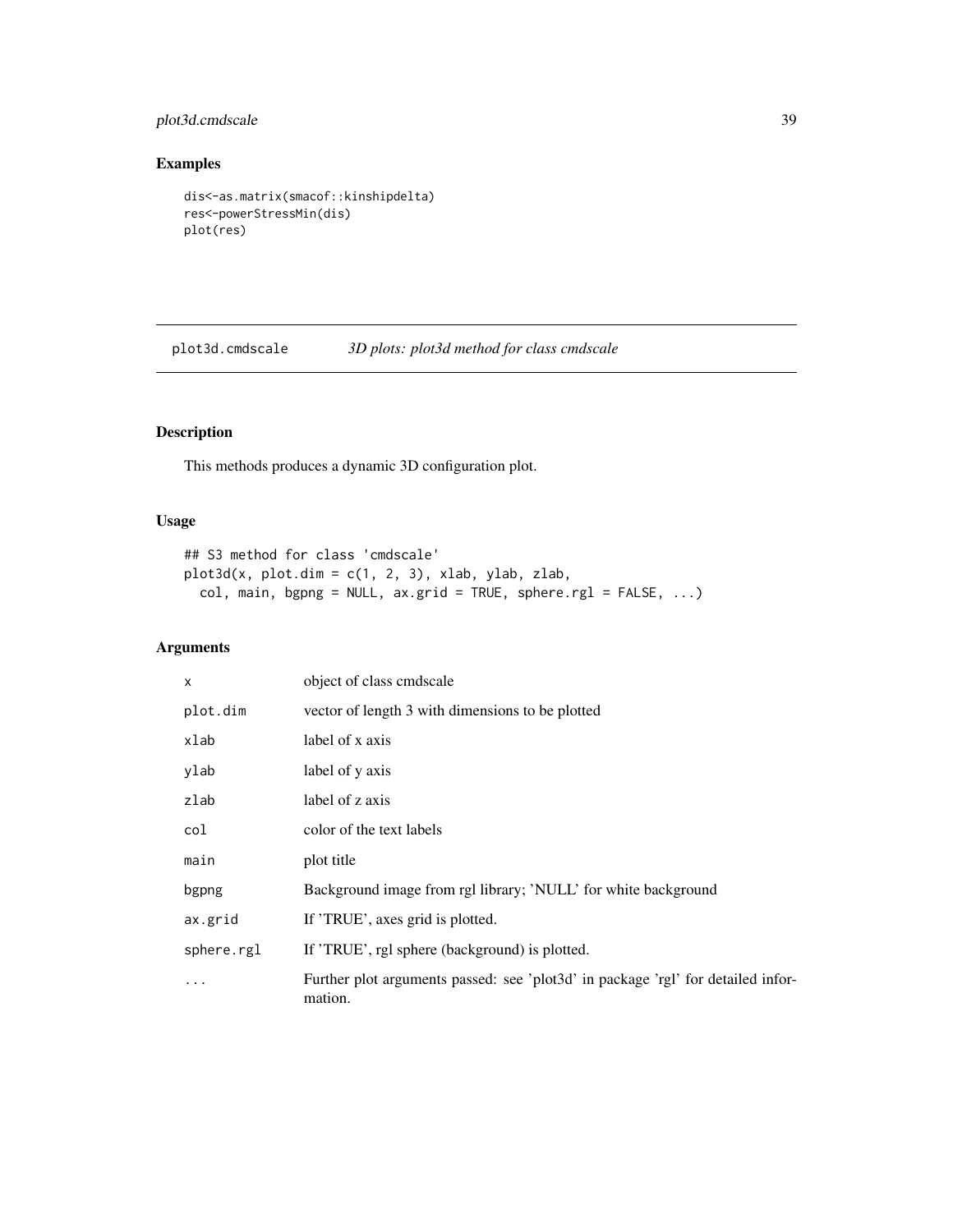<span id="page-39-0"></span>

A static 3d plot S3 generic

# Usage

```
plot3dstatic(x, plot.dim = c(1, 2, 3), main, xlab, ylab, zlab, col, ...)
```
#### Arguments

| x        | object             |
|----------|--------------------|
| plot.dim | dimensions to plot |
| main     | main title         |
| xlab     | label for x axis   |
| ylab     | label for y axis   |
| zlah     | label for z axis   |
| co1.     | color              |
|          | other arguments    |

#### Details

A static 3d plot

plot3dstatic.cmdscale *3D plots: plot3dstatic method for class cmdscale*

# Description

This methods produces a static 3D configuration plot.

#### Usage

```
## S3 method for class 'cmdscale'
plot3dstatic(x, plot.dim = c(1, 2, 3), main, xlab,ylab, zlab, col, ...)
```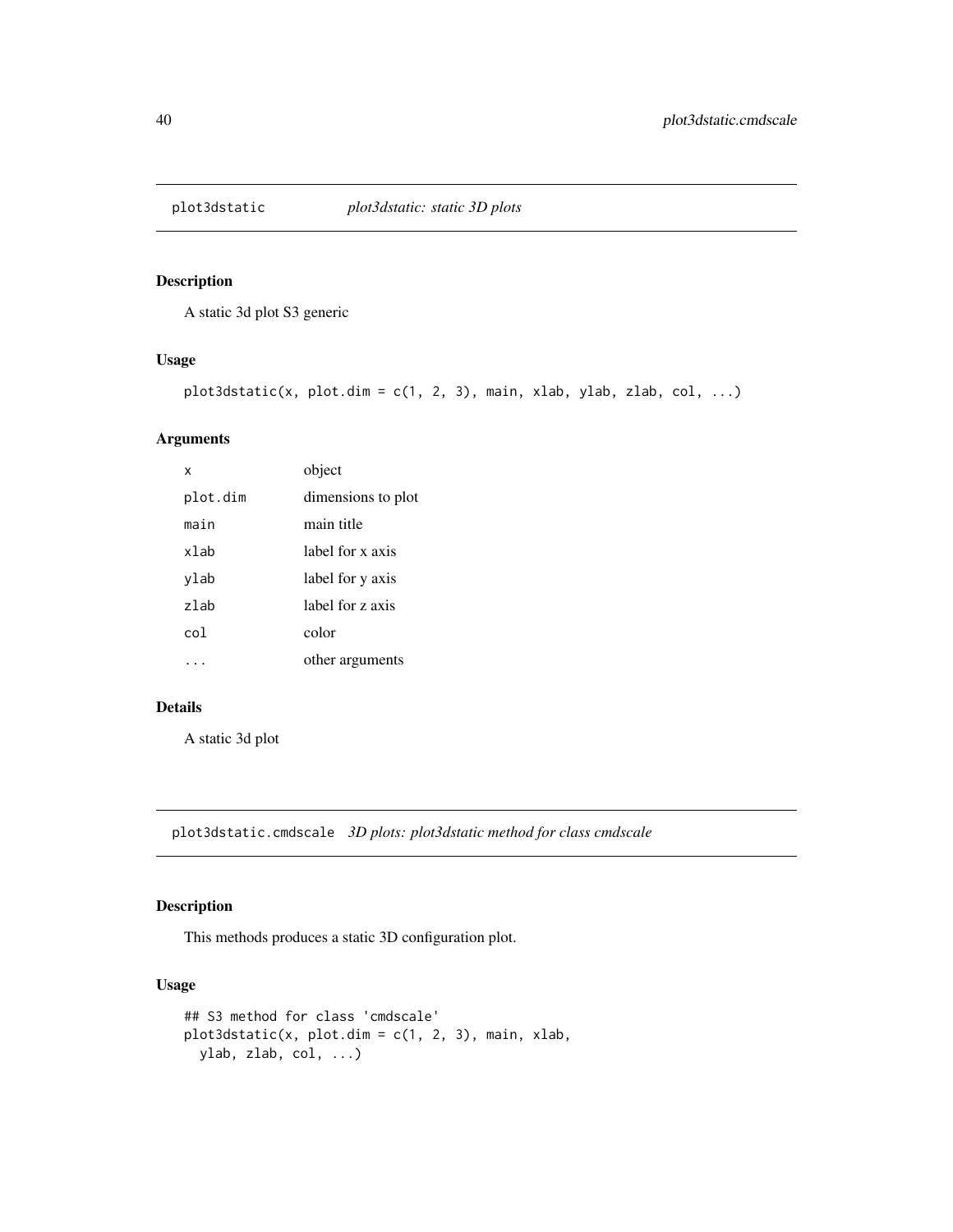# <span id="page-40-0"></span>powerStressFast 41

#### Arguments

| X                       | object of class cmdscale                                                                                   |
|-------------------------|------------------------------------------------------------------------------------------------------------|
| plot.dim                | vector of length 3 with dimensions to be plotted                                                           |
| main                    | plot title                                                                                                 |
| xlab                    | label of x axis                                                                                            |
| ylab                    | label of y axis                                                                                            |
| zlab                    | label of z axis                                                                                            |
| col                     | color of the text labels                                                                                   |
| $\cdot$ $\cdot$ $\cdot$ | Further plot arguments passed: see 'scatterplot3d' in package 'scatterplot3d' for<br>detailed information. |

powerStressFast *Power stress minimization by NEWUOA*

# Description

An implementation to minimize power stress by a derivative-free trust region optimization algorithm (NEWUOA). Much faster than majorizing as used in powerStressMin but perhaps less accurate.

# Usage

```
powerStressFast(delta, kappa = 1, lambda = 1, nu = 1, weightmat = 1
  - diag(nrow(delta)), init = NULL, ndim = 2, acc = 1e-12,
 itmax = 50000, verbose = FALSE)
```

| delta     | dist object or a symmetric, numeric data frame or matrix of distances                                      |
|-----------|------------------------------------------------------------------------------------------------------------|
| kappa     | power of the transformation of the fitted distances; defaults to 1                                         |
| lambda    | the power of the transformation of the proximities; defaults to 1                                          |
| nu        | the power of the transformation for weightmat; defaults to 1                                               |
| weightmat | a matrix of finite weights                                                                                 |
| init      | starting configuration                                                                                     |
| ndim      | dimension of the configuration; defaults to 2                                                              |
| acc       | The smallest value of the trust region radius that is allowed. If not defined, then<br>1e-10 will be used. |
| itmax     | maximum number of iterations. Default is 50000.                                                            |
| verbose   | should iteration output be printed; if $> 1$ then yes                                                      |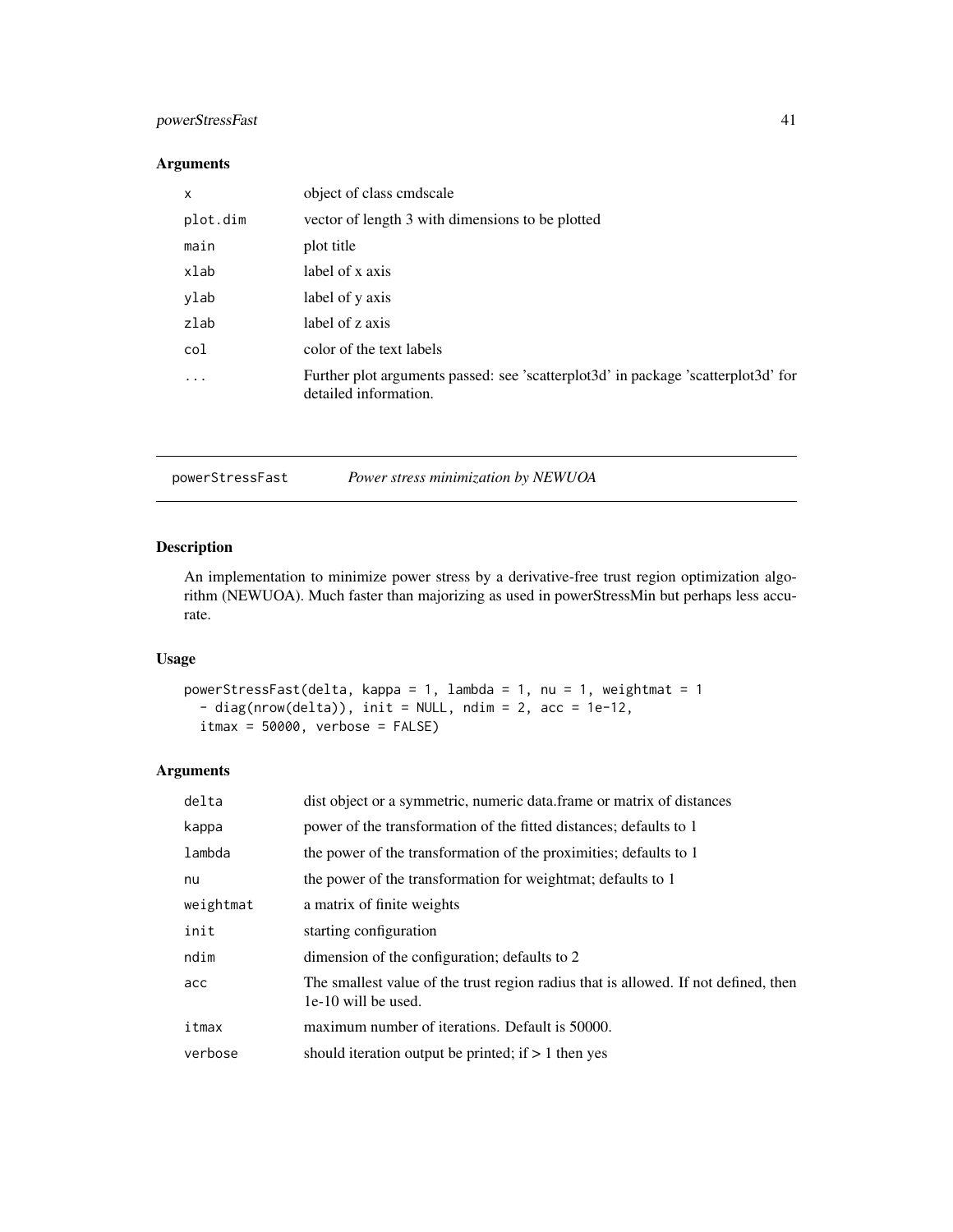#### <span id="page-41-0"></span>Value

a smacofP object (inheriting form smacofB, see [smacofSym](#page-0-0)). It is a list with the components

- delta: Observed dissimilarities, not normalized
- obsdiss: Observed dissimilarities, normalized
- confdist: Configuration dissimilarities, NOT normalized
- conf: Matrix of fitted configuration, NOT normalized
- stress: Default stress (stress 1, square root of the explicitly normalized stress on the normalized, transformed dissimilarities)
- spp: Stress per point (based on stress.en)
- ndim: Number of dimensions
- model: Name of smacof model
- niter: Number of iterations
- nobj: Number of objects
- type: Type of MDS model

and some additional components

- gamma: Empty
- stress.m: default stress for the COPS and STOP. Defaults to the explicitly normalized stress on the normalized, transformed dissimilarities
- stress.en: explicitly stress on the normalized, transformed dissimilarities and normalized transformed distances
- deltaorig: observed, untransformed dissimilarities
- weightmat: weighting matrix

#### See Also

[smacofSym](#page-0-0)

#### Examples

```
dis<-smacof::kinshipdelta
res<-powerStressFast(as.matrix(dis),kappa=2,lambda=1.5)
res
summary(res)
plot(res)
```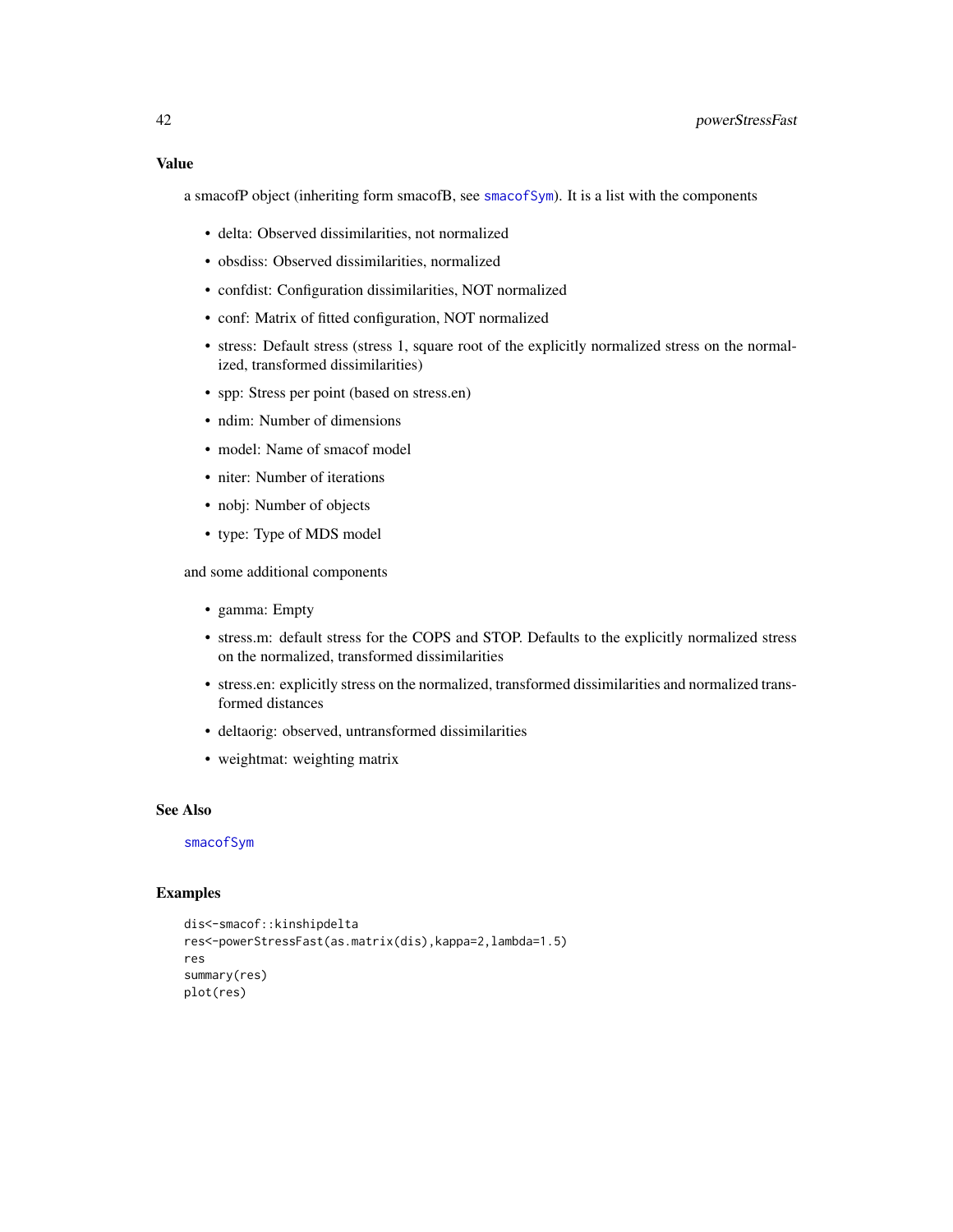<span id="page-42-0"></span>

An implementation to minimize power stress by minimization-majorization. Usually more accurate but slower than powerStressFast. Uses a repeat loop.

#### Usage

```
powerStressMin(delta, kappa = 1, lambda = 1, nu = 1, weightmat = 1
  - diag(nrow(delta)), init = NULL, ndim = 2, acc = 1e-10,
  itmax = 50000, verbose = FALSE)
```
# Arguments

| delta     | dist object or a symmetric, numeric data frame or matrix of distances |
|-----------|-----------------------------------------------------------------------|
| kappa     | power of the transformation of the fitted distances; defaults to 1    |
| lambda    | the power of the transformation of the proximities; defaults to 1     |
| nu        | the power of the transformation for weightmat; defaults to 1          |
| weightmat | a matrix of finite weights                                            |
| init      | starting configuration                                                |
| ndim      | dimension of the configuration; defaults to 2                         |
| acc       | numeric accuracy of the iteration                                     |
| itmax     | maximum number of iterations. Default is 50000.                       |
| verbose   | should iteration output be printed; if $> 1$ then yes                 |

#### Value

a smacofP object (inheriting form smacofB, see [smacofSym](#page-0-0)). It is a list with the components

- delta: Observed dissimilarities, not normalized
- obsdiss: Observed dissimilarities, normalized
- confdist: Configuration dissimilarities, NOT normalized
- conf: Matrix of fitted configuration, NOT normalized
- stress: Default stress (stress 1; sqrt of explicitly normalized stress)
- spp: Stress per point (based on stress.en)
- ndim: Number of dimensions
- model: Name of smacof model
- niter: Number of iterations
- nobj: Number of objects
- type: Type of MDS model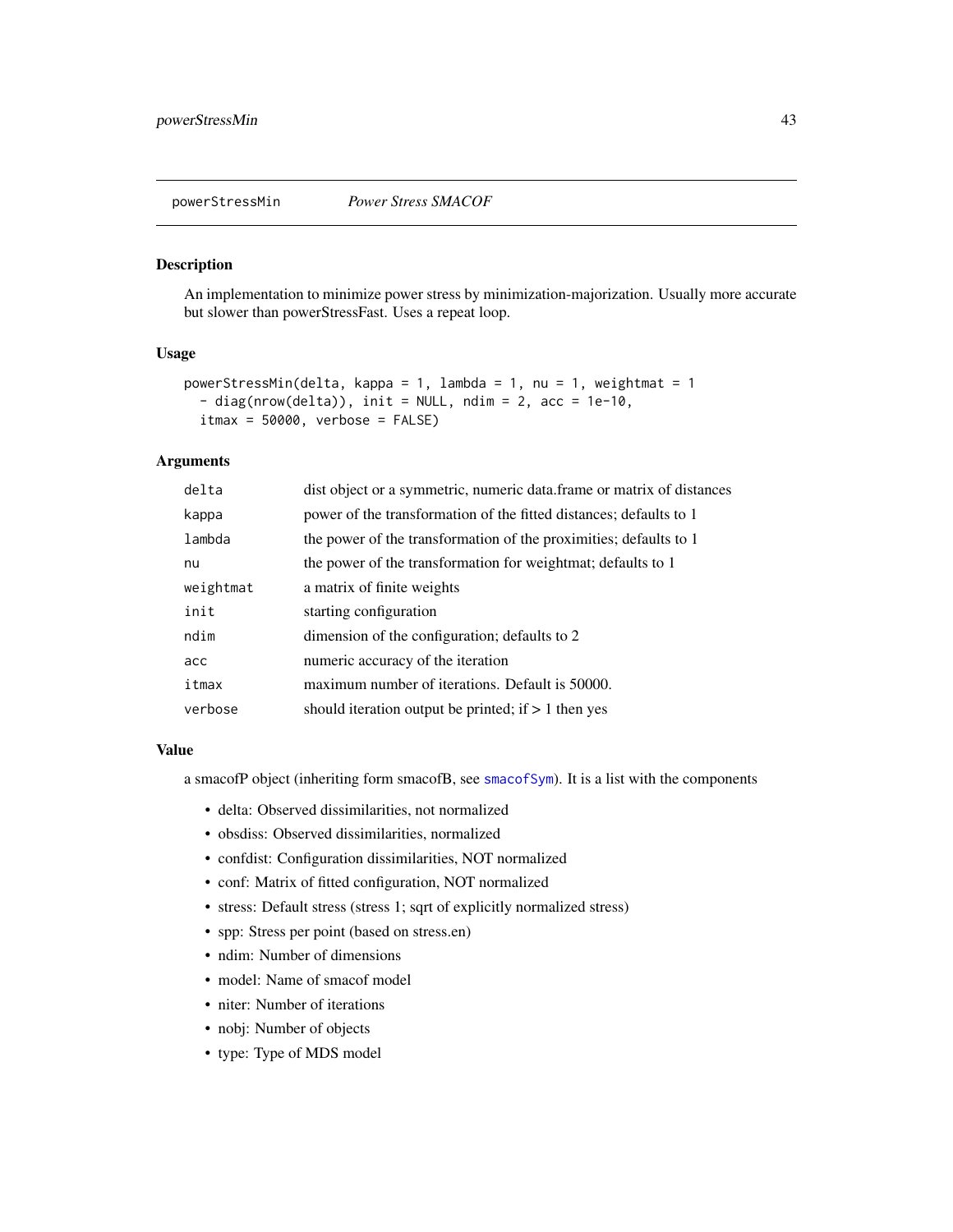<span id="page-43-0"></span>and some additional components

- stress.m: default stress for the COPS and STOP defaults to the explicitly normalized stress on the normalized, transformed dissimilarities
- stress.en: a manually calculated stress on the normalized, transformed dissimilarities and normalized transformed distances which is not correct
- deltaorig: observed, untransformed dissimilarities
- weightmat: weighting matrix

#### See Also

[smacofSym](#page-0-0)

#### Examples

```
dis<-smacof::kinshipdelta
res<-powerStressMin(as.matrix(dis),kappa=2,lambda=1.5,itmax=1000)
res
summary(res)
plot(res)
```
#### procruster *procruster: a procrustes function*

#### Description

procruster: a procrustes function

#### Usage

procruster(x)

#### Arguments

x numeric matrix

#### Value

a matrix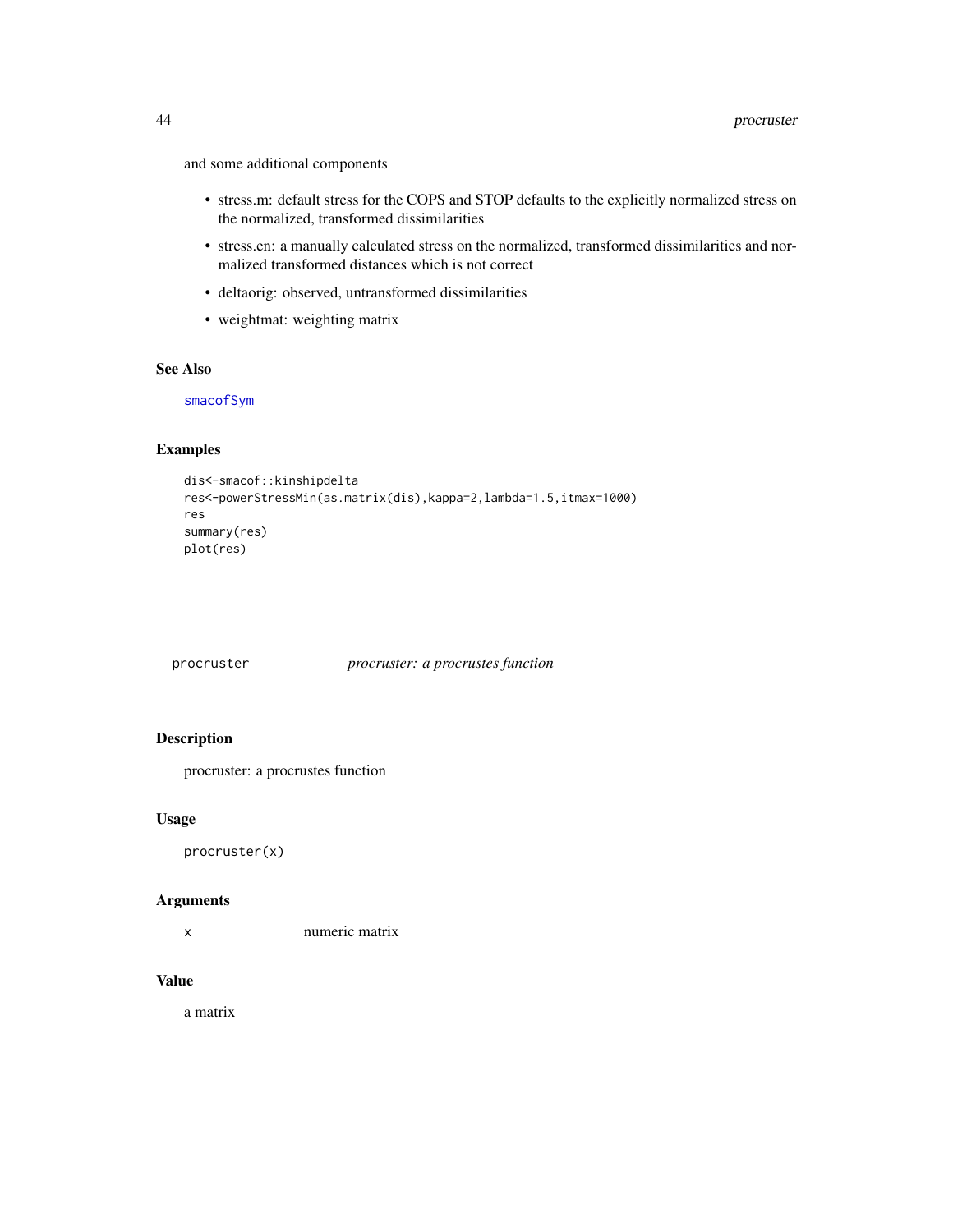<span id="page-44-1"></span><span id="page-44-0"></span>

Wrapper to sammon for S3 class

#### Usage

sammon(d,  $y = NULL, k = 2, ...$ )

# Arguments

| d        | a distance structure such as that returned by 'dist' or a full symmetric matrix.<br>Data are assumed to be dissimilarities or relative distances, but must be positive<br>except for self-distance. This can contain missing values. |
|----------|--------------------------------------------------------------------------------------------------------------------------------------------------------------------------------------------------------------------------------------|
|          | An initial configuration. If NULL, 'cmdscale' is used to provide the classical<br>solution. (If there are missing values in 'd', an initial configuration must be<br>provided.) This must not have duplicates.                       |
|          | The dimension of the configuration                                                                                                                                                                                                   |
| $\cdots$ | Additional parameters passed to sammon, see sammon                                                                                                                                                                                   |

#### Value

See [sammon](#page-44-1). This wrapper only adds an extra slot to the list with the call, adds column labels to the \$points and assigns S3 classes 'sammon', 'cmdscale'. It also adds a slot obsdiss with normalized dissimilarities.

# Examples

```
dis<-as.matrix(smacof::kinshipdelta)
res<-sammon(dis)
```
scale\_adjust *Adjusts a configuration*

# Description

Adjusts a configuration

#### Usage

```
scale_adjust(conf, ref, scale = c("sd", "std", "proc", "none"))
```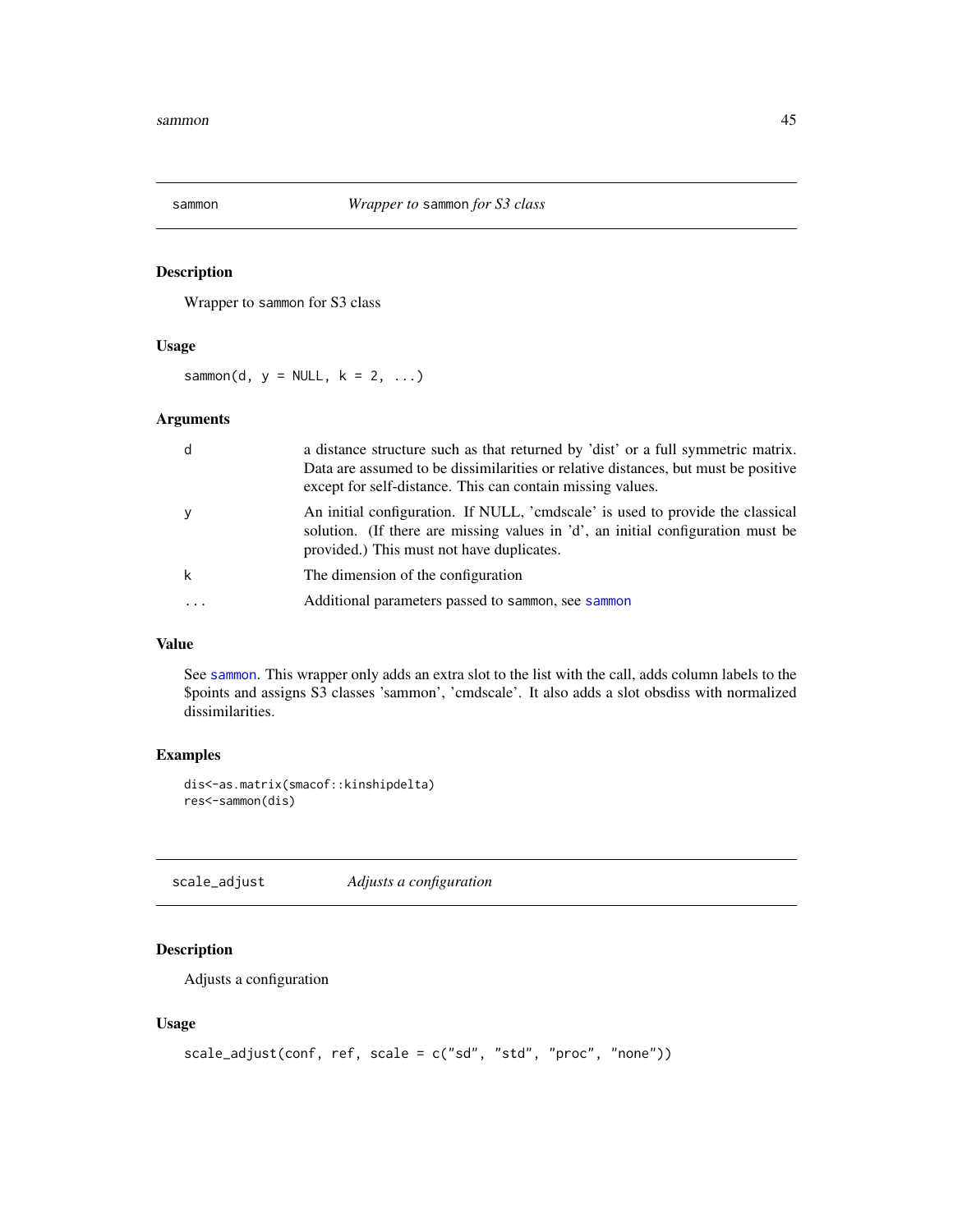# <span id="page-45-0"></span>Arguments

| conf  | a configuration                                                                                                                                                                                                                         |
|-------|-----------------------------------------------------------------------------------------------------------------------------------------------------------------------------------------------------------------------------------------|
| ref   | a reference configuration (only for scale="proc")                                                                                                                                                                                       |
| scale | Scale adjustment. "std" standardizes each column of the configurations to mean=0<br>and sd=1, "sd" scales the configuration by the maximum standard devation of<br>any column, "proc" adjusts the fitted configuration to the reference |

# Value

The scale adjusted configuration.

| secularEq                 | <b>Secular Equation</b> |
|---------------------------|-------------------------|
| <b>Description</b>        |                         |
| Secular Equation<br>Usage |                         |

secularEq(a, b)

# Arguments

| a | matrix |
|---|--------|
| b | matrix |

# Value

a matrix

sqdist *Squared distances*

# Description

Squared distances

# Usage

sqdist(x)

# Arguments

x numeric matrix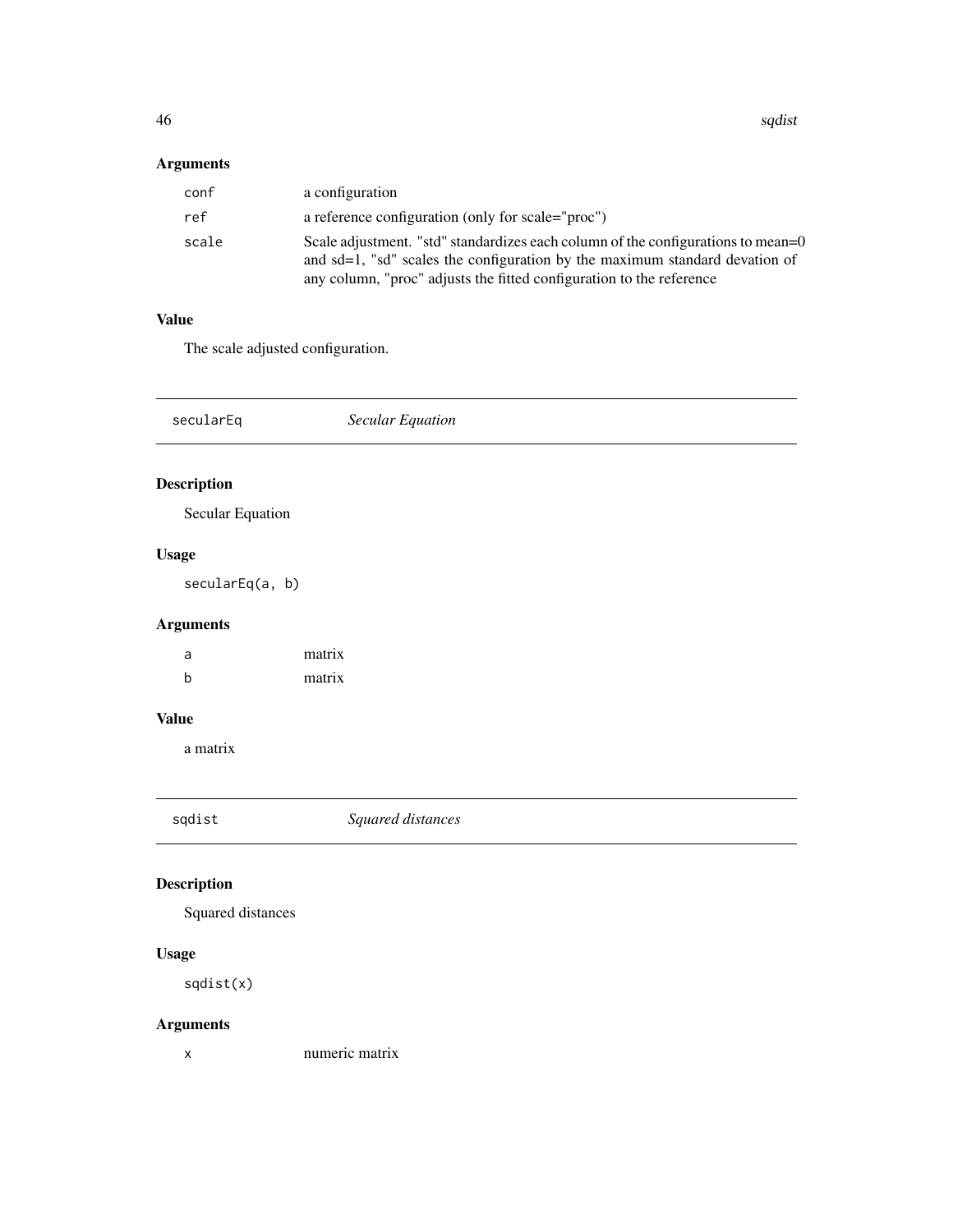#### <span id="page-46-0"></span>torgerson 47

# Value

squared distance matrix

torgerson *Torgerson scaling*

# Description

Torgerson scaling

# Usage

torgerson(delta, p = 2)

# Arguments

| delta | symmetric, numeric matrix of distances |
|-------|----------------------------------------|
|       | target space dimensions                |

# Value

a n x p matrix (the configuration)

# Examples

dis<-as.matrix(smacof::kinshipdelta) res<-torgerson(dis)